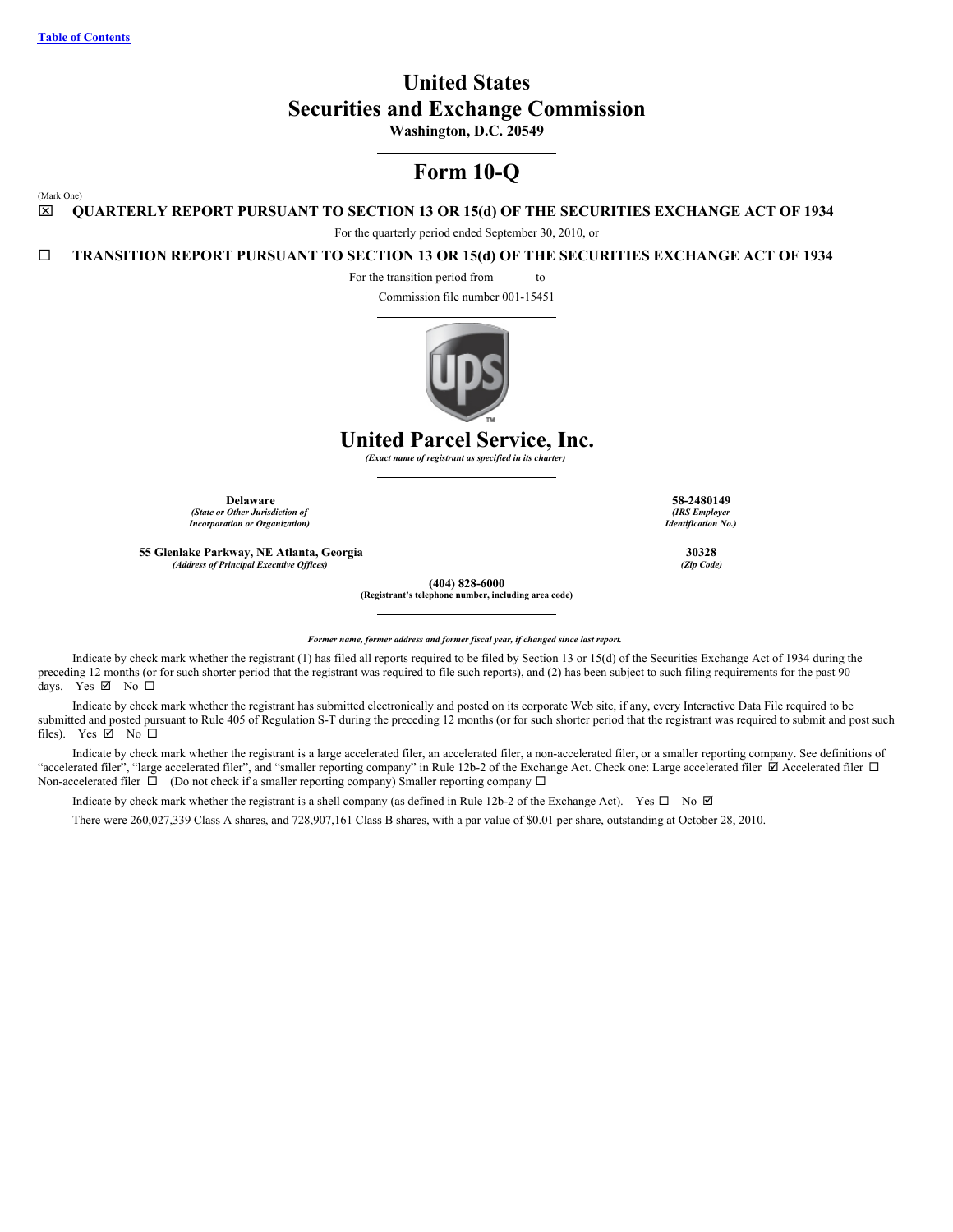## **UNITED PARCEL SERVICE, INC.**

### <span id="page-1-0"></span>**QUARTERLY REPORT ON FORM 10-Q FOR THE QUARTER ENDED SEPTEMBER 30, 2010 TABLE OF CONTENTS**

# **PART I—FINANCIAL INFORMATION**<br>Item 1. **Financial Statements**

| Item 1.  | <b>Financial Statements</b>                                                           |                |
|----------|---------------------------------------------------------------------------------------|----------------|
|          | <b>Consolidated Balance Sheets</b>                                                    | 1              |
|          | <b>Statements of Consolidated Income</b>                                              | $\overline{c}$ |
|          | <b>Statements of Consolidated Comprehensive Income</b>                                | $\overline{c}$ |
|          | <b>Statements of Consolidated Cash Flows</b>                                          | 3              |
|          | <b>Notes to Consolidated Financial Statements</b>                                     | $\overline{4}$ |
|          | Note 1-Basis of Presentation                                                          | $\overline{4}$ |
|          | <b>Note 2—Recent Accounting Pronouncements</b>                                        | $\overline{4}$ |
|          | Note 3-Stock-Based Compensation                                                       | $\overline{4}$ |
|          | Note 4—Cash and Investments                                                           | 6              |
|          | Note 5—Property, Plant and Equipment                                                  | 10             |
|          | Note 6-Employee Benefit Plans                                                         | 11             |
|          | Note 7-Goodwill and Intangible Assets                                                 | 12             |
|          | Note 8—Debt and Financing Arrangements                                                | 13             |
|          | Note 9—Legal Proceedings and Contingencies                                            | 14             |
|          | Note 10—Shareowners' Equity                                                           | 16             |
|          | Note 11-Segment Information                                                           | 19             |
|          | Note 12-Earnings Per Share                                                            | 20             |
|          | Note 13—Derivative Instruments and Risk Management                                    | 21             |
|          | Note 14—Restructuring Costs and Related Expenses                                      | 26             |
|          | Note 15-Income Taxes                                                                  | 27             |
| Item 2.  | Management's Discussion and Analysis of Financial Condition and Results of Operations | 28             |
|          | Overview                                                                              | 28             |
|          | <b>Items Affecting Comparability</b>                                                  | 29             |
|          | <b>U.S. Domestic Package Operations</b>                                               | 31             |
|          | <b>International Package Operations</b>                                               | 33             |
|          | Supply Chain & Freight Operations                                                     | 35             |
|          | <b>Operating Expenses</b>                                                             | 37             |
|          | <b>Investment Income and Interest Expense</b>                                         | 38             |
|          | <b>Income Tax Expense</b>                                                             | 39             |
|          | <b>Liquidity and Capital Resources</b>                                                | 40             |
|          | <b>Net Cash from Operating Activities</b>                                             | 40             |
|          | Net Cash used in Investing Activities                                                 | 41             |
|          | Net Cash used in Financing Activities                                                 | 42             |
|          | <b>Sources of Credit</b>                                                              | 43             |
|          | Contingencies                                                                         | 44             |
|          | <b>Recent Accounting Pronouncements</b>                                               | 47             |
| Item 3.  | <b>Ouantitative and Qualitative Disclosures About Market Risk</b>                     | 48             |
| Item 4.  | <b>Controls and Procedures</b>                                                        | 48             |
|          | <b>PART II-OTHER INFORMATION</b>                                                      |                |
| Item 1.  | <b>Legal Proceedings</b>                                                              | 49             |
| Item 1A. | <b>Risk Factors</b>                                                                   | 49             |
| Item 2.  | Unregistered Sales of Equity Securities and Use of Proceeds                           | 49             |
| Item 3.  | <b>Defaults Upon Senior Securities</b>                                                | 49             |
| Item 5.  | <b>Other Information</b>                                                              | 49             |

Item 6. [Exhibits](#page-51-0) 50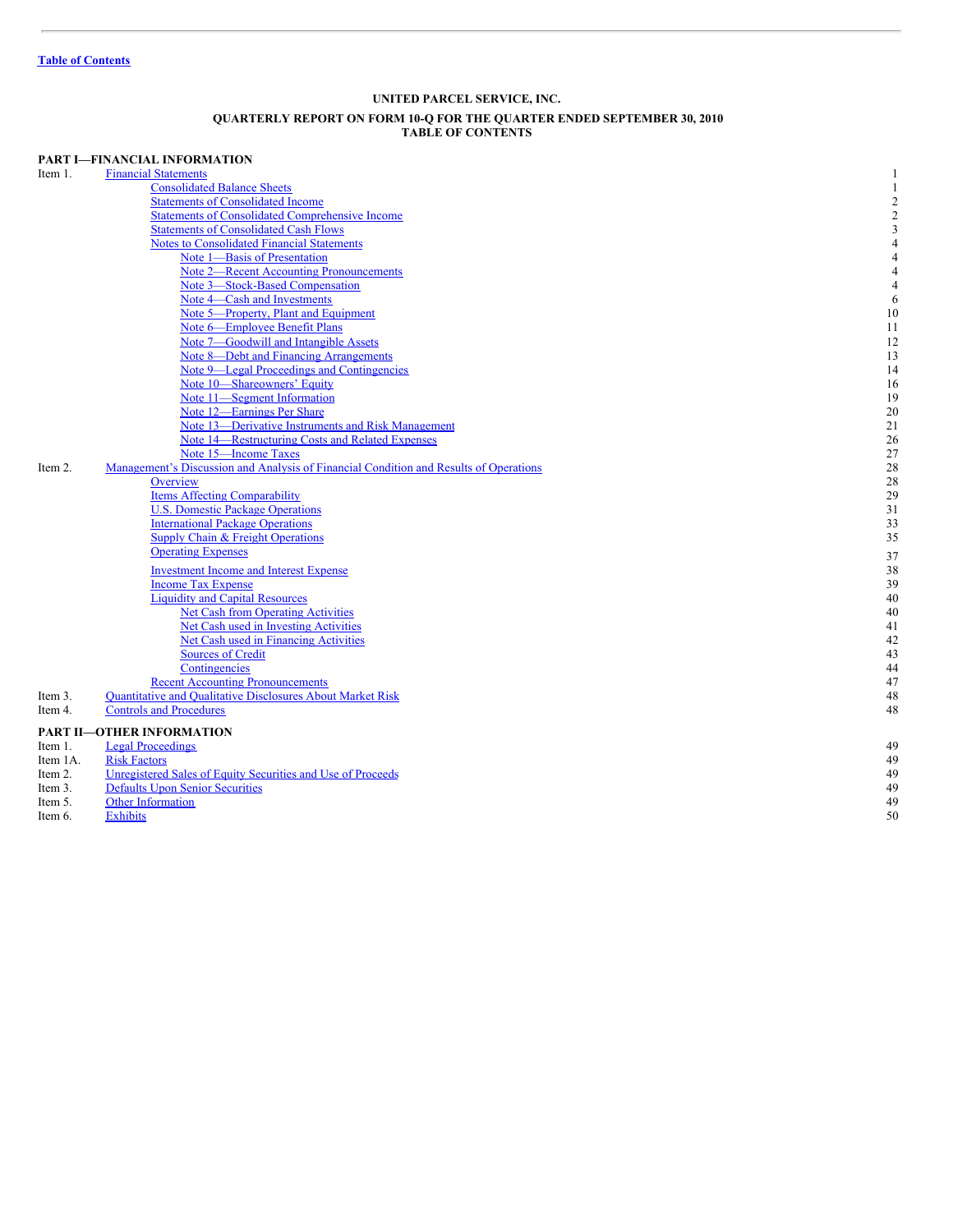# **PART I. FINANCIAL INFORMATION**

# <span id="page-2-0"></span>**Item 1.** *Financial Statements*

## **UNITED PARCEL SERVICE, INC. AND SUBSIDIARIES**

### <span id="page-2-1"></span>**CONSOLIDATED BALANCE SHEETS September 30, 2010 (unaudited) and December 31, 2009 (In millions)**

|                                                                   | September 30,<br>2010 | December 31,<br>2009 |
|-------------------------------------------------------------------|-----------------------|----------------------|
| <b>ASSETS</b>                                                     |                       |                      |
| <b>Current Assets:</b>                                            |                       |                      |
| Cash and cash equivalents                                         | $\mathbb{S}$<br>3,020 | \$<br>1,542          |
| Marketable securities                                             | 732                   | 558                  |
| Accounts receivable, net                                          | 5,250                 | 5,369                |
| Finance receivables, net                                          | 259                   | 287                  |
| Deferred income tax assets                                        | 662                   | 585                  |
| Income tax receivable                                             | 120                   | 266                  |
| Other current assets                                              | 713                   | 668                  |
| <b>Total Current Assets</b>                                       | 10,756                | 9,275                |
| Property, Plant and Equipment, Net                                | 17,471                | 17,979               |
| Goodwill                                                          | 2,085                 | 2,089                |
| Intangible Assets, Net                                            | 609                   | 596                  |
| Non-Current Finance Receivables, Net                              | 313                   | 337                  |
| <b>Other Non-Current Assets</b>                                   | 1,673                 | 1,607                |
| <b>Total Assets</b>                                               | S<br>32,907           | 31,883<br>\$         |
| <b>LIABILITIES AND SHAREOWNERS' EQUITY</b>                        |                       |                      |
| <b>Current Liabilities:</b>                                       |                       |                      |
| Current maturities of long-term debt and commercial paper         | $\mathbb{S}$<br>994   | \$<br>853            |
| Accounts payable                                                  | 1,840                 | 1,766                |
| Accrued wages and withholdings                                    | 1,799                 | 1,416                |
| Self-insurance reserves                                           | 783                   | 757                  |
| Income taxes accrued                                              | 129                   | 258                  |
| Other current liabilities                                         | 1,256                 | 1,189                |
| <b>Total Current Liabilities</b>                                  | 6,801                 | 6,239                |
| Long-Term Debt                                                    | 8,648                 | 8,668                |
| Pension and Postretirement Benefit Obligations                    | 4,850                 | 5,457                |
| Deferred Income Tax Liabilities                                   | 1,497                 | 1,293                |
| <b>Self-Insurance Reserves</b>                                    | 1,723                 | 1,732                |
| Other Non-Current Liabilities                                     | 862                   | 798                  |
| Shareowners' Equity:                                              |                       |                      |
| Class A common stock (264 and 285 shares issued in 2010 and 2009) | 3                     | 3                    |
| Class B common stock (727 and 711 shares issued in 2010 and 2009) | $\overline{7}$        | $\overline{7}$       |
| Additional paid-in capital                                        |                       | 2                    |
| Retained earnings                                                 | 13.603                | 12,745               |
| Accumulated other comprehensive loss                              | (5, 153)              | (5,127)              |
| Deferred compensation obligations                                 | 101                   | 108                  |
| Less: Treasury stock (2 shares in 2010 and 2009)                  | (101)                 | (108)                |
| Total Equity for Controlling Interests                            | 8,460                 | 7,630                |
| Total Equity for Non-Controlling Interests                        | 66                    | 66                   |
| <b>Total Shareowners' Equity</b>                                  | 8,526                 | 7,696                |
| Total Liabilities and Shareowners' Equity                         | 32.907<br>\$          | 31,883<br>\$         |

See notes to unaudited consolidated financial statements.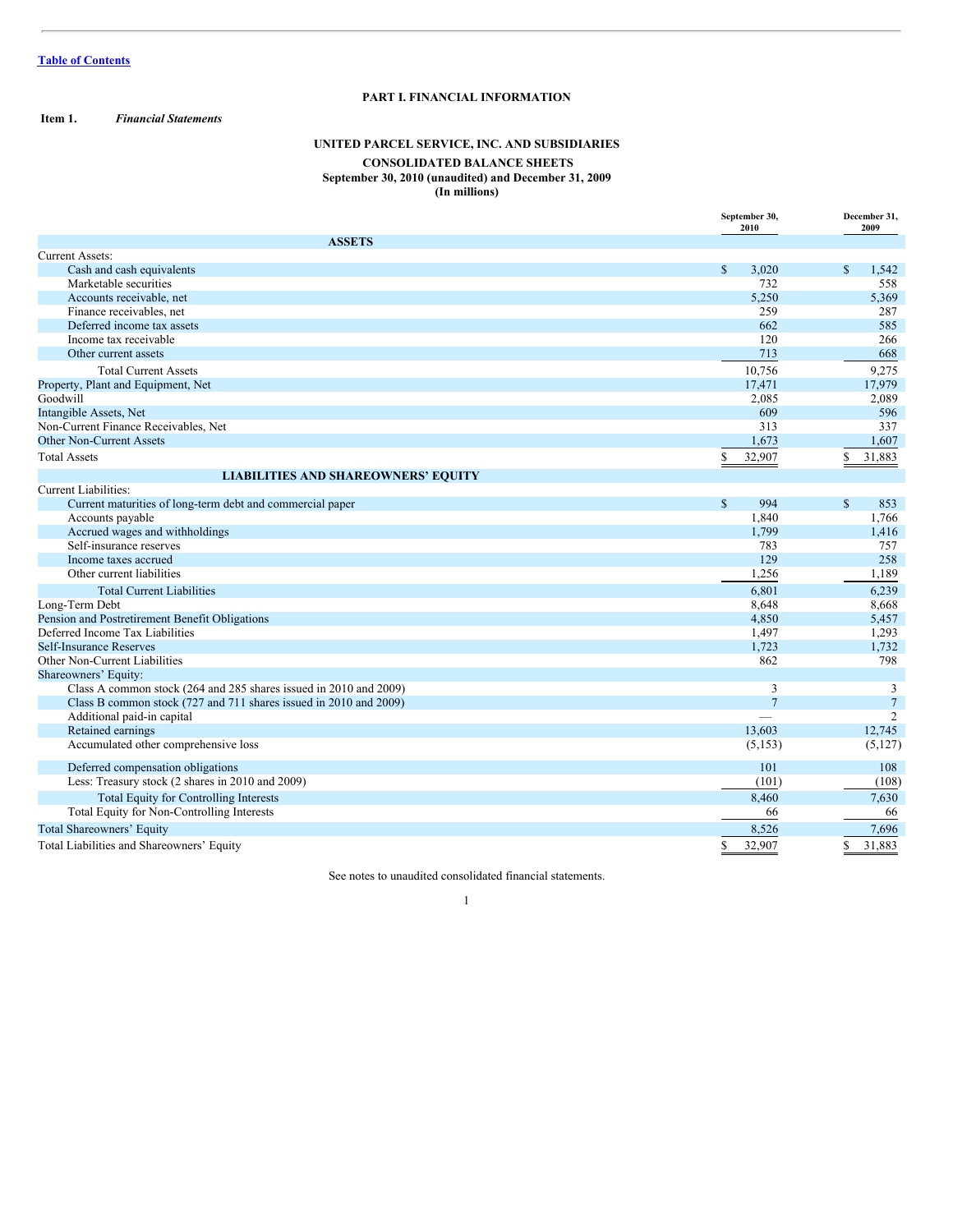# **UNITED PARCEL SERVICE, INC. AND SUBSIDIARIES**

### <span id="page-3-0"></span>**STATEMENTS OF CONSOLIDATED INCOME (In millions, except per share amounts) (unaudited)**

|                                  |                  | <b>Three Months Ended</b><br>September 30, |                  | <b>Nine Months Ended</b><br>September 30, |
|----------------------------------|------------------|--------------------------------------------|------------------|-------------------------------------------|
| Revenue                          | 2010<br>\$12,192 | 2009<br>\$11,153                           | 2010<br>\$36,124 | 2009<br>\$32,920                          |
| <b>Operating Expenses:</b>       |                  |                                            |                  |                                           |
| Compensation and benefits        | 6,411            | 6,341                                      | 19,465           | 19,003                                    |
| Repairs and maintenance          | 282              | 265                                        | 837              | 814                                       |
| Depreciation and amortization    | 448              | 441                                        | 1,348            | 1,297                                     |
| Purchased transportation         | 1,656            | 1,298                                      | 4,770            | 3,698                                     |
| Fuel                             | 724              | 635                                        | 2,119            | 1,670                                     |
| Other occupancy                  | 222              | 241                                        | 700              | 738                                       |
| Other expenses                   | 833              | 1,003                                      | 2,825            | 3,158                                     |
| <b>Total Operating Expenses</b>  | 10,576           | 10,224                                     | 32,064           | 30,378                                    |
| <b>Operating Profit</b>          | 1,616            | 929                                        | 4,060            | 2,542                                     |
| Other Income and (Expense):      |                  |                                            |                  |                                           |
| Investment income (loss)         | 15               | 6                                          | (7)              | (3)                                       |
| Interest expense                 | (91)             | (93)                                       | (260)            | (356)                                     |
| Total Other Income and (Expense) | (76)             | (87)                                       | (267)            | (359)                                     |
| Income Before Income Taxes       | 1,540            | 842                                        | 3,793            | 2,183                                     |
| <b>Income Tax Expense</b>        | 549              | 293                                        | 1,424            | 788                                       |
| Net Income                       | 991              | S<br>549                                   | \$2,369          | 1,395<br>S.                               |
| <b>Basic Earnings Per Share</b>  | 1.00             | 0.55                                       | 2.38             | 1.40                                      |
| Diluted Earnings Per Share       | 0.99<br>S        | S.<br>0.55                                 | \$<br>2.36       | 1.39<br>\$                                |

# <span id="page-3-1"></span>**STATEMENTS OF CONSOLIDATED COMPREHENSIVE INCOME (In millions)**

| (unaudited) |
|-------------|
|-------------|

|                                                                             | <b>Three Months Ended</b> |       | <b>Nine Months Ended</b><br>September 30, |         |
|-----------------------------------------------------------------------------|---------------------------|-------|-------------------------------------------|---------|
|                                                                             | September 30,             |       |                                           |         |
|                                                                             | 2010                      | 2009  | 2010                                      | 2009    |
| Net income                                                                  | \$991                     | 549   | \$2,369                                   | \$1,395 |
| Change in foreign currency translation adjustment                           | 125                       | 163   | (95)                                      | 126     |
| Change in unrealized gain (loss) on marketable securities, net of tax       |                           |       | 44                                        | 33      |
| Change in unrealized gain (loss) on cash flow hedges, net of tax            | (113)                     | (117) | (101)                                     | (166)   |
| Change in unrecognized pension and postretirement benefit costs, net of tax | 43                        | 39    | 126                                       | 118     |
| Comprehensive income                                                        | \$1,055                   | 646   | \$2,343                                   | \$1,506 |

See notes to unaudited consolidated financial statements.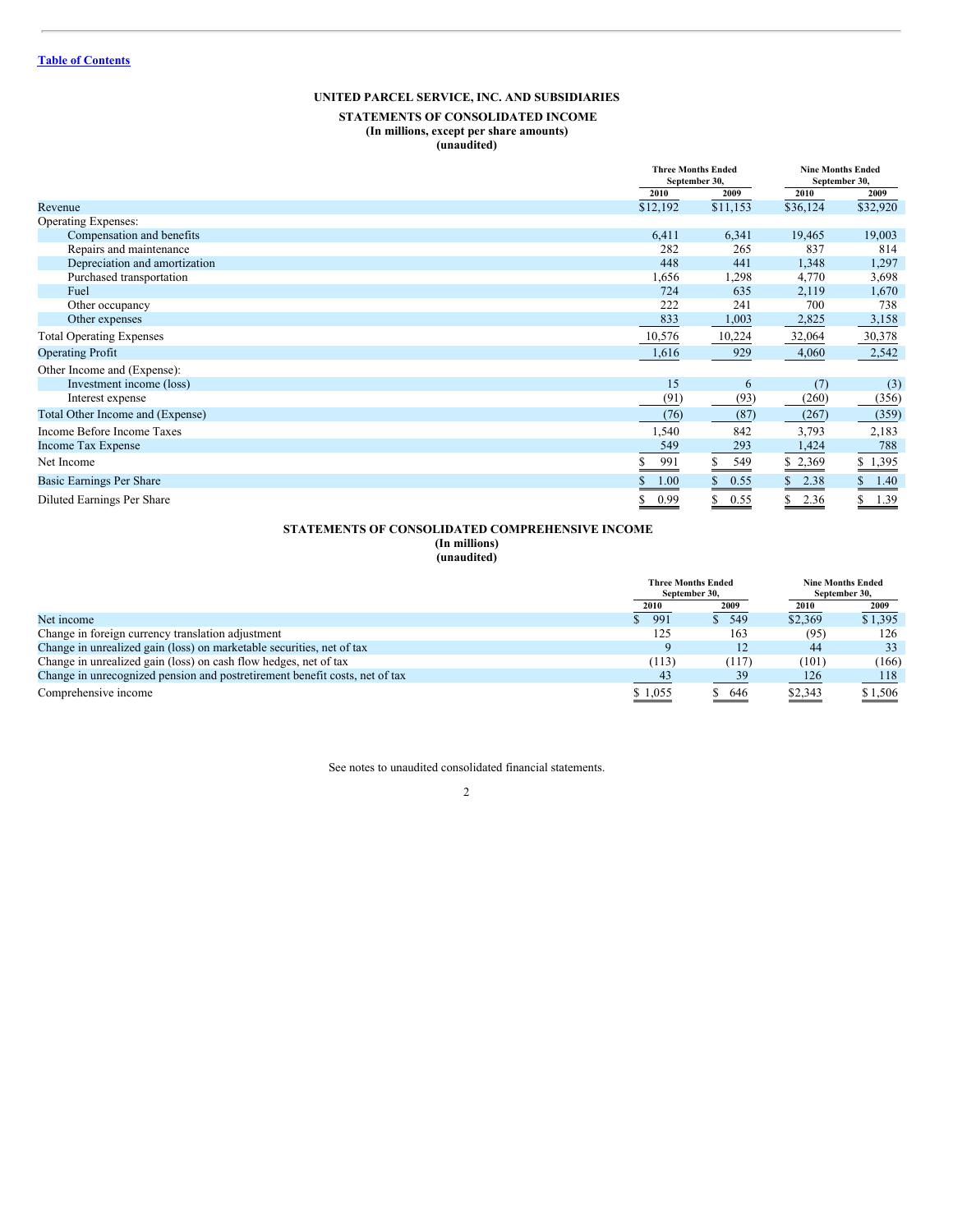# <span id="page-4-0"></span>**UNITED PARCEL SERVICE, INC. AND SUBSIDIARIES STATEMENTS OF CONSOLIDATED CASH FLOWS (In millions)**

**(unaudited)**

|                                                                                          |                          | <b>Nine Months Ended</b><br>September 30. |
|------------------------------------------------------------------------------------------|--------------------------|-------------------------------------------|
|                                                                                          | 2010                     | 2009                                      |
| <b>Cash Flows From Operating Activities:</b>                                             |                          |                                           |
| Net income                                                                               | \$2,369                  | \$1,395                                   |
| Adjustments to reconcile net income to net cash from operating activities:               |                          |                                           |
| Depreciation and amortization                                                            | 1,348                    | 1,297                                     |
| Pension and postretirement benefit expense                                               | 672                      | 659                                       |
| Pension and postretirement benefit contributions                                         | (1,069)                  | (758)                                     |
| Self-insurance reserves                                                                  | 17                       | (31)                                      |
| Deferred taxes, credits and other                                                        | (24)                     | 352                                       |
| Stock compensation expense                                                               | 349                      | 312                                       |
| Asset impairment charges                                                                 | $\overline{\phantom{0}}$ | 181<br>65                                 |
| Other (gains) losses                                                                     | (15)                     |                                           |
| Changes in assets and liabilities, net of effect of acquisitions:<br>Accounts receivable |                          | 550                                       |
| Other current assets                                                                     | (43)<br>81               | 161                                       |
| Accounts payable                                                                         | 62                       | (319)                                     |
| Accrued wages and withholdings                                                           | 390                      | 266                                       |
| Other current liabilities                                                                | (221)                    | 33                                        |
| Other operating activities                                                               | 7                        | 70                                        |
| Net cash from operating activities                                                       | 3,923                    | 4,233                                     |
|                                                                                          |                          |                                           |
| <b>Cash Flows From Investing Activities:</b>                                             |                          |                                           |
| Capital expenditures                                                                     | (1,011)                  | (1, 185)                                  |
| Proceeds from disposals of property, plant and equipment                                 | 294                      | 40                                        |
| Purchases of marketable securities                                                       | (1,751)                  | (1, 866)                                  |
| Sales and maturities of marketable securities                                            | 1,718                    | 1,854                                     |
| Net (increase) decrease in finance receivables                                           | 76                       | 206                                       |
| Other investing activities                                                               | 181                      | 72                                        |
| Net cash used in investing activities                                                    | (493)                    | (879)                                     |
| <b>Cash Flows From Financing Activities:</b>                                             |                          |                                           |
| Net change in short-term debt                                                            | 174                      | (1,161)                                   |
| Proceeds from long-term borrowings                                                       | 113                      | 3,140                                     |
| Repayments of long-term borrowings                                                       | (355)                    | (1,753)                                   |
| Purchases of common stock                                                                | (599)                    | (395)                                     |
| Issuances of common stock                                                                | 151                      | 104                                       |
| <b>Dividends</b>                                                                         | (1,363)                  | (1,313)                                   |
| Other financing activities                                                               | (60)                     | (283)                                     |
| Net cash used in financing activities                                                    | (1,939)                  | (1,661)                                   |
| <b>Effect Of Exchange Rate Changes On Cash And Cash Equivalents</b>                      | (13)                     | 42                                        |
| Net Increase (Decrease) In Cash And Cash Equivalents                                     | 1,478                    | 1.735                                     |
| <b>Cash And Cash Equivalents:</b>                                                        |                          |                                           |
| Beginning of period                                                                      | 1,542                    | 507                                       |
| End of period                                                                            | \$3,020                  | \$2.242                                   |

See notes to unaudited consolidated financial statements.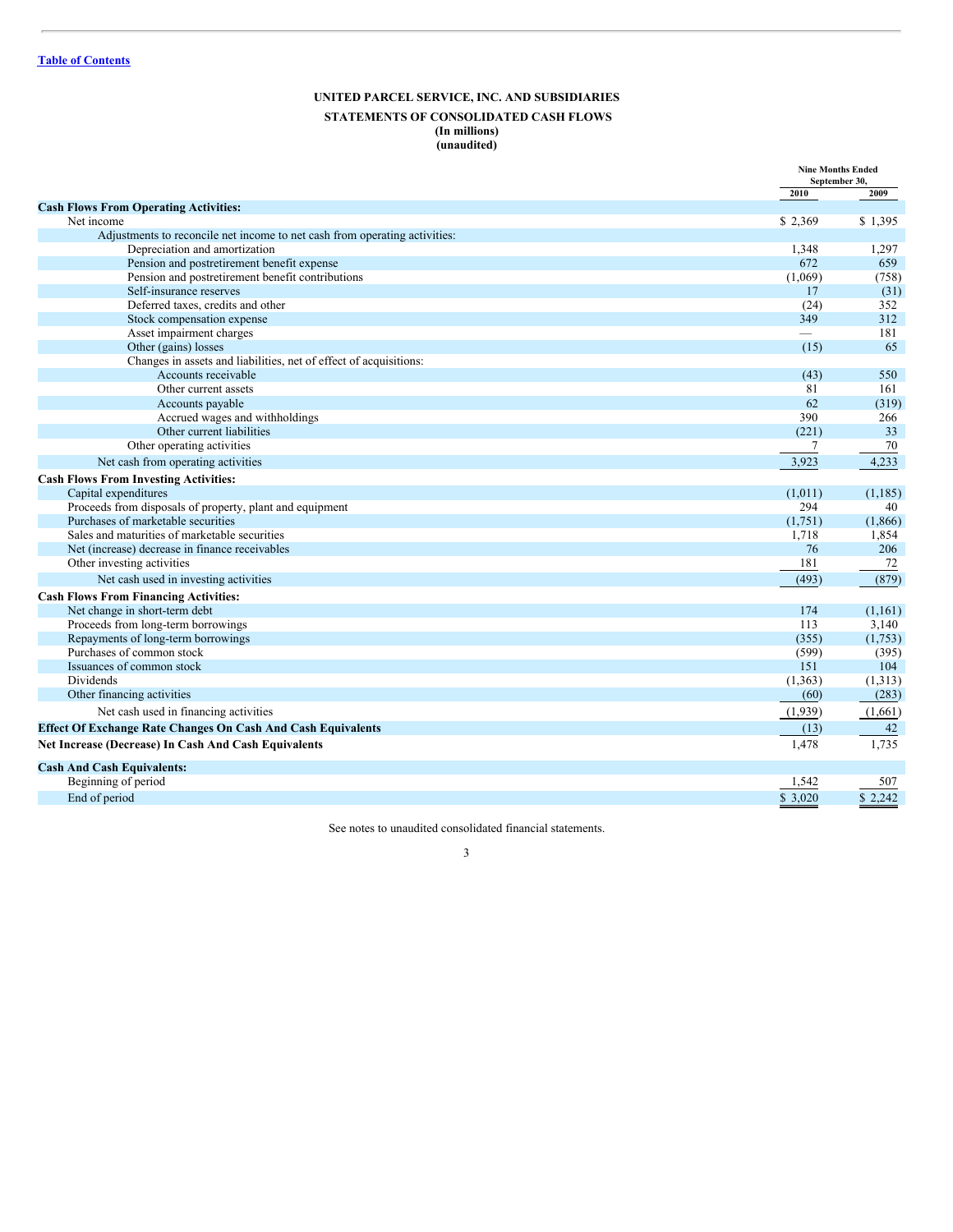## <span id="page-5-1"></span><span id="page-5-0"></span>**NOTE 1. BASIS OF PRESENTATION**

#### *Principles of Consolidation*

In our opinion, the accompanying interim, unaudited, consolidated financial statements have been prepared in accordance with accounting principles generally accepted in the United States for interim financial information and with the instructions to Form 10-Q and Rule 10-01 of Regulation S-X. These consolidated financial statements contain all adjustments (consisting of normal recurring accruals) necessary to present fairly our financial position as of September 30, 2010, our results of operations for the three and nine months ended September 30, 2010 and 2009, and our cash flows for the nine months ended September 30, 2010 and 2009. The results reported in these consolidated financial statements should not be regarded as necessarily indicative of results that may be expected for the entire year. The interim consolidated financial statements should be read in conjunction with the audited consolidated financial statements and notes thereto included in our Annual Report on Form 10-K for the year ended December 31, 2009.

For interim consolidated financial statement purposes, we provide for accruals under our various employee benefit plans and self-insurance reserves for each three month period based on one quarter of the estimated annual expense.

Certain prior period amounts have been reclassified to conform to the current period presentation.

#### *Fair Value of Financial Instruments*

The carrying amount of our cash and cash equivalents, accounts receivable, finance receivables, and accounts payable approximate fair value as of September 30, 2010. The fair value of our investment securities is disclosed in Note 4, our short and long-term debt in Note 8, and our derivative instruments in Note 13.

### *Accounting Estimates*

The preparation of the accompanying interim, unaudited, consolidated financial statements requires management to make estimates and judgments that affect the reported amounts of assets and liabilities and the disclosure of contingencies at the date of the financial statements as well as the reported amounts of revenues and expenses during the reporting period. Estimates have been prepared on the basis of the most current and best information and actual results could differ materially from those estimates.

# <span id="page-5-2"></span>**NOTE 2. RECENT ACCOUNTING PRONOUNCEMENTS**

# *Adoption of New Accounting Standards* There were no accounting standards adopted during the nine months ended September 30, 2010 that had a material impact on our consolidated financial statements.

#### *Standards Issued But Not Yet Ef ective*

Other new pronouncements issued but not effective until after September 30, 2010 are not expected to have a significant effect on our consolidated financial position or results of operations.

### <span id="page-5-3"></span>**NOTE 3. STOCK-BASED COMPENSATION**

We issue employee share-based awards under the UPS Incentive Compensation Plan, which permits the grant of nonqualified stock options, incentive stock options, stock appreciation rights, restricted stock, performance shares, performance units, and management incentive awards to eligible employees. The primary

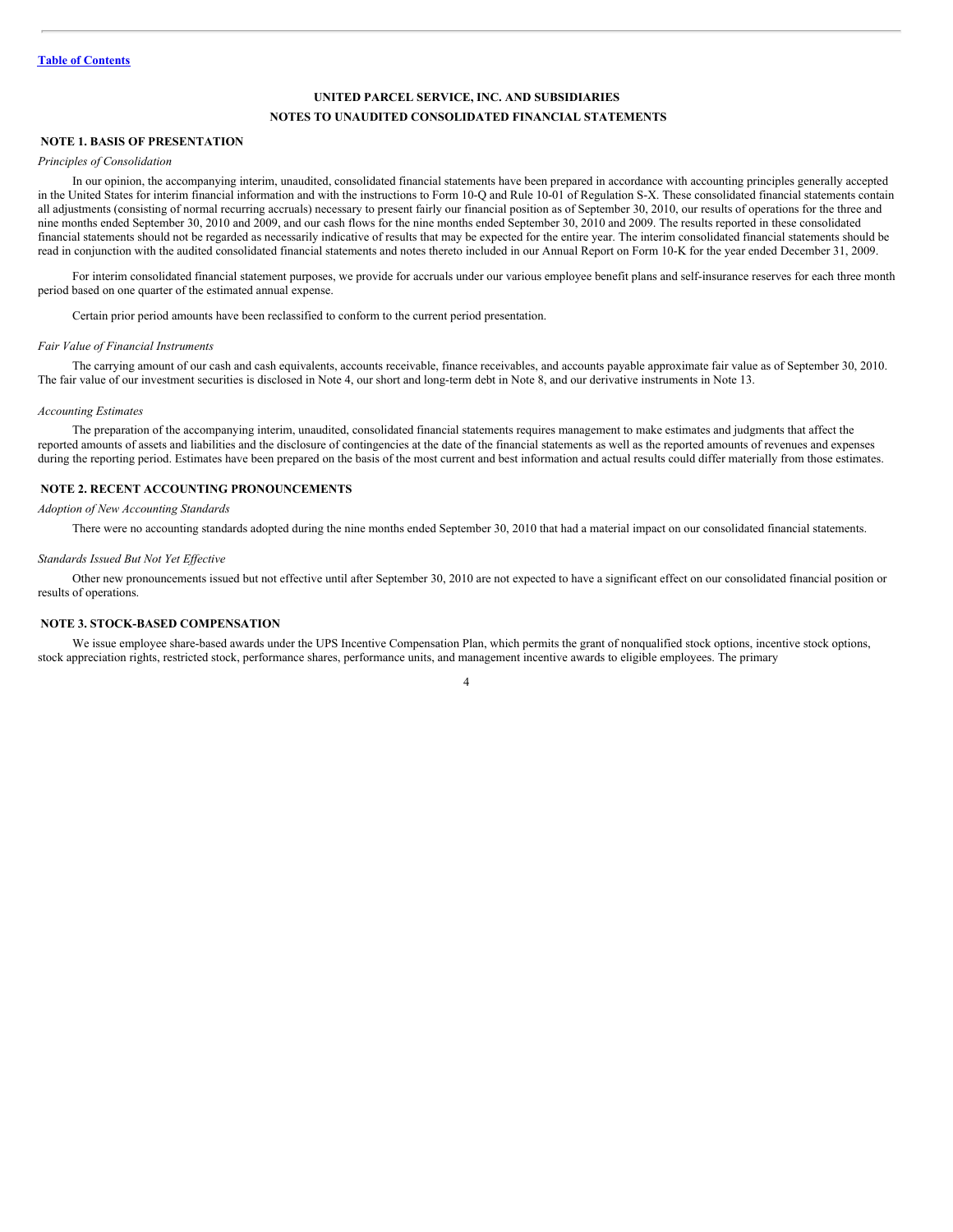compensation programs offered under the UPS Incentive Compensation Plan include the UPS Management Incentive Awards Program, the UPS Long-Term Incentive Program and the UPS Long-Term Incentive Performance Award program. We also maintain an employee stock purchase plan which allows eligible employees to purchase shares of UPS Class A common stock at a discount.

During the first quarter of 2010, we granted target restricted stock units ("RSUs") under the UPS Long-Term Incentive Performance Award program to eligible management. Of the total 2010 target award, 90% of the target award will be divided into three substantially equal tranches, one for each calendar year in the three-year award cycle from 2010 to 2012, using performance criteria targets established each year. For 2010, those targets consist of consolidated operating return on invested capital and growth in consolidated revenue. The remaining 10% of the total 2010 target award will be based upon our achievement of adjusted earnings per share for the three-year award cycle compared to a target established at the beginning of the award cycle.

The number of RSUs earned each year will be the target number adjusted for the percentage achievement of performance criteria targets for the year. The percentage of achievement used to determine the RSUs earned may be a percentage less than or more than 100% of the target RSUs for each tranche. Based on the date that the eligible management population and performance targets were approved for the 2010 performance tranches, we determined the award measurement date to be March 18, 2010, and therefore the target RSU grant was valued for stock compensation expense purposes using the closing New York Stock Exchange price of \$64.42 on that date.

During the second quarter of 2010, we granted stock option and restricted performance unit ("RPU") awards to eligible management employees under the UPS Long-Term Incentive Program. Stock options are granted to a limited group of senior management, while all of the eligible management population receives awards in the form of RPUs. Stock option and RPU awards will generally vest over a five year period with approximately 20% of the award vesting at each anniversary date of the grant (except in the case of death, disability, or retirement, whereby immediate vesting occurs). The options granted will expire ten years after the date of grant. In the second quarter of 2010, we granted 0.2 million stock options and 1.8 million RPUs at a grant price of \$67.18. In the second quarter of 2009, we granted 0.3 million stock options and 2.2 million RPUs at a grant price of \$55.83. The fair value of each stock option granted, as determined by the Black-Scholes valuation model, was \$14.83 and \$10.86 for 2010 and 2009, respectively, using the following assumptions:

|        | $-2009$ |
|--------|---------|
|        | 7.5     |
| 3.30%  | 3.22%   |
| 23.59% | 23.16%  |
| 2.70%  | 3.25%   |
|        | 2010    |

Awards under the Management Incentive Program are normally granted during the fourth quarter of each year. Compensation expense for share-based awards recognized in net income for the three months ended September 30, 2010 and 2009 was \$111 and \$93 million pre-tax, respectively. Compensation expense for share-based awards recognized in net income for the nine months ended September 30, 2010 and 2009 was \$349 and \$312 million pre-tax, respectively.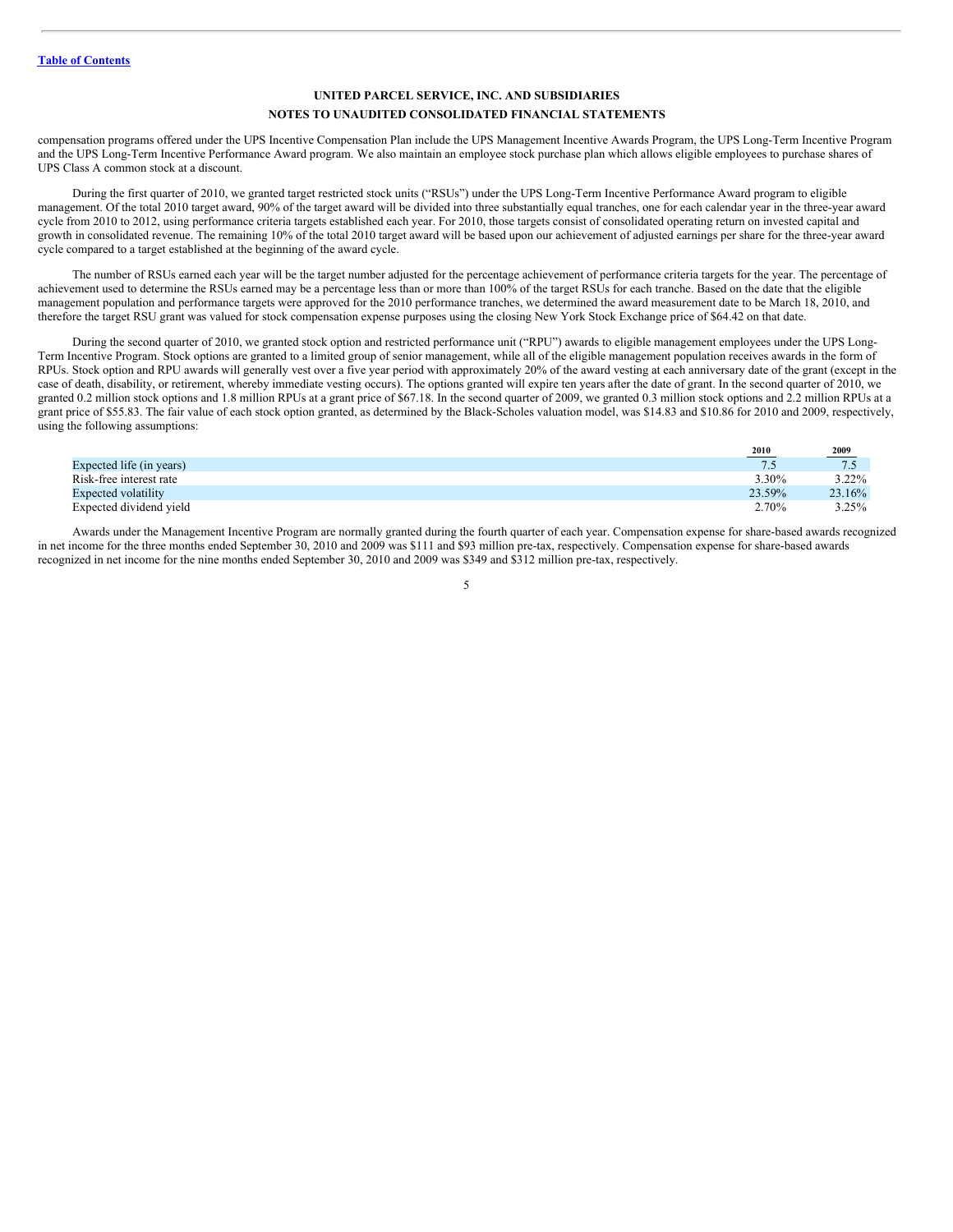# <span id="page-7-0"></span>**NOTE 4. CASH AND INVESTMENTS**

The following is a summary of marketable securities classified as available-for-sale as of September 30, 2010 and December 31, 2009 (in millions):

|                                                | Cost  | <b>Unrealized</b><br>Unrealized<br>Gains<br><b>Losses</b> |                             | <b>Estimated</b><br><b>Fair Value</b> |
|------------------------------------------------|-------|-----------------------------------------------------------|-----------------------------|---------------------------------------|
| <b>September 30, 2010</b>                      |       |                                                           |                             |                                       |
| Current marketable securities:                 |       |                                                           |                             |                                       |
| U.S. government and agency debt securities     | \$194 | $\mathbb{S}$<br>3                                         | $\mathbb{S}$                | $\mathbb{S}$<br>197                   |
| Mortgage and asset-backed debt securities      | 189   | 3                                                         | (1)                         | 191                                   |
| Corporate debt securities                      | 230   | 9                                                         |                             | 239                                   |
| U.S. state and local municipal debt securities | 41    |                                                           |                             | 41                                    |
| Other debt and equity securities               | 58    | 6                                                         |                             | 64                                    |
| Current marketable securities                  | 712   | 21                                                        | (1)                         | 732                                   |
| Non-current marketable securities:             |       |                                                           |                             |                                       |
| Asset-backed debt securities                   | 84    | 2                                                         | (2)                         | 84                                    |
| U.S. state and local municipal debt securities | 71    | 3                                                         | (9)                         | 65                                    |
| Common equity securities                       | 20    | 12                                                        |                             | 32                                    |
| Preferred equity securities                    | 16    | $\overline{c}$                                            | (2)                         | 16                                    |
| Non-current marketable securities              | 191   | 19                                                        | (13)                        | 197                                   |
| Total marketable securities                    | \$903 | 40<br>S                                                   | $\mathbb{S}$<br>(14)        | 929<br>\$                             |
|                                                |       |                                                           |                             |                                       |
|                                                | Cost  | Unrealized<br>Gains                                       | <b>Unrealized</b><br>Losses | <b>Estimated</b><br><b>Fair Value</b> |
| December 31, 2009                              |       |                                                           |                             |                                       |
| Current marketable securities:                 |       |                                                           |                             |                                       |
| U.S. government and agency debt securities     | \$126 | \$                                                        | $\mathbf S$<br>(1)          | \$<br>125                             |
| Mortgage and asset-backed debt securities      | 158   | $\overline{c}$                                            | (1)                         | 159                                   |
| Corporate debt securities                      | 213   | 6                                                         |                             | 219                                   |
| U.S. state and local municipal debt securities | 22    |                                                           |                             | 22                                    |
| Other debt and equity securities               | 28    | 5                                                         |                             | 33                                    |
| Current marketable securities                  | 547   | 13                                                        | (2)                         | 558                                   |
| Non-current marketable securities:             |       |                                                           |                             |                                       |
| Asset-backed debt securities                   | 150   |                                                           | (38)                        | 112                                   |
| U.S. state and local municipal debt securities | 115   |                                                           | (26)                        | 89                                    |
| Common equity securities                       | 21    | 10                                                        | $\overline{\phantom{0}}$    | 31                                    |
| Preferred equity securities                    | 16    |                                                           | (1)                         | 15                                    |
| Non-current marketable securities              | 302   | 10                                                        | (65)                        | 247                                   |

### *Auction Rate Securities*

At September 30, 2010, we held investments in auction rate securities with a cost basis of \$171 million. Some of these investments take the form of debt securities, and are structured as direct obligations of local governments or agencies (classified as "U.S. state and local municipal debt securities"). Other auction rate security investments are structured as obligations of asset-backed trusts (classified as "Asset-backed debt securities"), generally all of which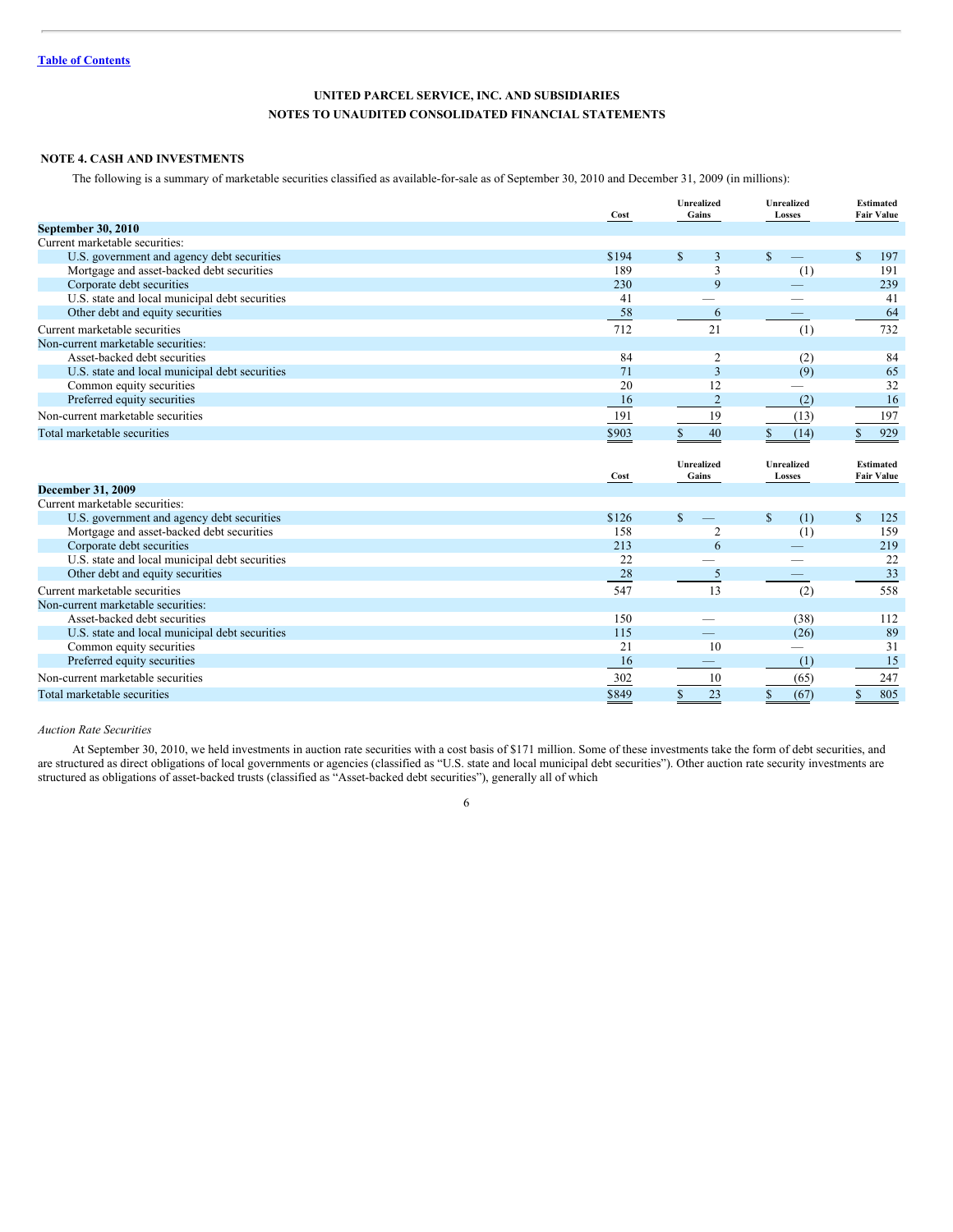are collateralized by student loans and are guaranteed by the U.S. Government or through private insurance. The remaining auction rate securities take the form of preferred stock, and are collateralized by securities issued directly by large corporations or money market securities. Substantially all of our investments in auction rate securities maintain investment-grade ratings of BBB / Baa or higher by Standard & Poor's Rating Service ("Standard & Poor's") and Moody's Investors Service ("Moody's"), respectively.

During the first quarter of 2008, market auctions, including auctions for substantially all of our auction rate securities portfolio, began to fail due to insufficient buyers. As a result of the persistent failed auctions, and the uncertainty of when these investments could successfully be liquidated at par, we have continued to classify all of our investments in auction rate securities as non-current marketable securities (which are reported in "Other Non-Current Assets" on the consolidated balance sheet), as noted in the table above, as of September 30, 2010. The securities for which auctions have failed will continue to accrue interest and be auctioned at each respective reset date until the auction succeeds, the issuer redeems the securities, or the securities mature. In the first nine months of 2010, auction rate securities with a par value of \$39 million were successfully auctioned, resulting in their liquidation with no realized gain or loss.

Historically, the par value of the auction rate securities approximated fair value due to the frequent resetting of the interest rate. While we will continue to earn interest on these investments in failed auction rate securities (often at the maximum contractual interest rate), the estimated fair value of the auction rate securities no longer approximates par value due to the lack of liquidity. As a result, we have an after-tax unrealized loss of \$4 million on these securities as of September 30, 2010 in accumulated other comprehensive income (\$6 million pre-tax), reflecting the decline in the estimated fair value of these securities.

#### *Other-Than-Temporary Impairment Losses*

During the second quarter of 2010, we recorded impairment losses on certain asset-backed auction rate securities. The impairment charge resulted from the provisions that allow the issuers of the securities to subordinate our holdings to newly issued debt or to tender for the securities at less than their par value. These securities, which had a cost basis of \$128 million, were written down to their fair value of \$107 million as of June 30, 2010, as an other-than-temporary impairment. The \$21 million total impairment charge during the quarter was recorded in investment income (loss) on the statement of consolidated income.

During the second quarter of 2009, we recorded impairment losses on certain perpetual preferred securities, and an auction rate security collateralized by preferred securities, issued by large financial institutions. The impairment charge resulted from conversion offers from the issuers of these securities at prices well below the stated redemption value of the preferred shares. These securities, which had a cost basis of \$42 million, were written down to their fair value of \$25 million as of June 30, 2009, as an other-than-temporary impairment. The \$17 million total impairment charge during the quarter was recorded in investment income (loss) on the statement of consolidated income.

Other than as previously discussed, we have concluded that no other-than-temporary impairment losses existed as of September 30, 2010. In making this determination, we considered the financial condition and prospects of the issuers, the magnitude of the losses compared with the investments' cost, the length of time the investments have been in an unrealized loss position, the probability that we will be unable to collect all amounts due according to the contractual terms of the securities, the credit rating of the securities, and our ability and intent to hold these investments until the anticipated recovery in market value occurs.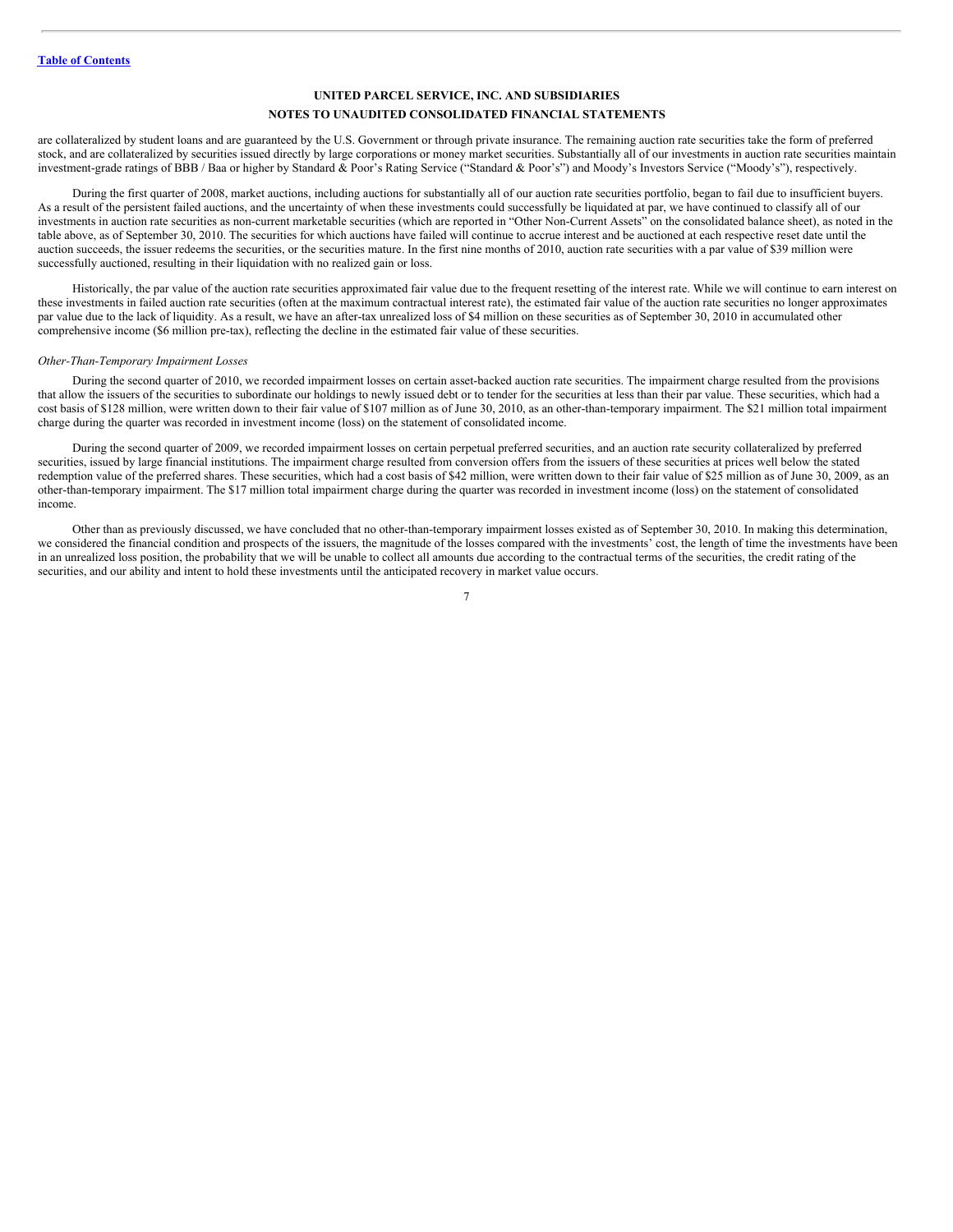#### *Maturity Information*

The amortized cost and estimated fair value of marketable securities at September 30, 2010, by contractual maturity, are shown below (in millions). Actual maturities may differ from contractual maturities because the issuers of the securities may have the right to prepay obligations without prepayment penalties.

|                                          | Cost  | <b>Estimated</b><br><b>Fair Value</b> |
|------------------------------------------|-------|---------------------------------------|
| Due in one year or less                  | \$96  | -96                                   |
| Due after one year through three years   | 221   | 225                                   |
| Due after three years through five years | 65    | 66                                    |
| Due after five years                     | 466   | 469                                   |
|                                          | 848   | 856                                   |
| Equity securities                        | 55    | 73                                    |
|                                          | \$903 | 929                                   |

#### *Restricted Cash*

We had \$286 million of restricted cash related to our self-insurance requirements, as of September 30, 2010 and December 31, 2009, which is reported in "Other Non-Current Assets" on the consolidated balance sheets.

#### *Fair Value Measurements*

Marketable securities utilizing Level 1 inputs include active exchange-traded equity securities and equity index funds, and most U.S. Government debt securities, as these securities all have quoted prices in active markets. Marketable securities utilizing Level 2 inputs include non-auction rate asset-backed securities, corporate bonds, and municipal bonds. These securities are valued using market corroborated pricing, matrix pricing, or other models that utilize observable inputs such as yield curves.

We have classified our auction rate securities portfolio as utilizing Level 3 inputs, as their valuation requires substantial judgment and estimation of factors that are not currently observable in the market due to the lack of trading in the securities. The valuation may be revised in future periods as market conditions evolve. These securities were valued as of September 30, 2010 considering several factors, including the credit quality of the securities, the rate of interest received since the failed auctions began, the yields of securities similar to the underlying auction rate securities, and the input of broker-dealers in these securities.

We maintain holdings in certain investment partnerships that are measured at fair value utilizing Level 3 inputs (classified as "other investments" in the tables below, and as "Other Non-Current Assets" in the consolidated balance sheets). These partnership holdings do not have any quoted prices, nor can they be valued using inputs based on observable market data. These investments are valued internally using a discounted cash flow model based on each partnership's financial statements and cash flow projections.

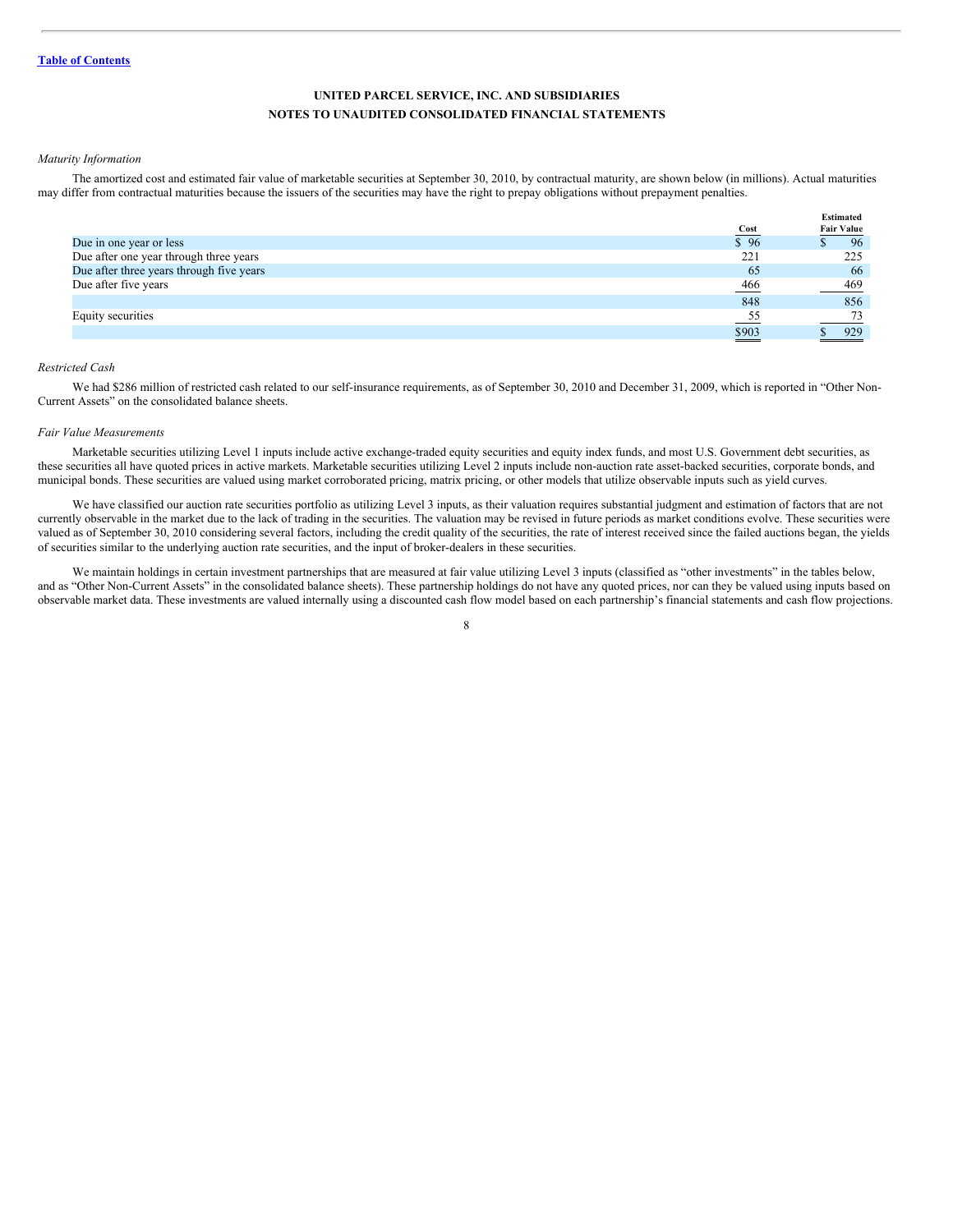The following table presents information about our investments measured at fair value on a recurring basis as of September 30, 2010 and December 31, 2009, and indicates the fair value hierarchy of the valuation techniques utilized to determine such fair value (in millions).

|                                                    | <b>Ouoted Prices</b><br>in Active<br><b>Markets</b> for<br><b>Identical</b><br>Assets<br>(Level 1) | <b>Significant Other</b><br><b>Observable Inputs</b><br>(Level 2) | Significant<br><b>Unobservable</b><br>Inputs<br>(Level 3)        | <b>Balance as of</b><br>September 30,<br>2010 |
|----------------------------------------------------|----------------------------------------------------------------------------------------------------|-------------------------------------------------------------------|------------------------------------------------------------------|-----------------------------------------------|
| <b>September 30, 2010</b>                          |                                                                                                    |                                                                   |                                                                  |                                               |
| Marketable Securities:                             |                                                                                                    |                                                                   |                                                                  |                                               |
| U.S. Government and Agency Debt Securities         | \$<br>197                                                                                          | \$                                                                | $\mathbf S$                                                      | $\mathsf{\$}$<br>197                          |
| Mortgage and Asset-Backed Debt Securities          |                                                                                                    | 191                                                               | 84                                                               | 275                                           |
| <b>Corporate Debt Securities</b>                   |                                                                                                    | 239                                                               |                                                                  | 239                                           |
| U.S. State and Local Municipal Debt Securities     |                                                                                                    | 41                                                                | 65                                                               | 106                                           |
| Other Debt and Equity Securities                   | 57                                                                                                 | 39                                                                | 16                                                               | 112                                           |
| Other investments                                  | -                                                                                                  |                                                                   | 272                                                              | 272                                           |
| Total                                              | 254                                                                                                | 510<br>\$                                                         | 437                                                              | 1,201                                         |
|                                                    | <b>Ouoted</b><br>Prices<br>in Active<br><b>Markets</b> for<br>Identical<br>Assets<br>(Level 1)     | <b>Significant Other</b><br><b>Observable Inputs</b><br>(Level 2) | Significant<br><b>Unobservable</b><br><b>Inputs</b><br>(Level 3) | <b>Balance as of</b><br>December 31,<br>2009  |
| <b>December 31, 2009</b><br>Marketable Securities: |                                                                                                    |                                                                   |                                                                  |                                               |
| U.S. Government and Agency Debt Securities         | $\mathbb{S}$<br>125                                                                                | $\mathbb{S}$                                                      | $\mathbb{S}$                                                     | $\mathbb{S}$<br>125                           |
| Mortgage and Asset-Backed Debt Securities          |                                                                                                    | 159                                                               | 112                                                              | 271                                           |
| <b>Corporate Debt Securities</b>                   |                                                                                                    | 219                                                               |                                                                  | 219                                           |
| U.S. State and Local Municipal Debt Securities     | --                                                                                                 | 22                                                                | 89                                                               | 111                                           |
| Other Debt and Equity Securities                   | 54                                                                                                 | 10                                                                | 15                                                               | 79                                            |
| Other investments                                  | _                                                                                                  | -                                                                 | 301                                                              | 301                                           |
| Total                                              | 179<br>$\mathbb{S}$                                                                                | 410<br>\$                                                         | 517<br>\$                                                        | 1,106<br>\$                                   |

The following table presents the changes in the above Level 3 instruments measured on a recurring basis for the three months ended September 30, 2010 (in millions).

|                                                              | Marketable<br><b>Securities</b> | Other<br><b>Investments</b> |       |
|--------------------------------------------------------------|---------------------------------|-----------------------------|-------|
| Balance on July 1, 2010                                      | 184                             | 278                         | \$462 |
| Transfers into (out of) Level 3                              |                                 |                             |       |
| Net realized and unrealized gains (losses):                  |                                 |                             |       |
| Included in earnings (in investment income (loss))           |                                 | (6)                         | (6)   |
| Included in accumulated other comprehensive income (pre-tax) | 10                              |                             | 10    |
| Purchases, issuances, and settlements                        | (29)                            |                             | (29)  |
| Balance on September 30, 2010                                | 165                             | 272                         | \$437 |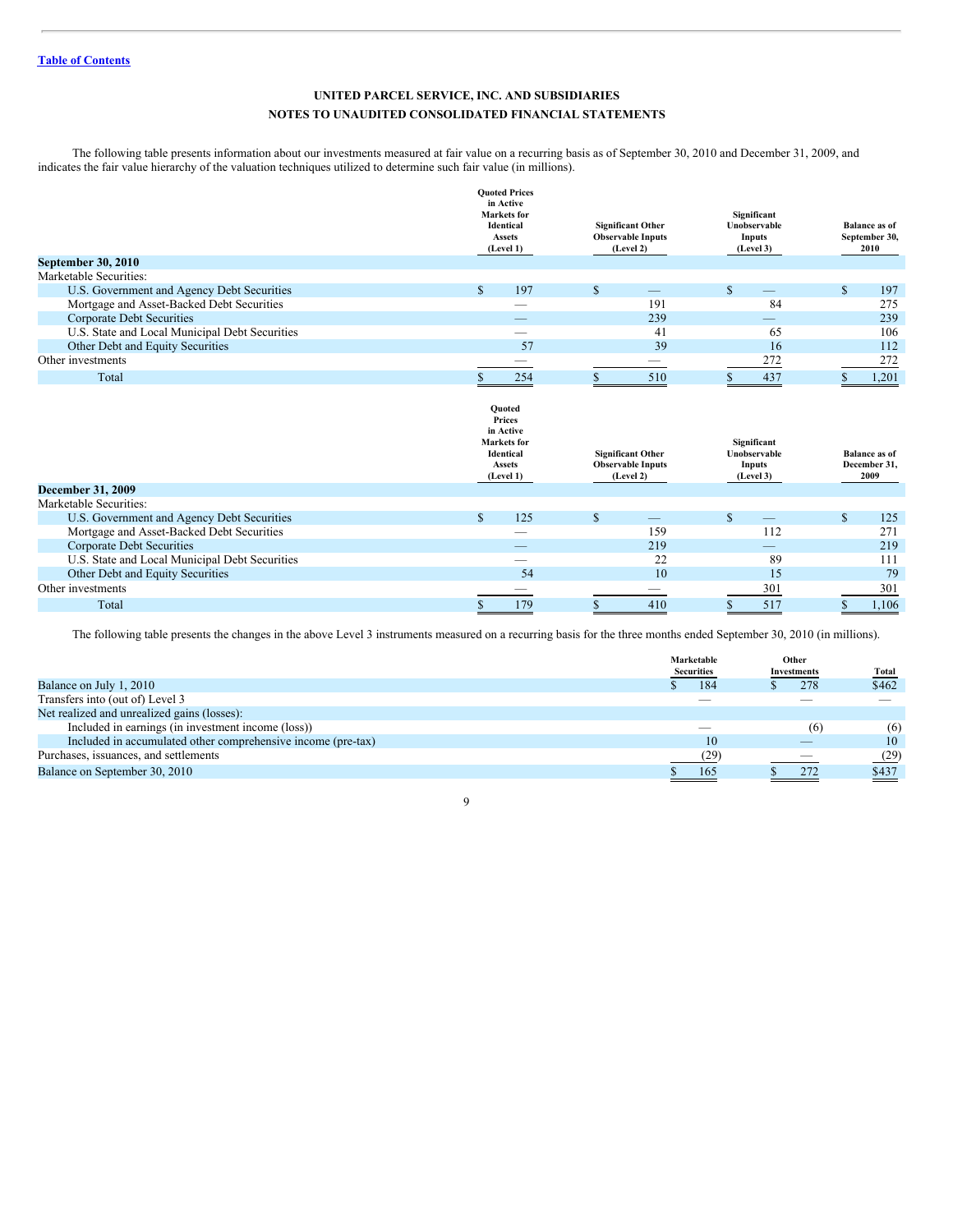The following table presents the changes in the above Level 3 instruments measured on a recurring basis for the nine months ended September 30, 2010 (in millions).

|                                                              | Marketable<br><b>Securities</b> |      | Other<br><b>Investments</b> |                          | Total |  |
|--------------------------------------------------------------|---------------------------------|------|-----------------------------|--------------------------|-------|--|
| Balance on January 1, 2010                                   |                                 | 216  |                             | 301                      | \$517 |  |
| Transfers into (out of) Level 3                              |                                 | __   |                             |                          |       |  |
| Net realized and unrealized gains (losses):                  |                                 |      |                             |                          |       |  |
| Included in earnings (in investment income (loss))           |                                 | (28) |                             | (29)                     | (57)  |  |
| Included in accumulated other comprehensive income (pre-tax) |                                 | 58   |                             | $\overline{\phantom{a}}$ | 58    |  |
| Purchases, issuances, and settlements                        |                                 | (81) |                             |                          | (81)  |  |
| Balance on September 30, 2010                                |                                 | 165  |                             | 272                      | 8437  |  |

There were no transfers of investments between Level 1 and Level 2 during the three and nine months ended September 30, 2010 and 2009.

## <span id="page-11-0"></span>**NOTE 5. PROPERTY, PLANT AND EQUIPMENT**

Property, plant and equipment as of September 30, 2010 and December 31, 2009 consist of the following (in millions):

|                                                        | 2010     | 2009     |
|--------------------------------------------------------|----------|----------|
| Vehicles                                               | \$5,410  | \$5,480  |
| Aircraft (including aircraft under capitalized leases) | 14.051   | 13,777   |
| Land                                                   | 1.079    | 1,079    |
| <b>Buildings</b>                                       | 3,101    | 3,076    |
| Building and leasehold improvements                    | 2,851    | 2,800    |
| Plant equipment                                        | 6,635    | 6,371    |
| Technology equipment                                   | 1,571    | 1,591    |
| Equipment under operating leases                       | 127      | 145      |
| Construction-in-progress                               | 215      | 488      |
|                                                        | 35,040   | 34,807   |
| Less: Accumulated depreciation and amortization        | (17,569) | (16,828) |
|                                                        | \$17,471 | \$17,979 |

We continually monitor our aircraft fleet utilization in light of current and projected volume levels, aircraft fuel prices, and other factors. In 2008, we had announced that we were in negotiations with DHL to provide air transportation services for all of DHL's express, deferred and international package volume within the United States, as well as air transportation services between the United States, Canada and Mexico. In early April 2009, UPS and DHL mutually agreed to terminate further discussions on providing these services. Additionally, our U.S. Domestic Package air delivery volume had declined for several quarters as a result of persistent economic weakness and shifts in product mix from our premium air services to our lower cost ground services. As a result of these factors, the utilization of certain aircraft fleet types had declined and was expected to be lower in the future.

Based on the factors noted above, as well as Federal Aviation Administration aging aircraft directives that would require significant future maintenance expenditures, we determined that a triggering event had occurred that required an impairment assessment of our McDonnell-Douglas DC-8-71 and DC-8-73 aircraft fleets. We conducted an impairment analysis as of March 31, 2009, and determined that the carrying amount of these fleets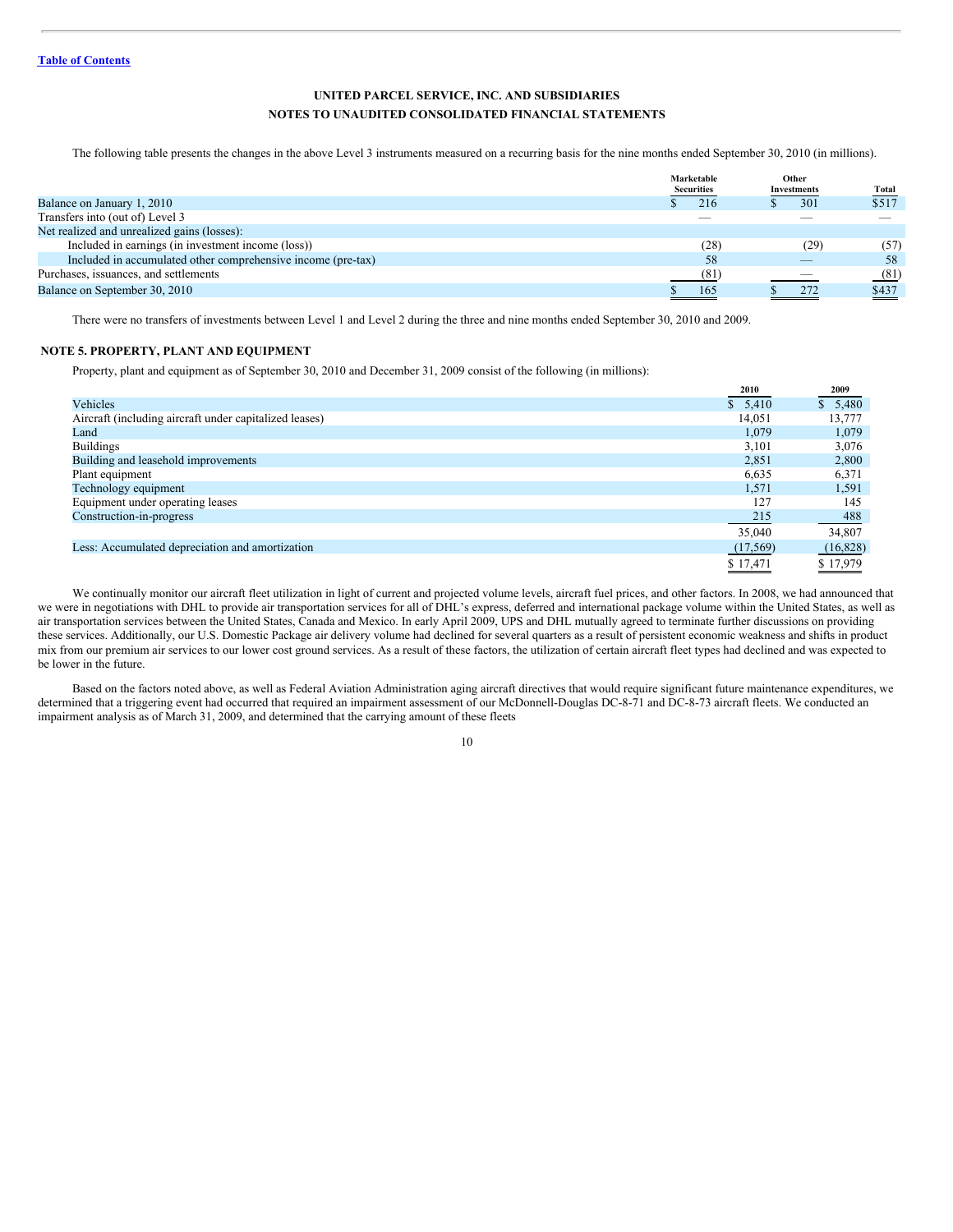# **UNITED PARCEL SERVICE, INC. AND SUBSIDIARIES**

### **NOTES TO UNAUDITED CONSOLIDATED FINANCIAL STATEMENTS**

was not recoverable due to the accelerated expected retirement dates of the aircraft. Based on anticipated residual values for the airframes, engines, and parts, we recognized an impairment charge of \$181 million in the first quarter of 2009. This charge is included in the caption "Other expenses" in the Statements of Consolidated Income, and impacted our U.S. Domestic Package segment. The DC-8 fleets were subsequently retired from service. We currently continue to utilize and operate all of our other aircraft fleets.

The impaired airframes, engines, and parts had a net carrying value of \$192 million, and were written down to an aggregate fair value of \$11 million. The fair values for the impaired airframes, engines, and parts were determined using unobservable inputs (Level 3).

# <span id="page-12-0"></span>**NOTE 6. EMPLOYEE BENEFIT PLANS**

Information about net periodic benefit cost for our pension and postretirement benefit plans is as follows for the three and nine months ended September 30, 2010 and 2009 (in millions):

|                                  |                          |                              | <b>U.S. Postretirement</b> |           | International           |          |
|----------------------------------|--------------------------|------------------------------|----------------------------|-----------|-------------------------|----------|
|                                  |                          | <b>U.S. Pension Benefits</b> | <b>Medical Benefits</b>    |           | <b>Pension Benefits</b> |          |
| Three Months Ended September 30, | 2010                     | 2009                         | 2010                       | 2009      | 2010                    | 2009     |
| <b>Net Periodic Cost:</b>        |                          |                              |                            |           |                         |          |
| Service cost                     | \$181                    | 172                          | 22                         | 21        | o                       |          |
| Interest cost                    | 300                      | 283                          | 53                         | 52        | Q                       | 8        |
| Expected return on assets        | (400)                    | (372)                        | (5)                        | (6)       | (10)                    | (8)      |
| Amortization of:                 |                          |                              |                            |           |                         |          |
| Transition obligation            | $\overline{\phantom{a}}$ |                              | $\sim$                     |           |                         |          |
| Prior service cost               | 43                       | 45                           |                            | $\bigcap$ | $-$                     |          |
| Actuarial (gain) loss            | 19                       | 11                           |                            |           |                         |          |
| Net periodic benefit cost        | \$143                    | 140                          | 75                         | 72        |                         | $\sigma$ |

|                                 |         | <b>U.S. Pension Benefits</b> | <b>U.S. Postretirement</b><br><b>Medical Benefits</b> |          | International<br><b>Pension Benefits</b> |      |
|---------------------------------|---------|------------------------------|-------------------------------------------------------|----------|------------------------------------------|------|
| Nine Months Ended September 30, | 2010    | 2009                         | 2010                                                  | 2009     | 2010                                     | 2009 |
| <b>Net Periodic Cost:</b>       |         |                              |                                                       |          |                                          |      |
| Service cost                    | 542     | 517                          | -65                                                   | S<br>-64 | 18                                       | 15   |
| Interest cost                   | 899     | 848                          | 160                                                   | 158      | 26                                       | 22   |
| Expected return on assets       | (1,199) | (1,116)                      | (16)                                                  | (20)     | (27)                                     | (20) |
| Amortization of:                |         |                              |                                                       |          |                                          |      |
| Transition obligation           | __      | c                            | _                                                     |          |                                          |      |
| Prior service cost              | 129     | 134                          |                                                       |          | _                                        |      |
| Actuarial (gain) loss           | 58      | 34                           | 12                                                    | 10       |                                          |      |
| Settlements / curtailments      | __      |                              |                                                       |          |                                          |      |
| Net periodic benefit cost       | 429     | 423                          | 224                                                   | 217      | 19                                       | 19   |

During the first nine months of 2010, we contributed \$1.001 billion and \$68 million to our company-sponsored pension and postretirement medical benefit plans, respectively. We expect to contribute \$142 and \$23 million over the remainder of the year to the pension and postretirement medical benefit plans, respectively. We are currently evaluating whether to accelerate a portion of our required future contributions for our primary domestic pension plans into the fourth quarter of 2010.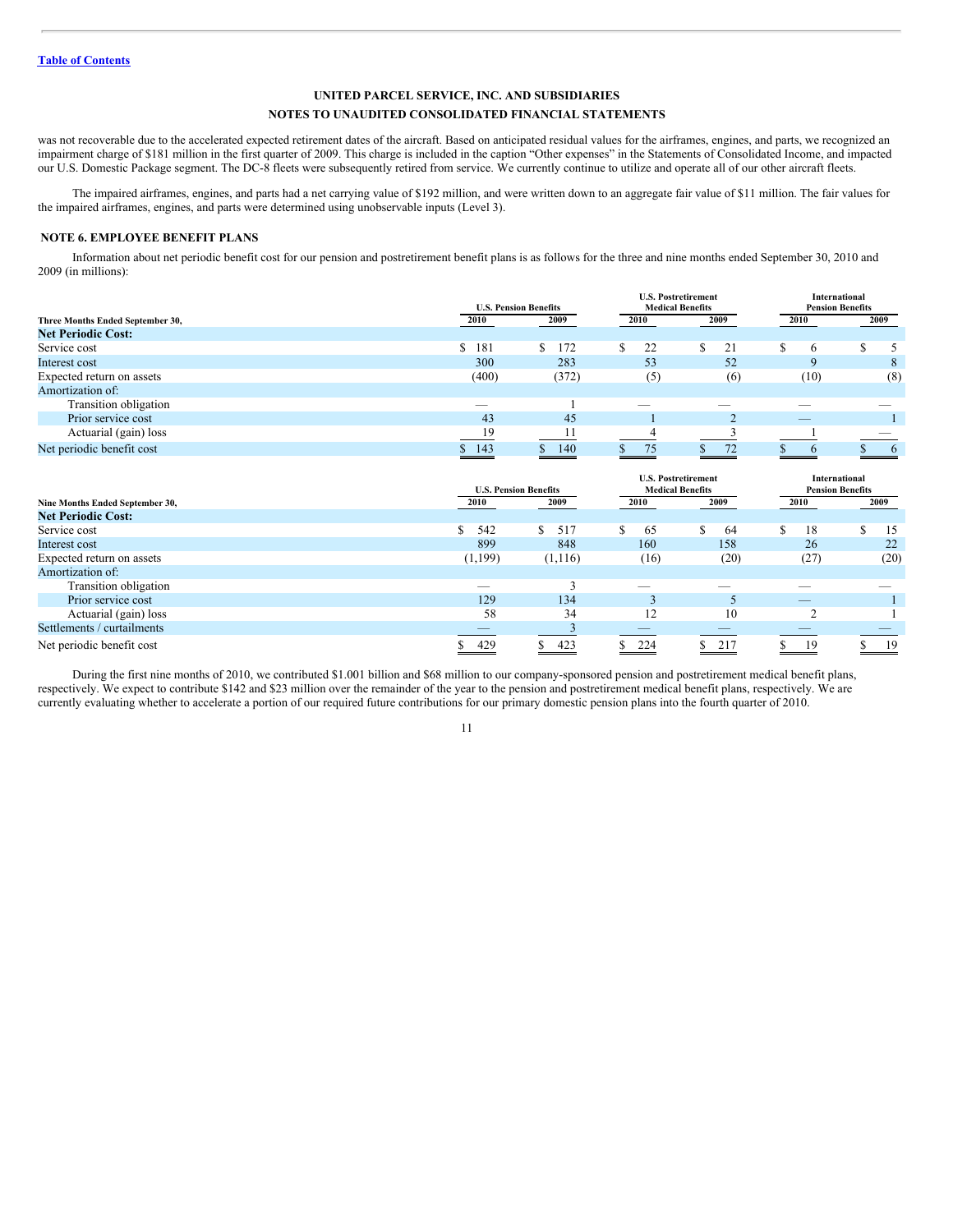During October 2010, we announced that we are planning to reinstate matching contributions to our primary 401(k) plan covering most non-union employees based in the United States, effective January 1, 2011. We had previously suspended matching contributions in the first quarter of 2009. The reinstatement of matching contributions is expected to increase expense by approximately \$75 million on an annual basis beginning in 2011.

The enactment of the "Patient Protection and Affordable Care Act" and "The Health Care and Education Reconciliation Act of 2010" in 2010 will bring significant changes to the U.S. health care system. The legislation eliminated the tax deductibility of Medicare Part D subsidies for retiree prescription drug coverage; however, this impact has not been material to our financial results. We are evaluating the long-term impacts of this legislation on us. It is difficult to estimate the impact due to the nature of our workforce, the various years in which certain provisions become applicable, and the fact that additional regulatory and rulemaking actions will be occurring. Our current estimate is that we will incur an additional \$50 to \$65 million of annual expense beginning in 2011, which is primarily due to the multiple coverage provisions of the legislation which require the expansion of dependent coverage to age 26, among other requirements.

### <span id="page-13-0"></span>**NOTE 7. GOODWILL AND INTANGIBLE ASSETS**

The following table indicates the allocation of goodwill by reportable segment as of September 30, 2010 and December 31, 2009 (in millions):

|                                        | <b>U.S. Domestic</b><br>Package | International<br>Package | Supply Chain &<br>Freight | Consolidated |
|----------------------------------------|---------------------------------|--------------------------|---------------------------|--------------|
| December 31, 2009 balance              | $\overline{\phantom{a}}$        | 374                      |                           | 2,089        |
| Acquired                               | --                              | _                        |                           |              |
| <b>Purchase Accounting Adjustments</b> | $\overline{\phantom{a}}$        |                          | _                         |              |
| Currency / Other                       | $\overline{\phantom{a}}$        |                          |                           | (9)          |
| September 30, 2010 balance             | $\overline{\phantom{a}}$        | 377                      | .708                      | 2.085        |

The increase to goodwill, in the International Package segment, during the third quarter of 2010, was due to adjustments to the purchase price allocation for Unsped Paket Servisi San ve Ticaret A.S. ("Unsped"), that was acquired in August 2009, after completing our process to identify assumed liabilities. This was offset by the decrease in the International Package and Supply Chain & Freight segments due to the impact of the strengthening U.S. Dollar on the translation of non-U.S. Dollar goodwill balances.

The following is a summary of intangible assets as of September 30, 2010 and December 31, 2009 (in millions):

|                                          | <b>Gross Carrying</b><br>Amount |       | Accumulated<br>Amortization | <b>Net Carrying</b><br>Value |
|------------------------------------------|---------------------------------|-------|-----------------------------|------------------------------|
| <b>September 30, 2010</b>                |                                 |       |                             |                              |
| Trademarks, licenses, patents, and other | \$                              | 188   | (39)                        | 149                          |
| Customer lists                           |                                 | 107   | (63)                        | 44                           |
| Franchise rights                         |                                 | 109   | (51)                        | 58                           |
| Capitalized software                     |                                 | 1,905 | (1, 547)                    | 358                          |
| Total Intangible Assets, Net             |                                 | 2,309 | (1,700)                     | 609                          |
| <b>December 31, 2009</b>                 |                                 |       |                             |                              |
| Trademarks, licenses, patents, and other | S                               | 132   | $\sigma$<br>(9)             | ሖ<br>123                     |
| Customer lists                           |                                 | 107   | (52)                        | 55                           |
| Franchise rights                         |                                 | 109   | (46)                        | 63                           |
| Capitalized software                     |                                 | 1,812 | (1, 457)                    | 355                          |
| Total Intangible Assets, Net             |                                 | 2,160 | (1, 564)                    | 596                          |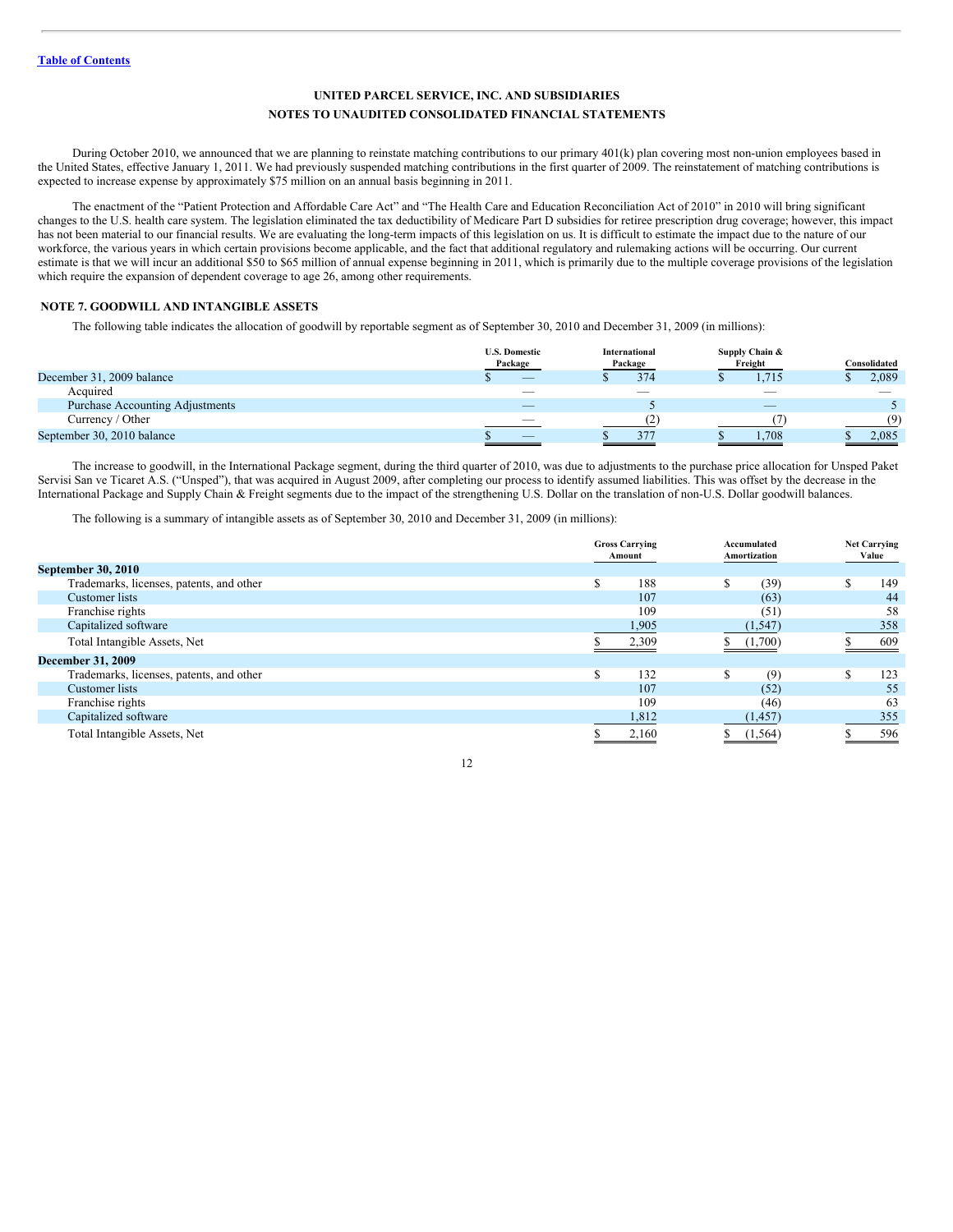# <span id="page-14-0"></span>**NOTE 8. DEBT AND FINANCING ARRANGEMENTS**

The carrying value of our outstanding debt as of September 30, 2010 and December 31, 2009 consists of the following (in millions):

|                            | <b>Maturity</b> | 2010    | 2009    |
|----------------------------|-----------------|---------|---------|
| Commercial paper           | 2010            | \$894   | \$672   |
| 4.50% senior notes         | 2013            | 1,817   | 1,773   |
| 3.875% senior notes        | 2014            | 1,084   | 1,023   |
| 5.50% senior notes         | 2018            | 812     | 758     |
| 5.125% senior notes        | 2019            | 1,059   | 991     |
| 6.20% senior notes         | 2038            | 1,480   | 1,480   |
| 8.375% debentures          | 2020-2030       | 738     | 739     |
| Floating rate senior notes | 2049-2053       | 397     | 409     |
| Facility notes and bonds   | 2015-2036       | 320     | 320     |
| Pound Sterling notes       | 2031-2050       | 782     | 791     |
| Capital lease obligations  | 2010-2025       | 254     | 369     |
| <b>UPS</b> Notes           |                 | _       | 175     |
| Other debt                 | 2010-2012       |         | 21      |
| Total debt                 |                 | 9,642   | 9,521   |
| Less current maturities    |                 | (994)   | (853)   |
| Long-term debt             |                 | \$8,648 | \$8,668 |

### *Sources of Credit*

We are authorized to borrow up to \$10.0 billion under the U.S. commercial paper program we maintain. We had \$894 million outstanding under this program as of September 30, 2010, with an average interest rate of 0.16%. As of September 30, 2010, we have classified the entire commercial paper balance as a current liability in our consolidated balance sheet. We also maintain a European commercial paper program under which we are authorized to borrow up to  $61.0$  billion in a variety of currencies, however there were no amounts outstanding under this program as of September 30, 2010.

We maintain two credit agreements with a consortium of banks. One of these agreements provides revolving credit facilities of \$1.5 billion, and expires on April 14, 2011. Interest on any amounts we borrow under this facility would be charged at 90-day LIBOR plus a percentage determined by quotations from Markit Group Ltd. for our 1 year credit default swap spread, subject to certain minimum rates and maximum rates based on our public debt ratings from Standard & Poor's and Moody's. If our public debt ratings are A / A2 or above, the minimum applicable margin is 0.50% and the maximum applicable margin is 1.50%; if our public debt ratings are lower than A / A2, the minimum applicable margin is 1.00% and the maximum applicable margin is 2.50%.

The second agreement provides revolving credit facilities of \$1.0 billion, and expires on April 19, 2012. Interest on any amounts we borrow under this facility would be charged at 90-day LIBOR plus 15 basis points. At September 30, 2010, there were no outstanding borrowings under either of these facilities.

In March 2009, we completed an offering of \$1.0 billion of 3.875% senior notes due April 2014, and \$1.0 billion of 5.125% senior notes due April 2019. These notes pay interest semiannually, and we may redeem the notes at any time by paying the greater of the principal amount or a "make-whole" amount, plus accrued interest.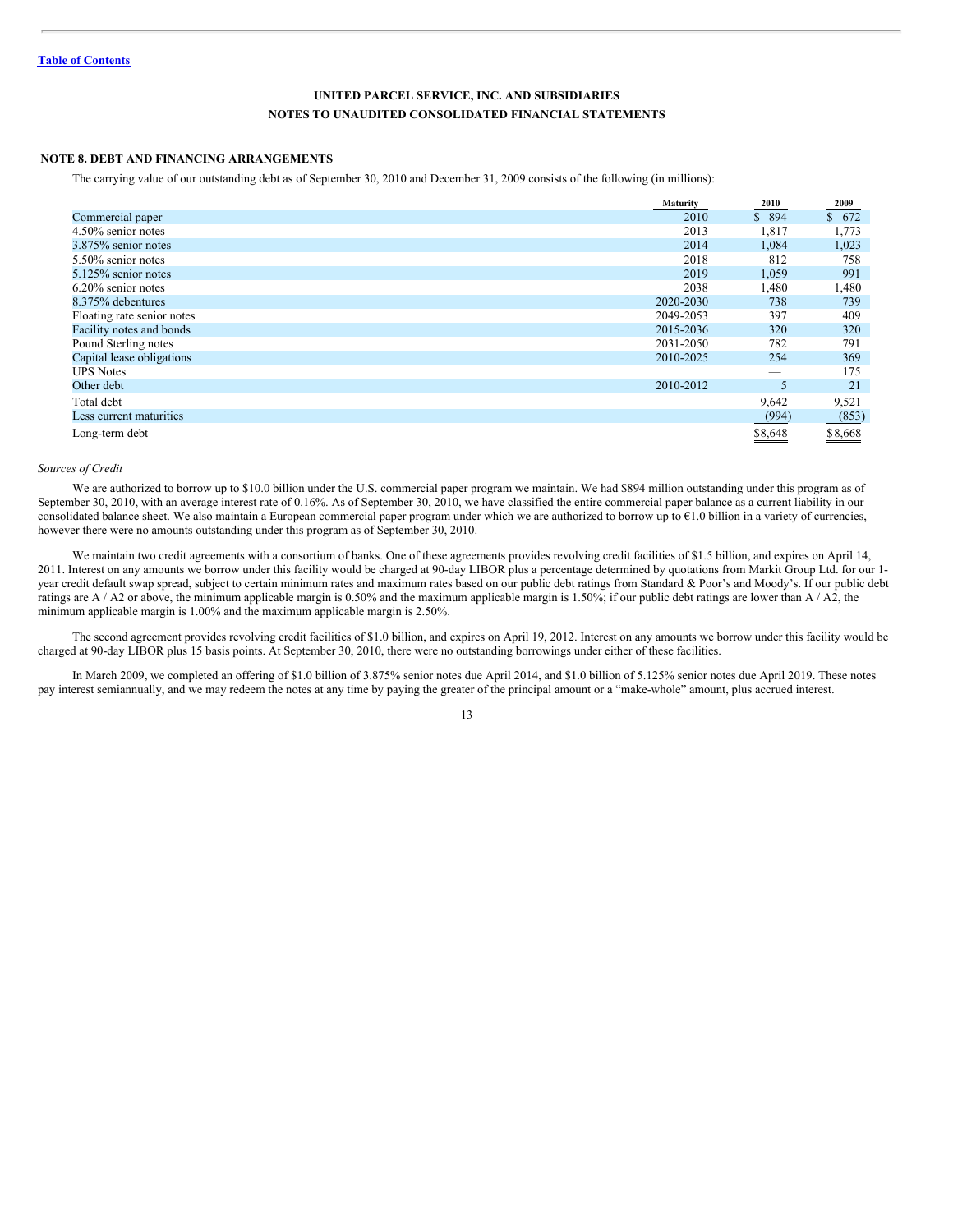After pricing and underwriting discounts, we received a total of \$1.989 billion in cash proceeds from the offering. The proceeds from the offering were used for general corporate purposes, including the reduction of our outstanding commercial paper balance.

#### *Debt Covenants*

Our existing debt instruments and credit facilities do not have cross-default or ratings triggers, however these debt instruments and credit facilities do subject us to certain financial covenants. As of September 30, 2010 and for all prior periods, we have satisfied these financial covenants. These covenants limit the amount of secured indebtedness that we may incur, and limit the amount of attributable debt in sale-leaseback transactions, to 10% of net tangible assets. As of September 30, 2010, 10% of net tangible assets is equivalent to \$2.341 billion, however we have no covered sale-leaseback transactions or secured indebtedness outstanding. Additionally, we are required to maintain a minimum net worth, as defined, of \$5.0 billion on a quarterly basis. As of September 30, 2010, our net worth, as defined, was equivalent to \$13.613 billion.

#### *Fair Value of Debt*

Based on the borrowing rates currently available to the Company for long-term debt with similar terms and maturities, the fair value of long-term debt, including current maturities, is approximately \$10.289 and \$10.216 billion as of September 30, 2010 and December 31, 2009, respectively.

#### <span id="page-15-0"></span>**NOTE 9. LEGAL PROCEEDINGS AND CONTINGENCIES**

We are a defendant in a number of lawsuits filed in state and federal courts containing various class action allegations under state wage-and-hour laws. In one of these cases, Marlo v. UPS, which was certified as a class action in a California federal court in September 2004, plaintiffs allege that they improperly were denied overtime, and seek penalties for missed meal and rest periods, and interest and attorneys' fees. Plaintiffs purport to represent a class of 1,300 full-time supervisors. In August 2005, the court granted summary judgment in favor of UPS on all claims, and plaintiffs appealed the ruling. In October 2007, the appeals court reversed the lower court's ruling. In April 2008, the Court decertified the class and vacated the trial scheduled for that month. After decertification, some plaintiffs filed individual lawsuits raising the same allegations as in the underlying class action. These individual lawsuits are in various stages. We have denied any liability with respect to these claims and intend to vigorously defend ourselves in these cases. At this time, we have not determined the amount of any liability that may result from these matters or whether such liability, if any, would have a material adverse effect on our financial condition, results of operations, or liquidity.

In another case, Hohider v. UPS, which in July 2007 was certified as a class action in a Pennsylvania federal court, plaintiffs have challenged certain aspects of the Company's interactive process for assessing requests for reasonable accommodation under the Americans with Disabilities Act. Plaintiffs purport to represent a class of over 35,000 current and former employees, and seek back-pay, and compensatory and punitive damages, as well as attorneys' fees. In August 2007, the Third Circuit Court of Appeals granted our petition to hear the appeal of the trial court's certification order. In July 2009, the Third Circuit issued its decision decertifying the class and remanding the case to the trial court for further proceedings. In August 2010, we reached a settlement with the plaintiffs and the case was dismissed. The settlement had no material adverse effect on our financial condition, results of operations, or liquidity.

UPS and our subsidiary Mail Boxes Etc., Inc. are defendants in various lawsuits brought by franchisees who operate Mail Boxes Etc. centers and The UPS Store locations. These lawsuits relate to the rebranding of Mail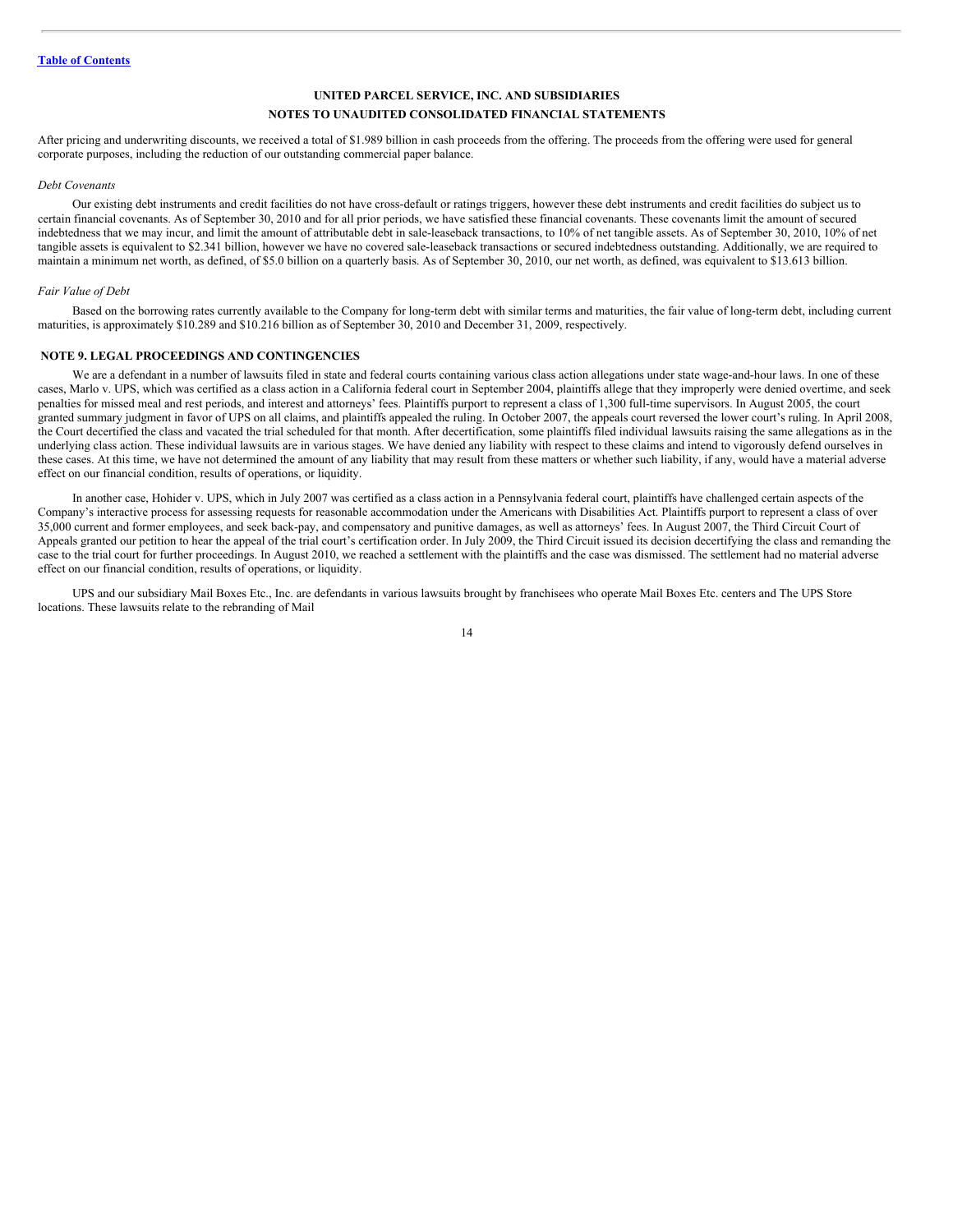Boxes Etc. centers to The UPS Store, The UPS Store business model, the representations made in connection with the rebranding and the sale of The UPS Store franchises, and UPS's sale of services in the franchisees' territories. In one of the actions, which is pending in California state court, the court certified a class consisting of all Mail Boxes Etc. branded stores that rebranded to The UPS Store in March 2003. We have denied any liability with respect to these claims and intend to defend ourselves vigorously. At this time, we have not determined the amount of any liability that may result from these matters or whether such liability, if any, would have a material adverse effect on our financial condition, results of operations, or liquidity.

In Barber Auto Sales v. UPS, which a federal court in Alabama certified as a class action in September 2009, the plaintiff asserts a breach of contract claim arising from UPS's assessment of shipping charge corrections when UPS determines that the "dimensional weight" of packages is greater than reported by the shipper. We have denied any liability with respect to these claims and intend to vigorously defend ourselves in this case. At this time, we have not determined the amount of any liability that may result from this matter or whether such liability, if any, would have a material adverse effect on our financial condition, results of operations, or liquidity.

We are a defendant in various other lawsuits that arose in the normal course of business. We believe that the eventual resolution of these cases will not have a material adverse effect on our financial condition, results of operations, or liquidity.

As of December 31, 2009, we had approximately 254,000 employees employed under a national master agreement and various supplemental agreements with local unions affiliated with the International Brotherhood of Teamsters ("Teamsters"). These agreements run through July 31, 2013. We have approximately 2,800 pilots who are employed under a collective bargaining agreement with the Independent Pilots Association ("IPA"), which becomes amendable at the end of 2011. In May 2010, we began the process of furloughing 170 of our airline pilots. Any additional furloughs will be phased in based on prevailing economic conditions. Our airline mechanics are covered by a collective bargaining agreement with Teamsters Local 2727, which became amendable in November 2006. We began formal negotiations with Teamsters Local 2727 in October 2006, and have been under the guidance of the National Mediation Board since January 2008. In addition, the majority (approximately 3,400) of our ground mechanics who are not employed under agreements with the Teamsters are employed under collective bargaining agreements with the International Association of Machinists and Aerospace Workers ("IAM"). Our agreement with the IAM runs through July 31, 2014.

We participate in a number of trustee-managed multi-employer pension and health and welfare plans for employees covered under collective bargaining agreements. Several factors could cause us to make significantly higher future contributions to these plans, including unfavorable investment performance, changes in demographics, and increased benefits to participants. At this time, we are unable to determine the amount of additional future contributions, if any, or whether any material adverse effect on our financial condition, results of operations, or liquidity would result from our participation in these plans.

In January 2008, a class action complaint was filed in the United States District Court for the Eastern District of New York alleging price-fixing activities relating to the provision of freight forwarding services. UPS was not named in this case. On July 21, 2009, the plaintiffs filed a first amended complaint naming numerous global freight forwarders as defendants. UPS and UPS Supply Chain Solutions are among the 60 defendants named in the amended complaint. We intend to vigorously defend ourselves in this case. At this time, we have not determined the amount of any liability that may result from these matters or whether such liability, if any, would have a material adverse effect on our financial condition, results of operations, or liquidity.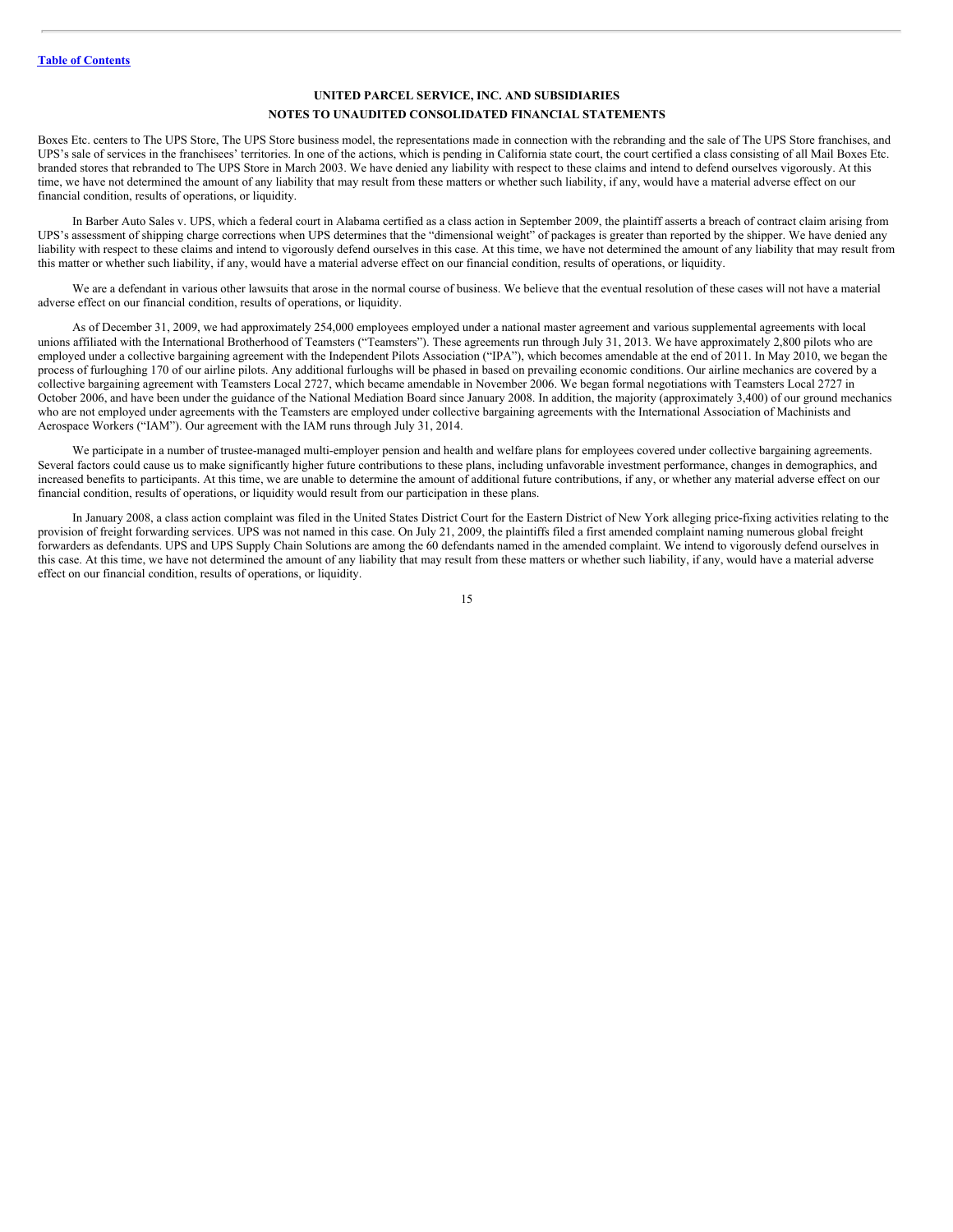#### *Other Matters*

We received a grand jury subpoena from the Antitrust Division of the U.S. Department of Justice ("DOJ") regarding the DOJ's investigation into certain pricing practices in the freight forwarding industry in December 2007.

In October 2007, June 2008, and February 2009, we received information requests from the European Commission ("Commission") relating to its investigation of certain pricing practices in the freight forwarding industry, and subsequently responded to each request. On February 9, 2010, UPS received a Statement of Objections by the Commission. This document contains the Commission's preliminary view with respect to alleged anticompetitive behavior in the freight forwarding industry by 18 freight forwarders, including UPS. Although it alleges anticompetitive behavior, it does not prejudge the Commission's final decision, as to facts or law (which is subject to appeal to the European courts). The options available to the Commission include taking no action or imposing a monetary fine; the range of any potential action by the Commission is not reasonably estimable. Any decision imposing a fine would be subject to appeal. UPS has responded to the Statement of Objections, including at a July 2010 Commission hearing.

In August 2010, competition authorities in Brazil opened an administrative proceeding to investigate alleged anticompetitive behavior in the freight forwarding industry. Approximately 45 freight forwarding companies and individuals are named in the proceeding, including UPS, UPS SCS Transportes (Brasil) S.A., and a former employee in Brazil. UPS will have an opportunity to respond to these allegations.

We also received and responded to related information requests from competition authorities in other jurisdictions.

We are cooperating with each of these investigations, and intend to continue to vigorously defend ourselves. At this time, we are unable to determine the amount of any liability that may result from these matters or whether any such liability would have a material adverse effect on our financial condition, results of operations, or liquidity.

### <span id="page-17-0"></span>**NOTE 10. SHAREOWNERS' EQUITY**

### *Capital Stock, Additional Paid-In Capital, and Retained Earnings*

We maintain two classes of common stock, which are distinguished from each other primarily by their respective voting rights. Class A shares are entitled to 10 votes per share, whereas Class B shares are entitled to one vote per share. Class A shares are primarily held by UPS employees and retirees, and these shares are fully convertible into Class B shares at any time. Class B shares are publicly traded on the New York Stock Exchange (NYSE) under the symbol "UPS." Class A and B shares both have a \$0.01 par value, and as of September 30, 2010, there were 4.6 billion Class A shares and 5.6 billion Class B shares authorized to be issued. Additionally, there are 200 million preferred shares, with a \$0.01 par value, authorized to be issued; as of September 30, 2010, no preferred shares had been issued.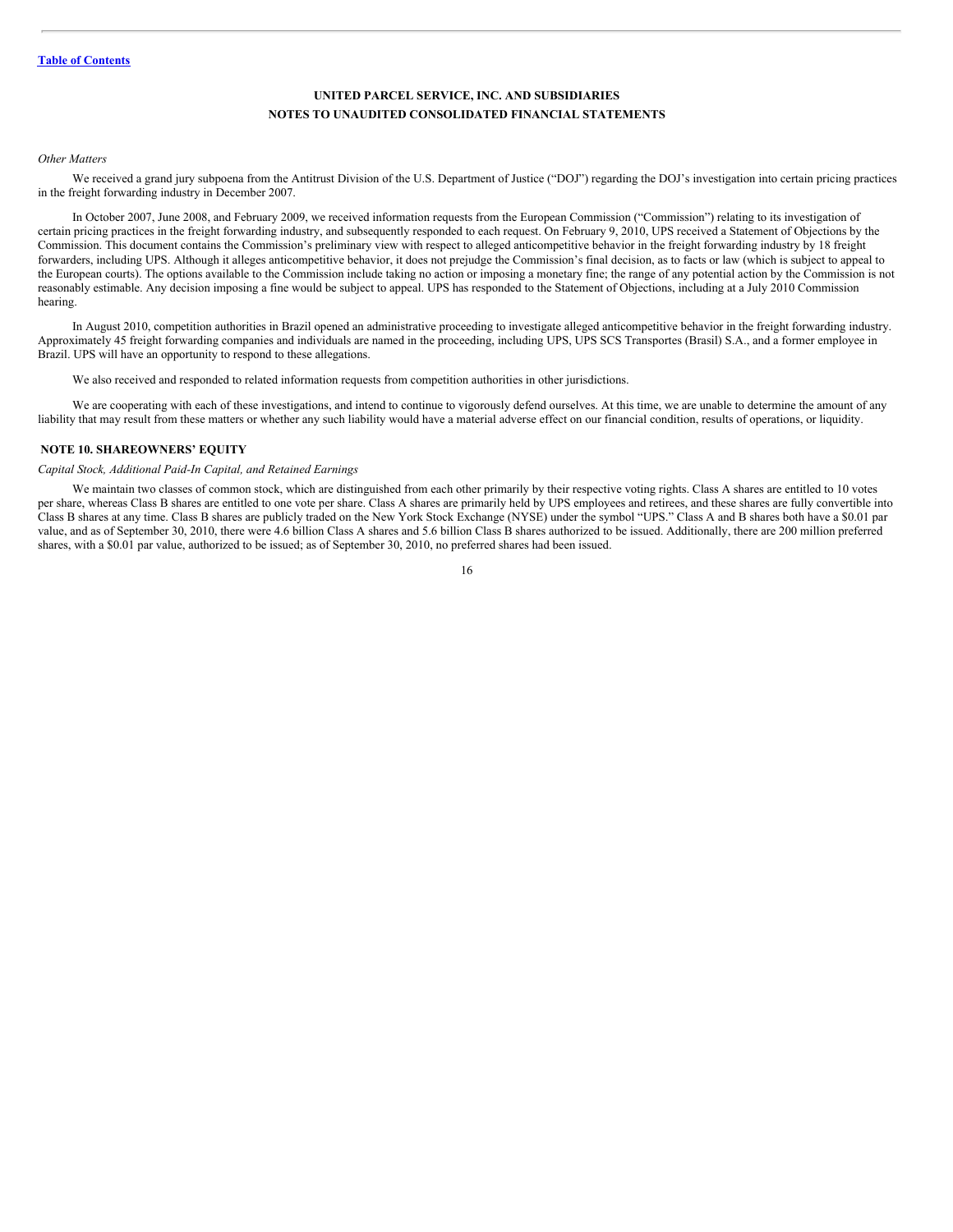The following is a roll-forward of our common stock, additional paid-in capital, and retained earnings accounts for the nine months ended September 30, 2010 and 2009 (in millions, except per share amounts):

|                                                | 2010           |                                 | 2009                 |                          |
|------------------------------------------------|----------------|---------------------------------|----------------------|--------------------------|
|                                                | <b>Shares</b>  | <b>Dollars</b>                  | <b>Shares</b>        | <b>Dollars</b>           |
| <b>Class A Common Stock:</b>                   |                |                                 |                      |                          |
| Balance at beginning of period                 | 285            | $\mathcal{S}$<br>3              | 314                  | \$<br>3                  |
| Common stock purchases                         | (3)            |                                 | (7)                  |                          |
| Stock award plans                              | 2              |                                 | 2                    |                          |
| Common stock issuances                         | $\overline{2}$ |                                 | 3                    |                          |
| Conversions of Class A to Class B common stock | (22)           |                                 | (22)                 |                          |
| Class A shares issued at end of period         | 264            | $\overline{\mathbf{3}}$         | 290<br>$\sim$ $\sim$ | $\overline{\phantom{a}}$ |
| <b>Class B Common Stock:</b>                   |                |                                 |                      |                          |
| Balance at beginning of period                 | 711            | $\overline{7}$<br><sup>\$</sup> | 684                  | $\mathcal{S}$            |
| Common stock purchases                         | (6)            |                                 | (1)                  |                          |
| Conversions of Class A to Class B common stock | 22             |                                 | 22                   |                          |
| Class B shares issued at end of period         | 727            |                                 | $\frac{705}{2}$      |                          |
| <b>Additional Paid-In Capital:</b>             |                |                                 |                      |                          |
| Balance at beginning of period                 |                | S<br>2                          |                      | \$                       |
| Stock award plans                              |                | 324                             |                      | 311                      |
| Common stock purchases                         |                | (491)                           |                      | (396)                    |
| Common stock issuances                         |                | 165                             |                      | 134                      |
| Balance at end of period                       |                |                                 |                      | 49                       |
| <b>Retained Earnings:</b>                      |                |                                 |                      |                          |
| Balance at beginning of period                 |                | \$12,745                        |                      | \$12,412                 |
| Net income                                     |                | 2,369                           |                      | 1,395                    |
| Dividends (\$1.41 and \$1.35 per share)        |                | (1, 413)                        |                      | (1,354)                  |
| Common stock purchases                         |                | (98)                            |                      |                          |
| Balance at end of period                       |                | \$13,603                        |                      | \$12,453                 |

We repurchased a total of 9.3 million shares of Class A and Class B common stock for \$589 million during the nine months ended September 30, 2010, and 7.8 million shares for \$396 million during the nine months ended September 30, 2009. As of September 30, 2010, we had \$5.414 billion of our share repurchase authorization remaining.

In February 2010, we entered into an accelerated share repurchase program with a large financial institution, which allowed us to repurchase \$186 million of shares (3.0 million shares). The program was completed in April 2010.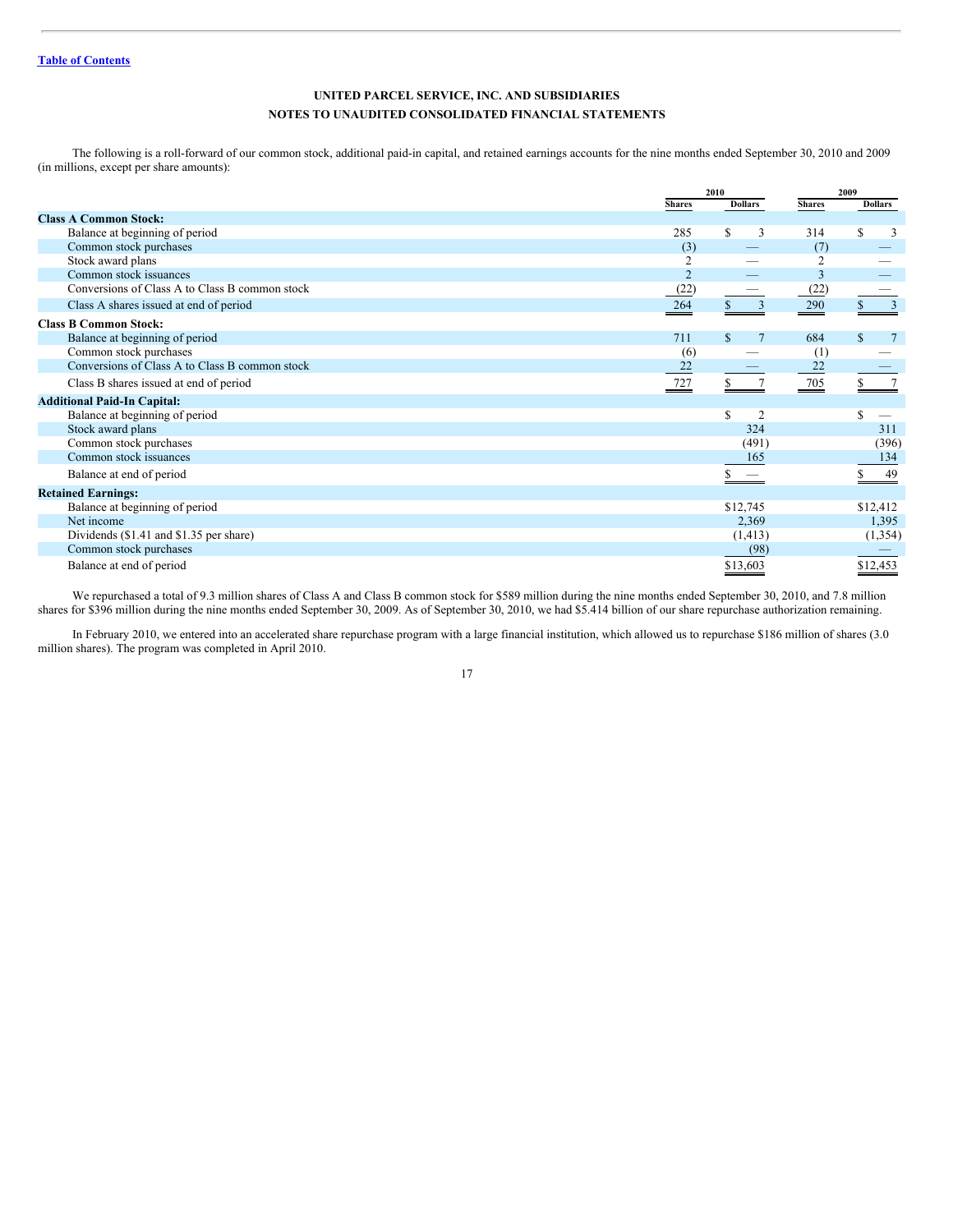# *Accumulated Other Comprehensive Income (Loss)*

We experience activity in AOCI for unrealized holding gains and losses on available-for-sale securities, foreign currency translation adjustments, unrealized gains and losses from derivatives that qualify as hedges of cash flows, and unrecognized pension and postretirement benefit costs. The activity in AOCI for the nine months ended September 30, 2010 and 2009 is as follows (in millions):

|                                                                                    | 2010      | 2009      |
|------------------------------------------------------------------------------------|-----------|-----------|
| Foreign currency translation gain (loss):                                          |           |           |
| Balance at beginning of period                                                     | 37<br>ъ   | S<br>(38) |
| Aggregate adjustment for the period                                                | (95)      | 126       |
| Balance at end of period                                                           | (58)      | 88        |
| Unrealized gain (loss) on marketable securities, net of tax:                       |           |           |
| Balance at beginning of period                                                     | (27)      | (60)      |
| Current period changes in fair value (net of tax effect of \$20, and \$2)          | 34        | 23        |
| Reclassification to earnings (net of tax effect of \$6 and \$6)                    | 10        | 10        |
| Balance at end of period                                                           | 17        | (27)      |
| Unrealized gain (loss) on cash flow hedges, net of tax:                            |           |           |
| Balance at beginning of period                                                     | (200)     | (107)     |
| Current period changes in fair value (net of tax effect of $\S(34)$ and $\S(26)$ ) | (55)      | (43)      |
| Reclassification to earnings (net of tax effect of $\S(27)$ and $\S(74)$ )         | (46)      | (123)     |
| Balance at end of period                                                           | (301)     | (273)     |
| Unrecognized pension and postretirement benefit costs, net of tax:                 |           |           |
| Balance at beginning of period                                                     | (4,937)   | (5, 437)  |
| Reclassification to earnings (net of tax effect of \$78 and \$70)                  | 126       | 118       |
| Balance at end of period                                                           | (4, 811)  | (5,319)   |
| Accumulated other comprehensive income (loss) at end of period                     | \$(5,153) | \$(5,531) |

# *Deferred Compensation Obligations and Treasury Stock*

Activity in the deferred compensation program for the nine months ended September 30, 2010 and 2009 is as follows (in millions):

|                                           |               | 2010           |                          | 2009           |
|-------------------------------------------|---------------|----------------|--------------------------|----------------|
|                                           | <b>Shares</b> | <b>Dollars</b> | <b>Shares</b>            | <b>Dollars</b> |
| <b>Deferred Compensation Obligations:</b> |               |                |                          |                |
| Balance at beginning of period            |               | \$108          |                          | \$121          |
| Reinvested dividends                      |               |                |                          |                |
| Benefit payments                          |               | (10)           |                          | (16)           |
| Balance at end of period                  |               | \$101          |                          | \$108          |
| <b>Treasury Stock:</b>                    |               |                |                          |                |
| Balance at beginning of period            | (2)           | \$(108)        | (2)                      | \$(121)        |
| Reinvested dividends                      |               | (3)            | $-$                      | (3)            |
| Benefit payments                          |               | 10             | $\overline{\phantom{0}}$ | 16             |
| Balance at end of period                  |               | \$(101)        |                          | \$(108)        |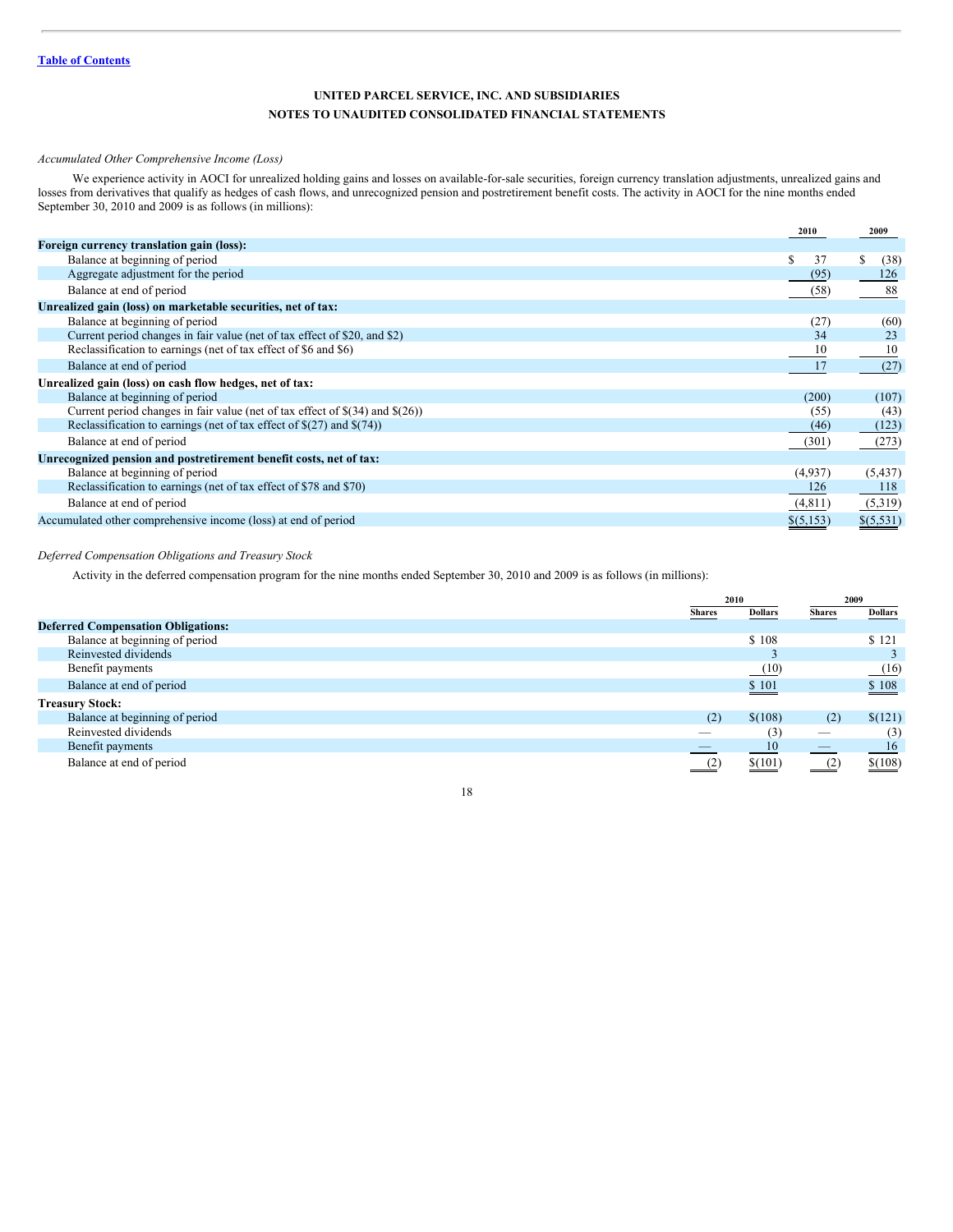### *Noncontrolling Interests*

We have noncontrolling interests in certain consolidated subsidiaries in our International Package and Supply Chain & Freight segments. The noncontrolling interests currently on our balance sheets primarily relate to a joint venture in Dubai that operates in the Middle East, Turkey, and portions of the Central Asia region, which was formed in the third quarter of 2009. The activity related to our noncontrolling interests is presented below for the nine months ended September 30, 2010 and 2009 (in millions):

|                                                     | 2010                | 2009 |
|-----------------------------------------------------|---------------------|------|
| <b>Noncontrolling Interests:</b>                    |                     |      |
| Balance at beginning of period                      | \$66                |      |
| Acquired noncontrolling interests                   |                     | 65   |
| Dividends attributable to noncontrolling interests  |                     |      |
| Net income attributable to noncontrolling interests |                     |      |
| Balance at end of period                            | $\underline{\$ 66}$ | 65   |

### <span id="page-20-0"></span>**NOTE 11. SEGMENT INFORMATION**

We report our operations in three segments: U.S. Domestic Package operations, International Package operations, and Supply Chain & Freight operations. Package operations represent our most significant business and are broken down into regional operations around the world. Regional operations managers are responsible for both domestic and export operations within their geographic area.

#### *U.S. Domestic Package*

Domestic Package operations include the time-definite delivery of letters, documents, and packages throughout the United States.

#### *International Package*

International Package operations include delivery to more than 200 countries and territories worldwide, including shipments wholly outside the United States, as well as shipments with either origin or distribution outside the United States. Our International Package reporting segment includes the operations of our Europe, Asia, and Americas operating segments.

#### *Supply Chain & Freight*

Supply Chain & Freight includes our forwarding and logistics operations, UPS Freight, and other aggregated business units. Our forwarding and logistics business provides services in more than 175 countries and territories worldwide, and includes supply chain design and management, freight distribution, customs brokerage, mail and consulting services. UPS Freight offers a variety of less-than-truckload ("LTL") and truckload ("TL") services to customers in North America. Other aggregated business units within this segment include Mail Boxes, Etc. (the franchisor of Mail Boxes, Etc. and The UPS Store) and UPS Capital.

In evaluating financial performance, we focus on operating profit as a segment's measure of profit or loss. Operating profit is before investment income, interest expense, and income taxes. The accounting policies of the reportable segments are the same as those described in the summary of accounting policies included in the financial statements in our Annual Report on Form 10-K for the year ended December 31, 2009, with certain expenses allocated between the segments using activity-based costing methods. Unallocated assets are comprised primarily of cash, marketable securities, and investments in limited partnerships.

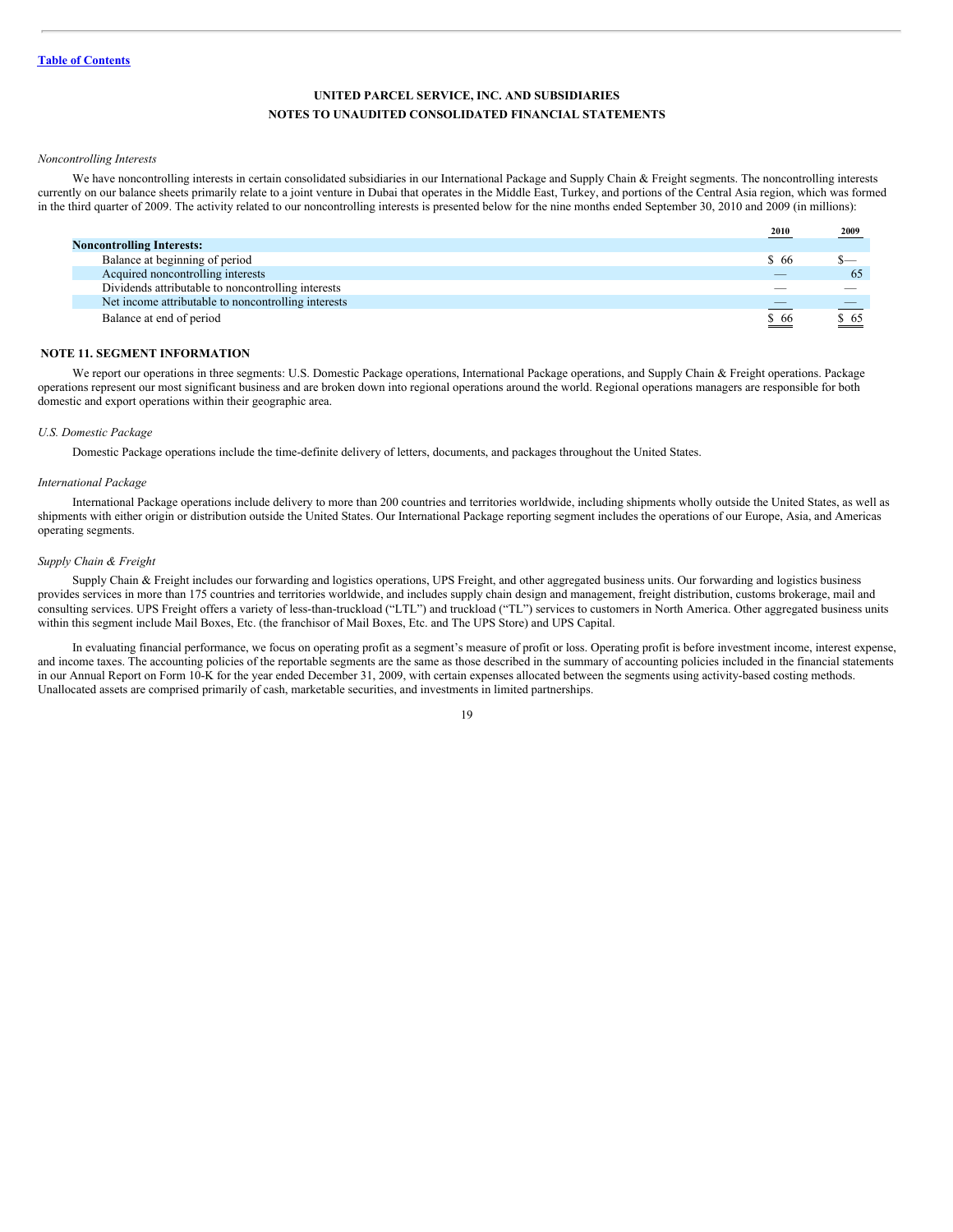Segment information for the three and nine months ended September 30, 2010 and 2009 is as follows (in millions):

|                              |          | <b>Three Months Ended</b><br>September 30, |          | <b>Nine Months Ended</b><br>September 30, |  |
|------------------------------|----------|--------------------------------------------|----------|-------------------------------------------|--|
|                              | 2010     | 2009                                       | 2010     | 2009                                      |  |
| Revenue:                     |          |                                            |          |                                           |  |
| U.S. Domestic Package        | \$7,291  | \$6,868                                    | \$21,662 | \$20,606                                  |  |
| <b>International Package</b> | 2,676    | 2,422                                      | 8,086    | 6,908                                     |  |
| Supply Chain & Freight       | 2,225    | 1,863                                      | 6,376    | 5,406                                     |  |
| Consolidated                 | \$12,192 | \$11,153                                   | \$36,124 | \$32,920                                  |  |
| <b>Operating Profit:</b>     |          |                                            |          |                                           |  |
| U.S. Domestic Package        | \$1,020  | \$<br>514                                  | \$2,330  | \$1,374                                   |  |
| <b>International Package</b> | 419      | 313                                        | 1,367    | 900                                       |  |
| Supply Chain & Freight       | 177      | 102                                        | 363      | 268                                       |  |
| Consolidated                 | \$1,616  | 929                                        | \$4,060  | \$2,542                                   |  |

As discussed in Note 5, the U.S. Domestic Package segment operating profit was adversely impacted by a \$181 million impairment charge in the first quarter of 2009, related to our McDonnell-Douglas DC-8-71 and DC-8-73 airframes, engines, and related parts. As discussed in Note 14, the U.S. Domestic Package segment operating profit was adversely impacted by a \$98 million restructuring charge in the first quarter of 2010, while the Supply Chain & Freight segment operating profit was negatively impacted by a \$38 million loss on the sale of a specialized transportation business unit in Germany**.** Additionally, in the third quarter 2010, we recognized a pre-tax gain of \$109 million on the sale of real estate used in operations within our U.S. Domestic Package segment.

### <span id="page-21-0"></span>**NOTE 12. EARNINGS PER SHARE**

The following table sets forth the computation of basic and diluted earnings per share for the three and nine months ended September 30, 2010 and 2009 (in millions, except per share amounts):

|                                               |                | <b>Three Months Ended</b><br>September 30, |              | <b>Nine Months Ended</b><br>September 30, |  |
|-----------------------------------------------|----------------|--------------------------------------------|--------------|-------------------------------------------|--|
|                                               | 2010           | 2009                                       | 2010         | 2009                                      |  |
| Numerator:                                    |                |                                            |              |                                           |  |
| Net income attributable to common shareowners | \$991          | \$549                                      | \$2,369      | \$1,395                                   |  |
| Denominator:                                  |                |                                            |              |                                           |  |
| Weighted average shares                       | 990            | 994                                        | 991          | 995                                       |  |
| Deferred compensation obligations             | $\overline{c}$ |                                            |              |                                           |  |
| Vested portion of restricted shares           |                |                                            |              |                                           |  |
| Denominator for basic earnings per share      | 994            | 997                                        | 994          | 998                                       |  |
| Effect of dilutive securities:                |                |                                            |              |                                           |  |
| Restricted performance units                  | 3              | $\overline{2}$                             | 3            |                                           |  |
| Restricted stock units                        | 6              | 5                                          | <sub>6</sub> | 4                                         |  |
| Stock options                                 |                |                                            |              |                                           |  |
| Denominator for diluted earnings per share    | 1,004          | 1,004                                      | 1,003        | 1,004                                     |  |
| Basic earnings per share                      | 1.00           | \$0.55                                     | 2.38         | 1.40                                      |  |
| Diluted earnings per share                    | 0.99           | \$0.55                                     | 2.36         | \$1.39                                    |  |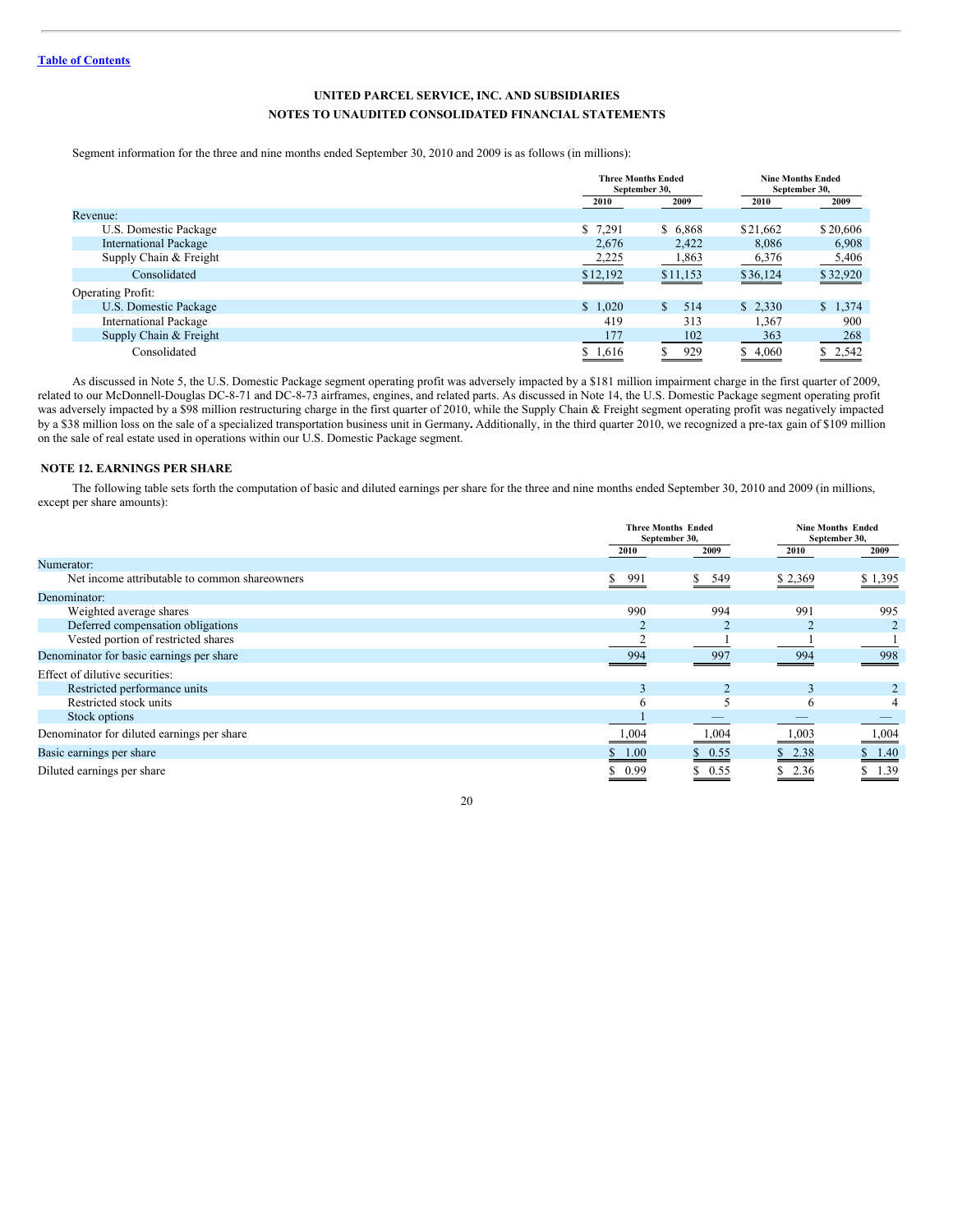Diluted earnings per share for the three months ended September 30, 2010 and 2009 exclude the effect of 9.8 and 17.3 million shares of common stock (11.5 and 17.5 million for the nine months ended September 30, 2010 and 2009), respectively, that may be issued upon the exercise of employee stock options because such effect would be antidilutive.

### <span id="page-22-0"></span>**NOTE 13. DERIVATIVE INSTRUMENTS AND RISK MANAGEMENT**

#### *Risk Management Policies*

We are exposed to market risk, primarily related to foreign currency exchange rates, commodity prices, equity prices, and interest rates. These exposures are actively monitored by management. To manage the volatility relating to certain of these exposures, we enter into a variety of derivative financial instruments. Our objective is to reduce, where it is deemed appropriate to do so, fluctuations in earnings and cash flows associated with changes in foreign currency rates, commodity prices, equity prices, and interest rates. It is our policy and practice to use derivative financial instruments only to the extent necessary to manage exposures. As we use price sensitive instruments to hedge a certain portion of our existing and anticipated transactions, we expect that any loss in value for those instruments generally would be offset by increases in the value of those hedged transactions. We do not hold or issue derivative financial instruments for trading or speculative purposes.

#### *Credit Risk Management*

The forward contracts, swaps, and options discussed below contain an element of risk that the counterparties may be unable to meet the terms of the agreements. However, we minimize such risk exposures for these instruments by limiting the counterparties to banks and financial institutions that meet established credit guidelines, and monitoring counterparty credit risk to prevent concentrations of credit risk with any single counterparty. Additionally, the majority of our master agreements for derivatives provide for the early termination of any derivative transactions in the event that either the bank counterparty or UPS receives a credit rating below BBB by Standard & Poor's or Baa2 by Moody's, or ceases to be rated by either firm. We do not have any credit-risk triggers in our outstanding master agreements that require UPS or the bank counterparties to post collateral.

We have not historically incurred, and do not expect to incur in the future, any losses as a result of counterparty default.

#### *Accounting Policy for Derivative Instruments*

We recognize all derivative instruments as assets or liabilities in the balance sheet at fair value. The accounting for changes in the fair value of a derivative instrument depends on whether it has been designated and qualifies as part of a hedging relationship and, further, on the type of hedging relationship. For those derivative instruments that are designated and qualify as hedging instruments, a company must designate the derivative, based upon the exposure being hedged, as a cash flow hedge, a fair value hedge, or a hedge of a net investment in a foreign operation.

A cash flow hedge refers to hedging the exposure to variability in expected future cash flows that is attributable to a particular risk. For derivative instruments that are designated and qualify as a cash flow hedge, the effective portion of the gain or loss on the derivative instrument is reported as a component of AOCI, and reclassified into earnings in the same period during which the hedged transaction affects earnings. The remaining gain or loss on the derivative instrument in excess of the cumulative change in the present value of future cash flows of the hedged item, or hedge components excluded from the assessment of effectiveness, are recognized in the statement of consolidated income during the current period.

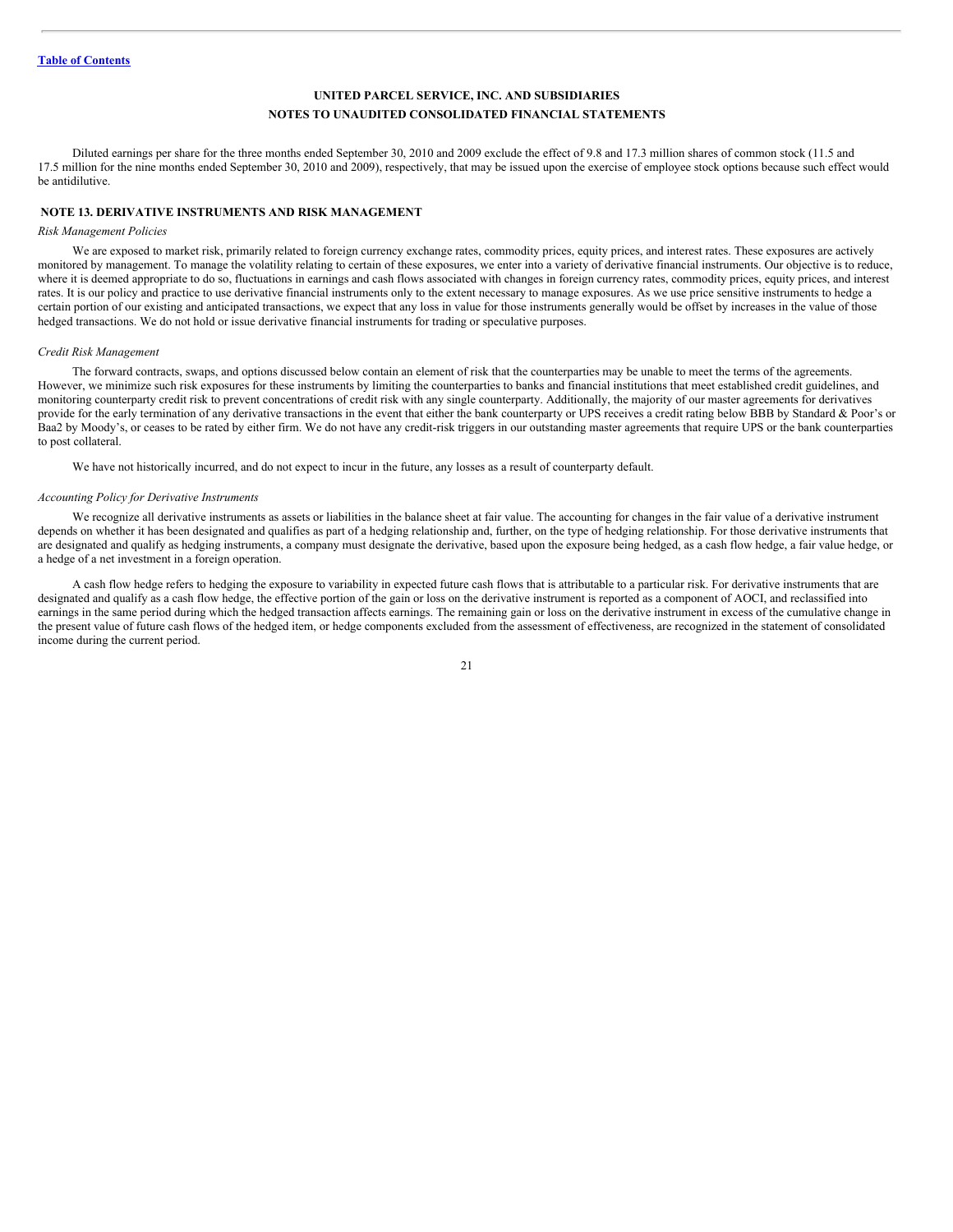A fair value hedge refers to hedging the exposure to changes in the fair value of an existing asset or a liability on the balance sheet that is attributable to a particular risk. For derivative instruments that are designated and qualify as a fair value hedge, the gain or loss on the derivative instrument is recognized in the statement of consolidated income during the current period, as well as the offsetting gain or loss on the hedged item.

A net investment hedge refers to the use of cross currency swaps, forward contracts, or foreign currency denominated debt to hedge portions of our net investments in foreign operations. For hedges that meet the effectiveness requirements, the net gains or losses attributable to changes in spot exchange rates are recorded in the cumulative translation adjustment within other AOCI. The remainder of the change in value of such instruments is recorded in earnings.

#### *Types of Hedges*

#### *Commodity Risk Management*

Currently, the fuel surcharges that we apply to our domestic and international package and LTL services are the primary means of reducing the risk of adverse fuel price changes on our business. We periodically enter into option contracts on energy commodity products to manage the price risk associated with forecasted transactions involving refined fuels, principally jet-A, diesel, and unleaded gasoline. The objective of the hedges is to reduce the variability of cash flows, due to changing fuel prices, associated with the forecasted transactions involving those products. We have designated and account for these contracts as cash flow hedges of the underlying forecasted transactions involving these fuel products and, therefore, the resulting gains and losses from these hedges are recognized as a component of fuel expense or revenue when the underlying transactions occur.

#### *Foreign Currency Risk Management*

To protect against the reduction in value of forecasted foreign currency cash flows from our international package business, we maintain a foreign currency cash flow hedging program. Our most significant foreign currency exposures relate to the Euro, the British Pound Sterling, and the Canadian Dollar. We hedge portions of our forecasted revenue denominated in foreign currencies with option contracts. We have designated and account for these contracts as cash flow hedges of anticipated foreign currency denominated revenue and, therefore, the resulting gains and losses from these hedges are recognized as a component of international package revenue when the underlying sales transactions occur.

We have foreign currency denominated debt obligations and capital lease obligations associated with our aircraft. For some of these debt obligations and leases, we hedge the foreign currency denominated contractual payments using cross-currency interest rate swaps, which effectively convert the foreign currency denominated contractual payments into U.S. Dollar denominated payments. We have designated and account for these swaps as cash flow hedges of the forecasted contractual payments and, therefore, the resulting gains and losses from these hedges are recognized in the statement of consolidated income when the currency remeasurement gains and losses on the underlying debt obligations and leases are incurred.

#### *Interest Rate Risk Management*

Our indebtedness under our various financing arrangements creates interest rate risk. We use a combination of derivative instruments, including interest rate swaps and cross-currency interest rate swaps, as part of our program to manage the fixed and floating interest rate mix of our total debt portfolio and related overall cost of borrowing. The notional amount, interest payment date, and maturity date of the swaps match the terms of the associated debt being hedged. Interest rate swaps allow us to maintain a target range of floating rate debt within our capital structure.

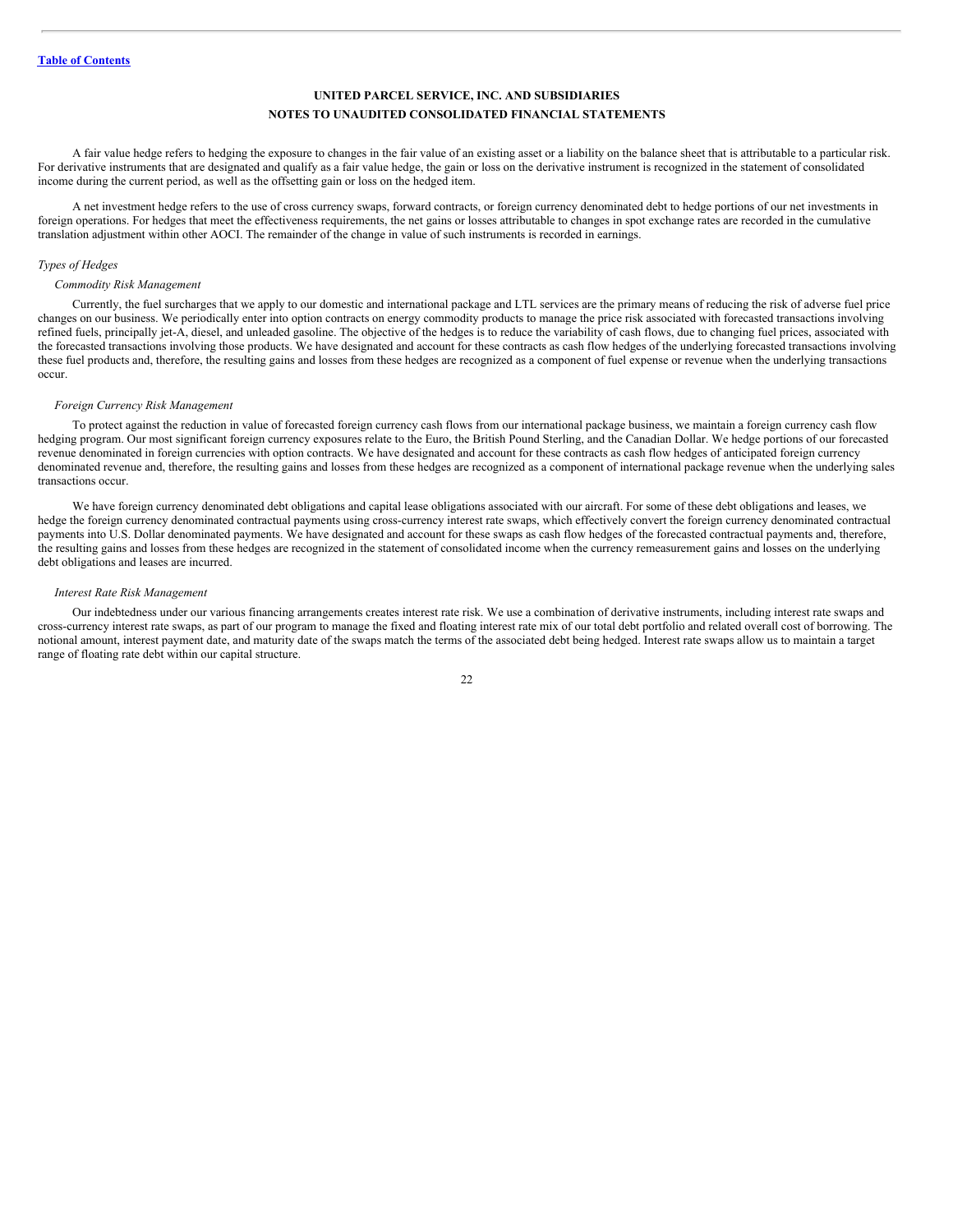We have designated and account for interest rate swaps that convert fixed rate interest payments into floating rate interest payments as hedges of the fair value of the associated debt instruments. Therefore, the gains and losses resulting from fair value adjustments to the interest rate swaps and fair value adjustments to the associated debt instruments are recorded to interest expense in the period in which the gains and losses occur. Upon termination of the hedge relationship, any cumulative fair value adjustments to the debt instruments are amortized or accreted to interest expense on the effective yield method over the remaining term of the debt. We have designated and account for interest rate swaps that convert floating rate interest payments into fixed rate interest payments as cash flow hedges of the forecasted payment obligations. The gains and losses resulting from fair value adjustments to the interest rate swap are recorded to AOCI.

We periodically hedge the forecasted fixed-coupon interest payments associated with anticipated debt offerings, using forward starting interest rate swaps, interest rate locks, or similar derivatives. These agreements effectively lock a portion of our interest rate exposure between the time the agreement is entered into and the date when the debt offering is completed, thereby mitigating the impact of interest rate changes on future interest expense. These derivatives are settled commensurate with the issuance of the debt, and any gain or loss upon settlement is amortized as an adjustment to the effective interest yield on the debt.

#### *Outstanding Positions*

As of September 30, 2010 and December 31, 2009, the notional amounts of our outstanding derivative positions were as follows (in millions):

|                                       | September 30, 2010<br><b>Notional Value</b> |       |  | December 31, 2009<br><b>Notional Value</b> |       |  |
|---------------------------------------|---------------------------------------------|-------|--|--------------------------------------------|-------|--|
| <b>Currency Hedges:</b>               |                                             |       |  |                                            |       |  |
| Euro                                  | €                                           | 1.676 |  | €                                          | 1.372 |  |
| <b>British Pound Sterling</b>         | ىد                                          | 935   |  | t                                          | 692   |  |
| Canadian Dollar                       | $\mathbf{C}$                                | 273   |  | C\$                                        | 228   |  |
| <b>Interest Rate Hedges:</b>          |                                             |       |  |                                            |       |  |
| Fixed to Floating Interest Rate Swaps |                                             | 3.475 |  |                                            | 3,751 |  |
| Floating to Fixed Interest Rate Swaps |                                             | 28    |  |                                            | 28    |  |

As of September 30, 2010, we had no outstanding commodity hedge positions. The maximum term over which we are hedging exposures to the variability of cash flow is 40 years.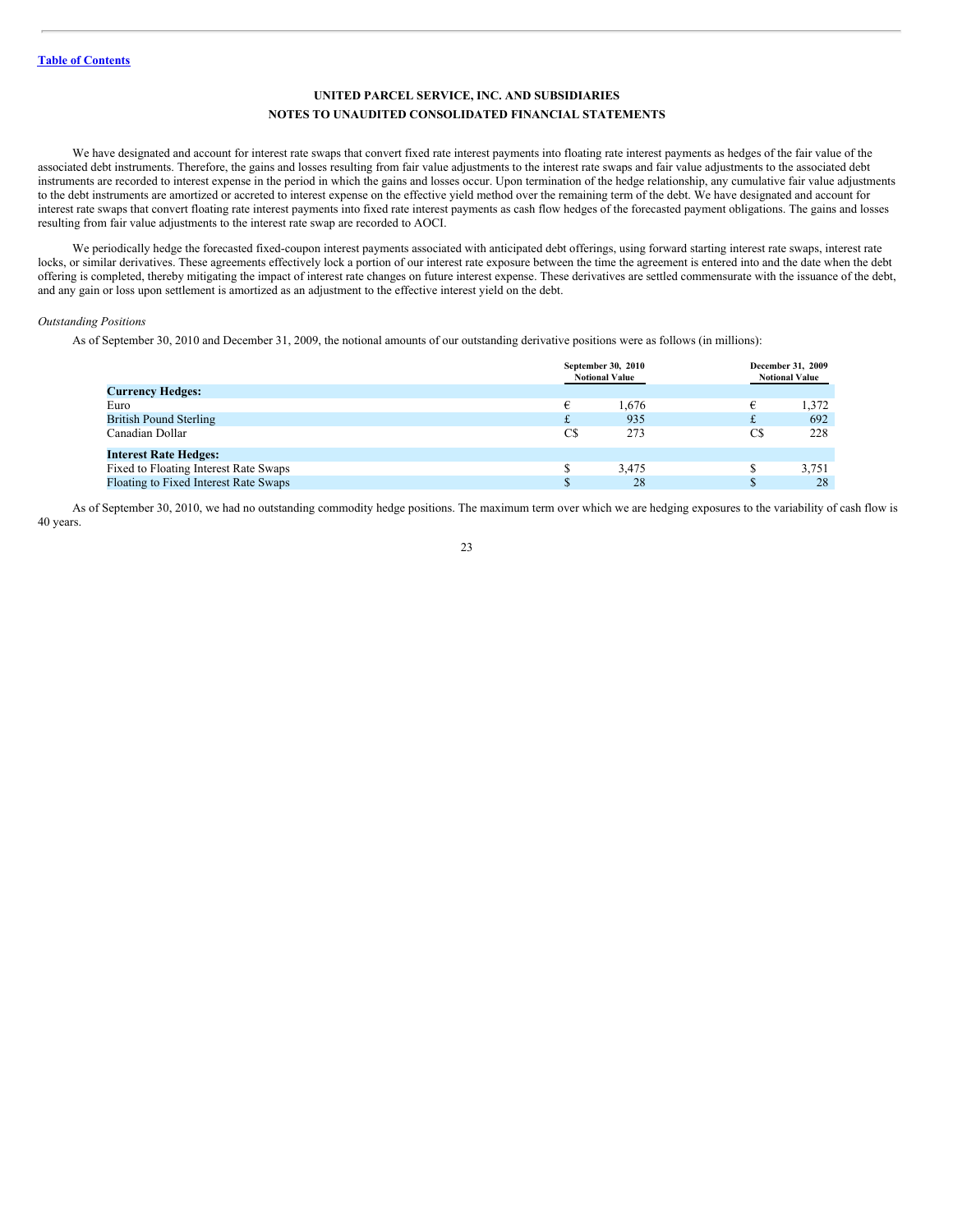#### *Balance Sheet Recognition and Fair Value Measurements*

The following table indicates the location on the balance sheet in which our derivative assets and liabilities have been recognized, the fair value hierarchy level applicable to each derivative type, and the related fair values of those derivatives (in millions). The table is segregated between those derivative instruments that qualify and are designated as hedging instruments and those that are not, as well as by type of contract and whether the derivative is in an asset or liability position.

|                                       |                               | <b>Fair Value</b>                           |   | September 30, 2010                      | December 31, 2009 |                                        |
|---------------------------------------|-------------------------------|---------------------------------------------|---|-----------------------------------------|-------------------|----------------------------------------|
| <b>Asset Derivatives</b>              | <b>Balance Sheet Location</b> | <b>Hierarchy Level</b>                      |   | <b>Fair Value</b>                       |                   | <b>Fair Value</b>                      |
| Derivatives designated as hedges:     |                               |                                             |   |                                         |                   |                                        |
| Foreign exchange contracts            | Other current assets          | Level 2                                     | Ф | 24                                      | У                 | 63                                     |
| Foreign exchange contracts            | Other non-current assets      | Level 2                                     |   | 14                                      |                   |                                        |
| Interest rate contracts               | Other non-current assets      | Level 2                                     |   | 251                                     |                   | 74                                     |
| <b>Total Asset Derivatives</b>        |                               |                                             |   | 289                                     |                   | 137                                    |
| <b>Liability Derivatives</b>          | <b>Balance Sheet Location</b> | <b>Fair Value</b><br><b>Hierarchy Level</b> |   | September 30, 2010<br><b>Fair Value</b> |                   | December 31, 2009<br><b>Fair Value</b> |
| Derivatives designated as hedges:     |                               |                                             |   |                                         |                   |                                        |
| Foreign exchange contracts            | Other current liabilities     | Level 2                                     | ъ | (21)                                    | У                 |                                        |
| Foreign exchange contracts            | Other non-current liabilities | Level 2                                     |   | (153)                                   |                   | (51)                                   |
| Interest rate contracts               | Other non-current liabilities | Level 2                                     |   | (10)                                    |                   | (13)                                   |
| Derivatives not designated as hedges: |                               |                                             |   |                                         |                   |                                        |
| Interest rate contracts               | Other non-current liabilities | Level 2                                     |   | (2)                                     |                   | (2)                                    |
| <b>Total Liability Derivatives</b>    |                               |                                             |   | (186)                                   |                   | (66)                                   |

Our foreign currency, interest rate, and energy derivatives are largely comprised of over-the-counter derivatives, which are primarily valued using pricing models that rely on market observable inputs such as yield curves, currency exchange rates, and commodity forward prices, and therefore are classified as Level 2.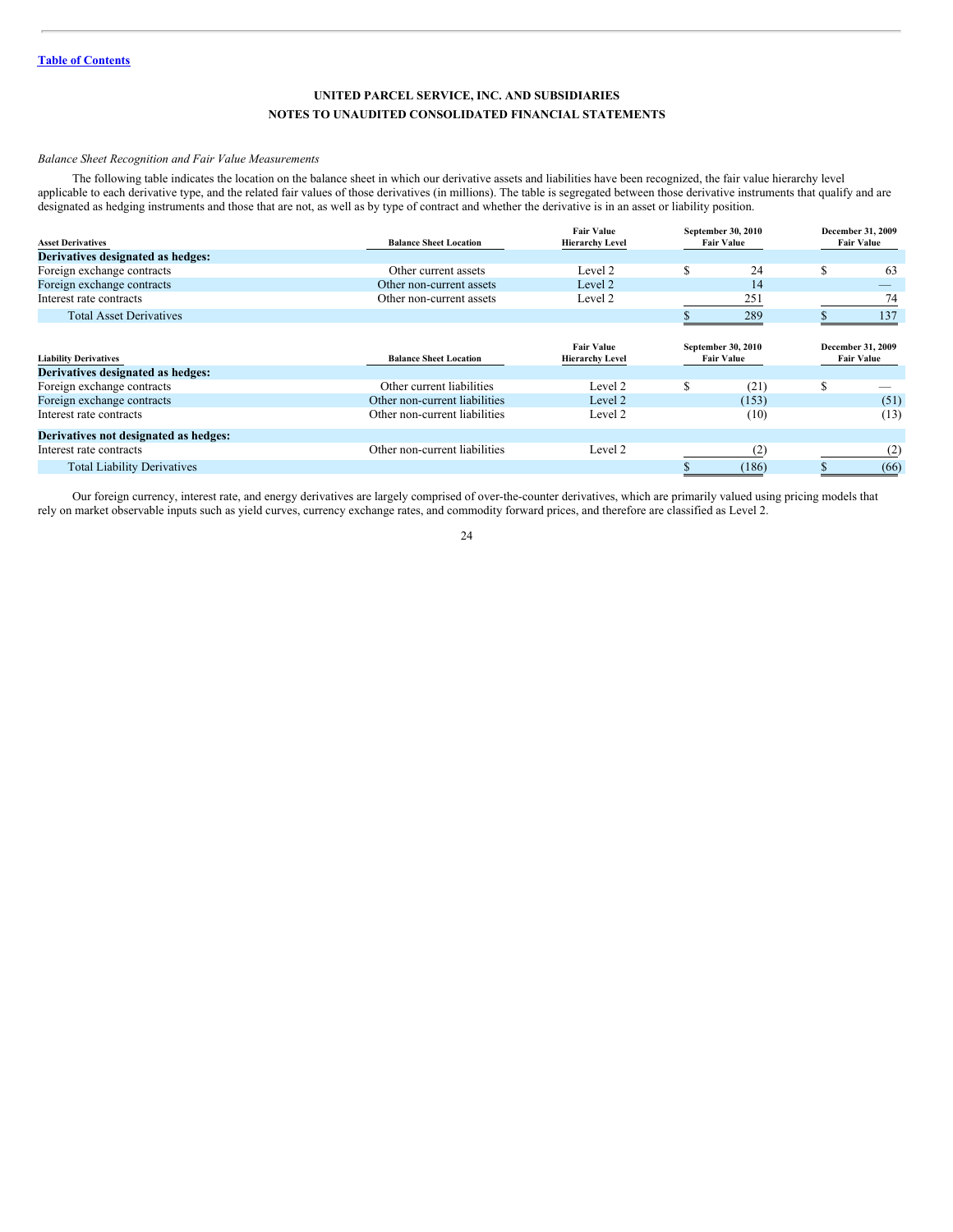### *Income Statement Recognition:*

The following table indicates the amount and location in the statement of consolidated income for the three and nine months ended September 30, 2010 and 2009 in which derivative gains and losses, as well as the related amounts reclassified from AOCI, have been recognized for those derivatives designated as cash flow hedges (in millions).

### **Three Months Ended September 30,**

| <b>Derivative Instruments in Cash Flow</b><br><b>Hedging Relationships</b> | 2010 Amount of<br>Gain (Loss)<br>Recognized in<br>OCI on<br><b>Derivative</b><br><b>(Effective</b><br>Portion) | 2009 Amount of<br>Gain (Loss)<br><b>Recognized in</b><br>OCI on<br><b>Derivative</b><br><b>(Effective</b><br>Portion) | <b>Location of Gain</b><br>(Loss) Reclassified<br>from Accumulated<br><b>OCI</b> into Income<br>(Effective Portion) | 2010 Amount of<br>Gain (Loss)<br><b>Reclassified from</b><br><b>Accumulated OCI</b><br>into Income<br><b>(Effective</b><br>Portion) | 2009 Amount of<br>Gain (Loss)<br><b>Reclassified from</b><br><b>Accumulated OCI</b><br>into Income<br>(Effective<br>Portion) |
|----------------------------------------------------------------------------|----------------------------------------------------------------------------------------------------------------|-----------------------------------------------------------------------------------------------------------------------|---------------------------------------------------------------------------------------------------------------------|-------------------------------------------------------------------------------------------------------------------------------------|------------------------------------------------------------------------------------------------------------------------------|
| Interest rate contracts                                                    | (2)                                                                                                            | (2)                                                                                                                   | Interest Expense                                                                                                    | (4)                                                                                                                                 | (4)                                                                                                                          |
| Foreign exchange contracts                                                 | 11                                                                                                             | (103)                                                                                                                 | <b>Interest Expense</b>                                                                                             | 42                                                                                                                                  | 24                                                                                                                           |
| Foreign exchange contracts                                                 | (139)                                                                                                          | (65)                                                                                                                  | Revenue                                                                                                             | 12                                                                                                                                  |                                                                                                                              |
| Commodity contracts                                                        |                                                                                                                |                                                                                                                       | Revenue                                                                                                             |                                                                                                                                     |                                                                                                                              |
| Total                                                                      | (130)                                                                                                          | (170)                                                                                                                 |                                                                                                                     | 50                                                                                                                                  | 18                                                                                                                           |

### **Nine Months Ended September 30,**

| Derivative Instruments in Cash Flow<br><b>Hedging Relationships</b> | 2010 Amount of<br>Gain (Loss)<br><b>Recognized in</b><br>OCI on<br><b>Derivative</b><br>(Effective<br>Portion) | 2009 Amount of<br>Gain (Loss)<br>Recognized in<br>OCI on<br><b>Derivative</b><br>(Effective<br>Portion) | <b>Location of Gain</b><br>(Loss) Reclassified<br>from Accumulated<br><b>OCI</b> into Income<br>(Effective Portion) | 2010 Amount of<br>Gain (Loss)<br><b>Reclassified from</b><br><b>Accumulated OCI</b><br>into Income<br><b>(Effective</b><br>Portion) | 2009 Amount of<br>Gain (Loss)<br><b>Reclassified from</b><br><b>Accumulated OCI</b><br>into Income<br>(Effective<br>Portion) |
|---------------------------------------------------------------------|----------------------------------------------------------------------------------------------------------------|---------------------------------------------------------------------------------------------------------|---------------------------------------------------------------------------------------------------------------------|-------------------------------------------------------------------------------------------------------------------------------------|------------------------------------------------------------------------------------------------------------------------------|
| Interest rate contracts                                             | (3)                                                                                                            | 125                                                                                                     | Interest Expense                                                                                                    | (13)                                                                                                                                | (10)                                                                                                                         |
| Foreign exchange contracts                                          | (100)                                                                                                          | (104)                                                                                                   | <b>Interest Expense</b>                                                                                             | (8)                                                                                                                                 | 23                                                                                                                           |
| Foreign exchange contracts                                          | 14                                                                                                             | (90)                                                                                                    | Revenue                                                                                                             | 94                                                                                                                                  | 102                                                                                                                          |
| Commodity contracts                                                 |                                                                                                                |                                                                                                         | Revenue                                                                                                             | __                                                                                                                                  | 82                                                                                                                           |
| Total                                                               | (89)                                                                                                           | (69)                                                                                                    |                                                                                                                     |                                                                                                                                     | 197                                                                                                                          |

As of September 30, 2010, \$64 million of pre-tax losses related to cash flow hedges that are currently deferred in AOCI are expected to be reclassified to income over the 12 month period ending September 30, 2011. The actual amounts that will be reclassified to income over the next 12 months will vary from this amount as a result of changes in market conditions.

The amount of ineffectiveness recognized in income on derivative instruments designated in cash flow hedging relationships was immaterial for the three and nine months ended September 30, 2010 and 2009.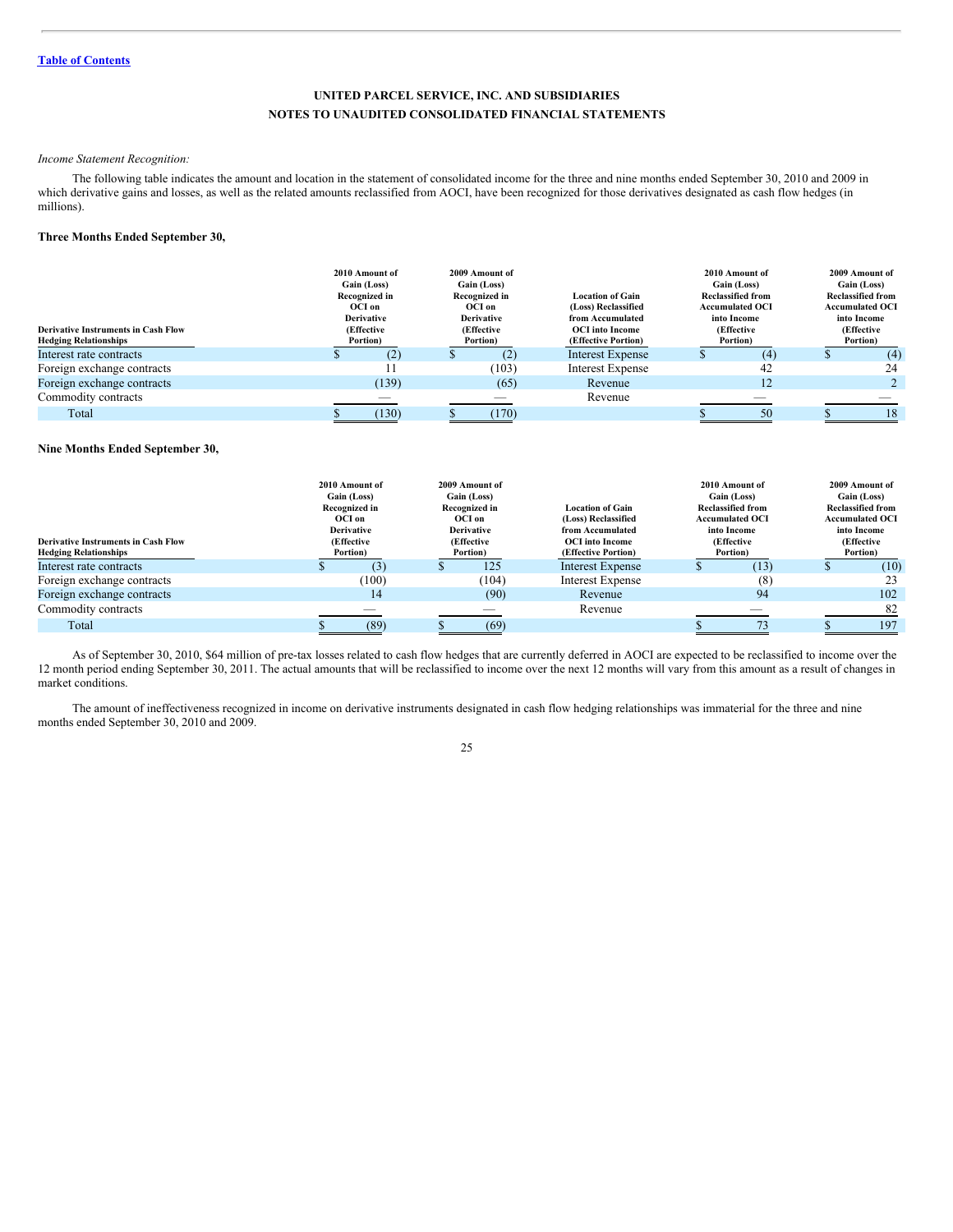The following table indicates the amount and location in the statement of consolidated income in which derivative gains and losses, as well as the associated gains and losses on the underlying exposure, have been recognized for those derivatives designated as fair value hedges for the three and nine months ended September 30, 2010 and 2009 (in millions).

| <b>Derivative Instruments</b><br>in Fair Value<br><b>Hedging Relationships</b><br>Three Months Ended September 30, | Location<br>of Gain (Loss)<br>Recognized in<br>Income | 2010<br>Amount of<br>Gain<br>(Loss)<br>Recognized<br>in Income | 2009<br>Amount of<br>Gain (Loss)<br>Recognized<br>in Income | <b>Hedged Items</b><br>in Fair<br>Value<br>Hedging<br><b>Relationships</b> | Location<br>of Gain<br>(Loss)<br>Recognized<br>in Income | 2010<br><b>Amount</b> of<br>Gain (Loss)<br>Recognized<br>in Income | 2009<br>Amount of<br>Gain (Loss)<br>Recognized<br>in Income |
|--------------------------------------------------------------------------------------------------------------------|-------------------------------------------------------|----------------------------------------------------------------|-------------------------------------------------------------|----------------------------------------------------------------------------|----------------------------------------------------------|--------------------------------------------------------------------|-------------------------------------------------------------|
| Interest rate contracts                                                                                            | <b>Interest Expense</b>                               | 52                                                             | 69                                                          | Fixed-Rate Debt and<br><b>Capital Leases</b>                               | Interest<br>Expense                                      | (52)                                                               | (69)                                                        |
| Nine Months Ended September 30,                                                                                    |                                                       |                                                                |                                                             |                                                                            |                                                          |                                                                    |                                                             |
| Interest rate contracts                                                                                            | Interest Expense                                      | 224                                                            | 95                                                          | Fixed-Rate Debt and<br>Capital Leases                                      | Interest<br>Expense                                      | (224)                                                              | (95)                                                        |

Additionally, we maintain some interest rate swap and foreign exchange forward contracts that are not designated as hedges. These interest rate swap contracts are intended to provide an economic hedge of a portfolio of interest bearing receivables, however the income statement impact of these hedges was not material for any period presented. These foreign exchange forward contracts are intended to provide an economic offset to foreign currency remeasurement risks for certain assets and liabilities in our balance sheet. The following is a summary of the amounts recorded in the statement of consolidated income related to fair value changes and settlements of these foreign currency forward contracts not designated as hedges (in millions):

|                                                 |                                 |                         | 2010 Amount | 2009 Amount                    |         |
|-------------------------------------------------|---------------------------------|-------------------------|-------------|--------------------------------|---------|
|                                                 |                                 |                         | of Gain     |                                | of Gain |
|                                                 |                                 |                         | (Loss)      |                                | (Loss)  |
| <b>Derivative Instruments Not Designated in</b> | <b>Location of Gain (Loss)</b>  | Recognized in<br>Income |             | <b>Recognized in</b><br>Income |         |
| <b>Hedging Relationships</b>                    | <b>Recognized in Income</b>     |                         |             |                                |         |
| Three Months Ended September 30,                |                                 |                         |             |                                |         |
| Foreign Exchange Contracts                      | <b>Other Operating Expenses</b> |                         | (14)        |                                | (12)    |
| Nine Months Ended September 30,                 |                                 |                         |             |                                |         |
| Foreign Exchange Contracts                      | <b>Other Operating Expenses</b> |                         |             |                                | (21)    |
|                                                 |                                 |                         |             |                                |         |

The foreign exchange forward contracts are settled at the end of each month, and therefore no asset or liability was recorded on the balance sheet at September 30, 2010.

### <span id="page-27-0"></span>**NOTE 14. RESTRUCTURING COSTS AND RELATED EXPENSES**

In the first quarter of 2010, we incurred restructuring costs associated with the termination of employees, facility consolidations and other costs directly related to restructuring initiatives. These initiatives resulted from the rationalization of acquired companies, as well as restructuring activities associated with cost containment and operational efficiency programs.

### *Supply Chain & Freight—Germany*

In February 2010, we completed the sale of a specialized transportation and express freight business in Germany within our Supply Chain & Freight segment. As part of the sale transaction, we incurred certain costs associated with employee severance payments, other employee benefits, transition services, and leases on operating facilities and equipment. Additionally, we provided a guarantee for a period of two years for certain employee benefit payments being assumed by the buyer. We recorded a pre-tax loss of \$38 million (\$35 million after-tax) for this transaction in the first quarter of 2010, which included the costs associated with the sale transaction and the fair value of the guarantee.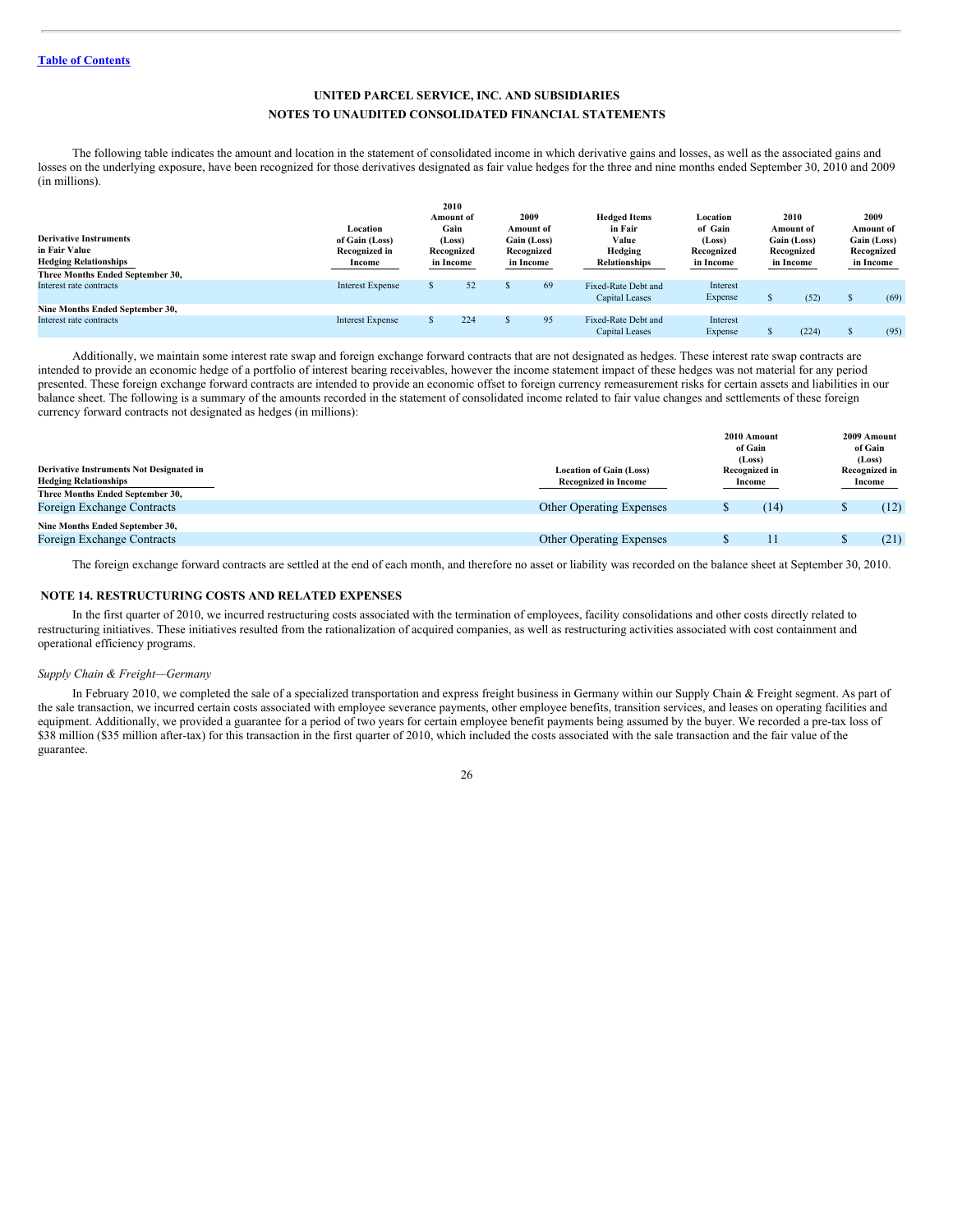#### *U.S. Domestic Package Restructuring*

In an effort to improve performance in the U.S. Domestic Package segment, we announced a program to streamline our domestic management structure in January 2010. As part of this restructuring, we are reducing the number of domestic districts and regions in our U.S. small package operation, in order to better align our operations geographically and allow more local decision-making and resources to be deployed for our customers. Effective in April 2010, we reduced our U.S. regions from five to three and our U.S. districts from 46 to 20. The restructuring will eliminate approximately 1,800 management and administrative positions in the U.S. To facilitate this goal, approximately 1,100 employees were offered voluntary severance packages. Other impacted employees received severance benefits and access to support programs based on length of service. We recorded a pre-tax charge of \$98 million  $(\$64$  million after-tax) in the first quarter of 2010 related to the costs of this program, which reflects the value of voluntary retirement benefits, severance benefits and accelerated vesting of stock compensation.

### <span id="page-28-0"></span>**NOTE 15. INCOME TAXES**

In the first quarter of 2010, we changed the tax status of a German subsidiary that was taxable in the U.S. and its local jurisdiction to one that is taxed solely in its local jurisdiction. This change was made primarily to allow for more flexibility in funding this subsidiary's operations with local liquidity sources, improve the cash flow position in the U.S., and help mitigate future currency re-measurement risk. As a result of this change in tax status, we recorded a non-cash charge of \$76 million, which resulted primarily from the write-off of related deferred tax assets which will not be realizable following the change in tax status.

In the third quarter of 2010, we recognized a \$40 million tax benefit associated with the release of a valuation allowance against deferred tax assets in our international package operations. However, this item was offset by tax provided for interest earned on refunds and changes in our projected jurisdictional profit mix. The net impact to our third quarter and year-to-date 2010 provision for these items was not material.

We file income tax returns in the U.S. federal jurisdiction, most U.S. state and local jurisdictions, and many non-U.S. jurisdictions. During the third quarter of 2009, we received a refund of \$271 million as a result of the resolution of tax years 1999 through 2002 with the Internal Revenue Service ("IRS") Appeals Office. During the second quarter of 2010, we resolved all unagreed issues with the IRS Appeals Office for tax years 2003 and 2004 and we received a refund of \$139 million for these tax years in October 2010. This amount is included as a current income tax receivable in the accompanying consolidated balance sheets.

We have substantially resolved all U.S. federal income tax matters for tax years prior to 2005. Along with the audit for tax years 2005 through 2007, the IRS is currently examining non-income based taxes, including employment and excise taxes, which could lead to proposed assessments. The IRS has not presented an official position with regard to these taxes at this time, and therefore we are not able to determine the technical merit of any potential assessment. We anticipate receipt of the IRS reports on nonincome tax matters by the end of 2010. We have filed all required U.S. state and local returns reporting the result of the resolution of the U.S. federal income tax audit of the tax years 1999 through 2002. We expect to file all required U.S. state and local returns reporting the result of the resolution of the U.S. federal income tax audit of the tax years 2003 and 2004 by the end of 2010. A limited number of U.S. state and local matters are the subject of ongoing audits, administrative appeals or litigation.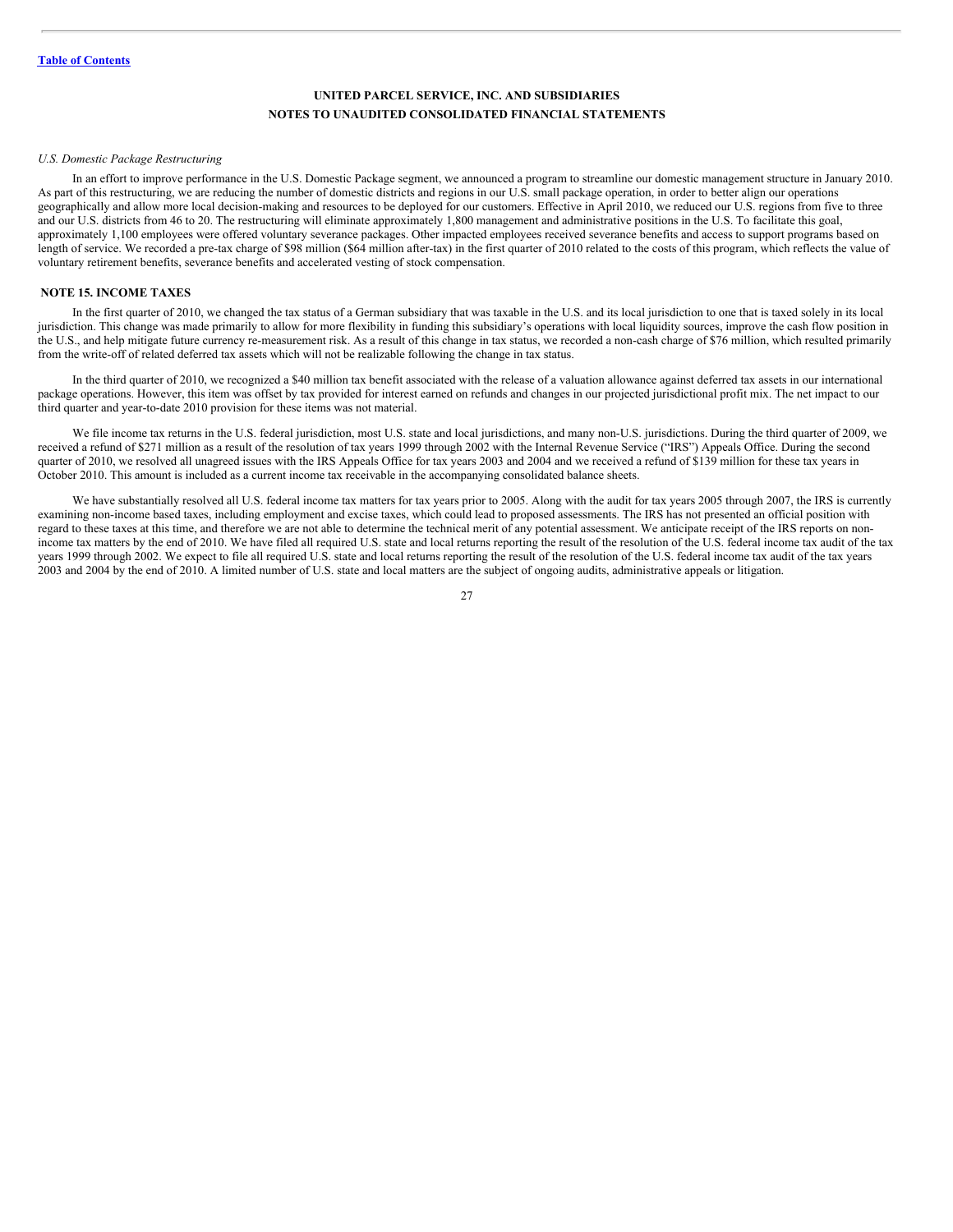#### <span id="page-29-0"></span>**Item 2.** *Management's Discussion and Analysis of Financial Condition and Results of Operations*

### **Cautionary Statement About Forward-Looking Statements**

This report includes certain "forward-looking statements" within the meaning of the Private Securities Litigation Reform Act of 1995. Statements in the future tense, and all statements accompanied by terms such as "believe," "project," "expect," "estimate," "assume," "intend," "anticipate," "target," "plan," and variations thereof and similar terms are intended to be forward-looking statements. We intend that all forward-looking statements we make will be subject to safe harbor protection of the federal securities laws pursuant to Section 27A of the Securities Act of 1933 and Section 21E of the Securities Exchange Act of 1934.

Our discussion and analysis in this report, in our Annual Report to Shareholders and in our other filings with the Securities and Exchange filings contain some forwardlooking statements regarding our intent, belief and current expectations about our strategic direction, prospects and future results. From time to time, we also provide forwardlooking statements in other materials we release as well as oral forward-looking statements. Such statements give our current expectations or forecasts of future events; they do not relate strictly to historical or current facts. Management believes that these forward-looking statements are reasonable as and when made. However, caution should be taken not to place undue reliance on any such forward-looking statements because such statements speak only as of the date when made.

Forward-looking statements are subject to certain risks and uncertainties that could cause actual results to differ materially from our historical experience and our present expectations or anticipated results. These risks and uncertainties include, but are not limited to, those described in our Annual Report on Form 10-K for the year ended December 31, 2009 and those described from time to time in our reports subsequently filed with the Securities and Exchange Commission. You should consider the limitations on, and risks associated with, forward-looking statements and not unduly rely on the accuracy of predictions contained in such forward-looking statements. We do not undertake any obligation to update forward-looking statements to reflect events, circumstances, changes in expectations, or the occurrence of unanticipated events after the date of those statements.

#### <span id="page-29-1"></span>*Overview*

Our U.S. Domestic Package, International Package, and Supply Chain & Freight segments benefitted from the improving worldwide economic situation in 2010 compared with 2009, leading to improvements in volume, revenue, and operating profit. Significant portions of the world economy are experiencing improved economic growth, international trade, inventory rebuilding, and retail sales. These trends allow us to leverage our transportation network, and provided for stronger operating results in the first nine months of 2010 than in the same period of 2009.

In addition to the improved volume and revenue trends, cost containment initiatives and better network efficiencies achieved over the last several quarters also positively impacted our results. We have continued to invest in our transportation network. During the first half of 2010 we opened the second phase of our Worldport expansion, which will allow the use of larger and more fuel-efficient aircraft and further improve network efficiencies. We opened our new intra-Asia air hub in Shenzhen, China, which will allow us to better serve our customers by reducing time in transit for shipments in the region. We have also streamlined our domestic management structure, sold a non-core supply chain business, and continued to better align our cost structure with current volume levels.

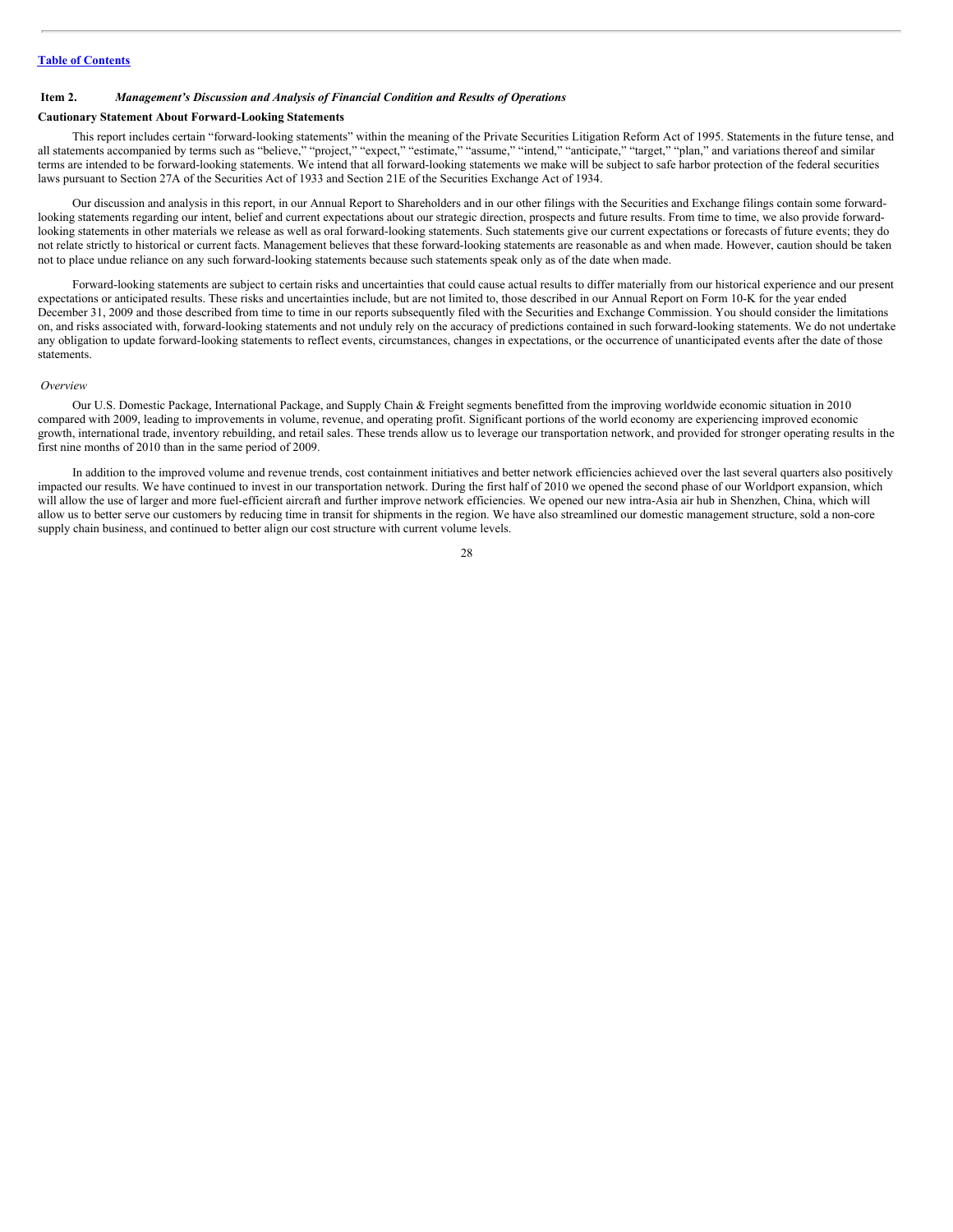Our consolidated results are presented in the table below:

|                                             |           | <b>Three Months Ended</b><br>September 30, |                | <b>Nine Months Ended</b><br>September 30, |           |                |
|---------------------------------------------|-----------|--------------------------------------------|----------------|-------------------------------------------|-----------|----------------|
|                                             | 2010      | 2009                                       | Change<br>$\%$ | 2010                                      | 2009      | Change<br>$\%$ |
| Revenue (in millions)                       | \$12,192  | \$11,153                                   | 9.3%           | \$36,124                                  | \$32,920  | 9.7%           |
| Operating Expenses (in millions)            | 10,576    | 10,224                                     | $3.4\%$        | 32,064                                    | 30,378    | $5.6\%$        |
| Operating Profit (in millions)              | \$1,616   | 929                                        | 74.0%          | \$4,060                                   | \$2,542   | 59.7%          |
| <b>Operating Margin</b>                     | 13.3%     | 8.3%                                       |                | 11.2%                                     | $7.7\%$   |                |
| Average Daily Package Volume (in thousands) | 14.969    | 14.261                                     | $5.0\%$        | 14.898                                    | 14.358    | $3.8\%$        |
| Average Revenue Per Piece                   | \$10.27   | 9.90                                       | 3.7%           | \$10.32                                   | 9.87<br>S | 4.6%           |
| Net Income (in millions)                    | 991<br>ъ. | 549<br>\$.                                 | 80.5%          | \$2,369                                   | \$1,395   | 69.8%          |
| Basic Earnings Per Share                    | 1.00      | \$0.55                                     | 81.8%          | \$2.38                                    | 1.40<br>S | 70.0%          |
| Diluted Earnings Per Share                  | 0.99      | 0.55                                       | 80.0%          | 2.36<br>S.                                | 1.39      | 69.8%          |

### <span id="page-30-0"></span>*Items Af ecting Comparability*

The year-over-year comparisons of our financial results are affected by the following items (in millions):

|                                                   |       | <b>Three Months Ended</b><br>September 30, |                          | <b>Nine Months Ended</b><br>September 30, |
|---------------------------------------------------|-------|--------------------------------------------|--------------------------|-------------------------------------------|
|                                                   | 2010  | 2009                                       | 2010                     | 2009                                      |
| <b>Operating Expenses:</b>                        |       |                                            |                          |                                           |
| Aircraft Impairment Charge                        | _     | _                                          | $\overline{\phantom{a}}$ | \$.<br>181                                |
| <b>Restructuring Charge</b>                       |       |                                            | 98                       |                                           |
| Loss on Sale of Business                          |       |                                            | 38                       |                                           |
| Gain on Sale of Real Estate                       | (109) |                                            | (109)                    |                                           |
| Interest Expense:                                 |       |                                            |                          |                                           |
| Currency Remeasurement Charge                     |       |                                            | _                        | 77                                        |
| Income Tax Expense:                               |       |                                            |                          |                                           |
| Income Tax Expense (Benefit) from the Items Above | 48    |                                            | 11                       | (94)                                      |
| Change in Tax Filing Status for German Subsidiary |       |                                            | 76                       |                                           |

# *Aircraft Impairment Charge*

In the first quarter of 2009, we completed an impairment assessment of our McDonnell-Douglas DC-8 aircraft fleet, and recorded a pre-tax impairment charge of \$181 million (\$116 million after-tax), which affected our U.S. Domestic Package segment.

# *Restructuring Charge*

In the first quarter of 2010, we reorganized the management structure in our U.S. Domestic Package segment, and incurred a restructuring charge associated with this reorganization. This pre-tax charge totaled \$98 million (\$64 million after-tax), and reflects the value of voluntary retirement benefits, severance benefits and unvested stock compensation.

## *Loss on Sale of Business*

In the first quarter of 2010, we sold a specialized transportation business in Germany within our Supply Chain & Freight segment, and incurred a pre-tax loss on the sale of \$38 million (\$35 million after-tax).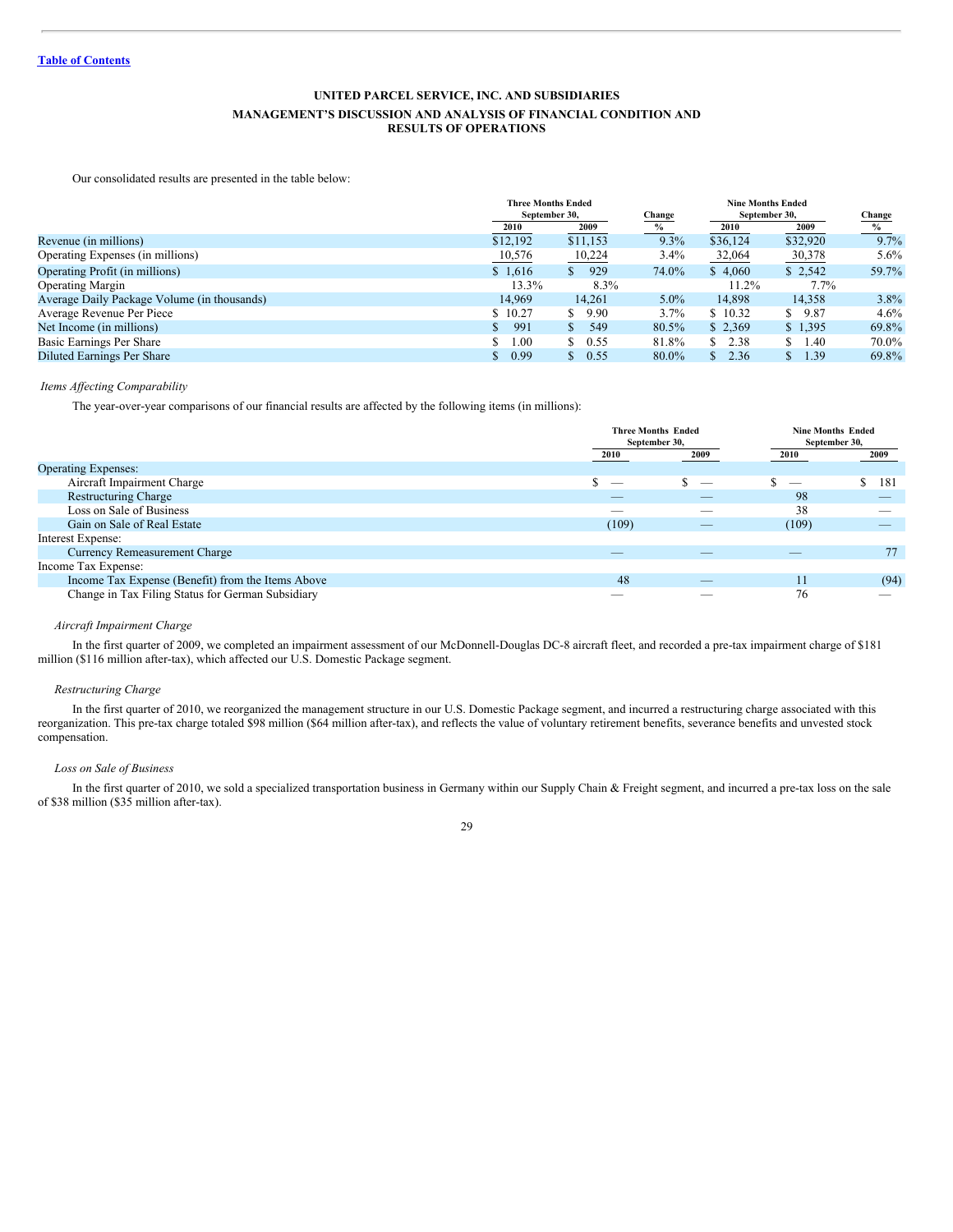### *Gain on Sale of Real Estate*

In the third quarter of 2010, we recognized a pre-tax gain of \$109 million (\$61 million after-tax) on the sale of real estate within our U.S. Domestic Package segment.

#### *Currency Remeasurement Charge*

In the second quarter of 2009, we took a \$77 million pre-tax charge (\$48 million after-tax) for the remeasurement of certain obligations denominated in foreign currencies, in which hedge accounting was not able to be applied.

### *Change in Tax Filing Status for German Subsidiary*

In the first quarter of 2010, we changed the tax status of a German subsidiary that was taxable in the U.S. and its local jurisdiction to one that is solely taxed in its local jurisdiction. As a result of this change in tax status, we recorded a non-cash charge of \$76 million to income tax expense, which resulted primarily from the write-off of related deferred tax assets which will not be realizable following the change in tax status.

### *Results of Operations—Segment Review*

The results and discussions that follow are reflective of how our executive management monitors the performance of our reporting segments. We supplement the reporting of our financial information determined under generally accepted accounting principles ("GAAP") with certain non-GAAP financial measures, including operating profit, operating margin, pre-tax income, effective tax rate, net income and earnings per share adjusted for the non-comparable items discussed previously. We believe that these adjusted measures provide meaningful information to assist investors and analysts in understanding our financial results and assessing our prospects for future performance. We believe these adjusted financial measures are important indicators of our results of operations because they exclude items that may not be indicative of, or are unrelated to, our core operating results, and provide a better baseline for analyzing trends in our underlying businesses.

| ۰, | ۰. |
|----|----|
| I  | ×  |
| ×  | ۰. |
|    |    |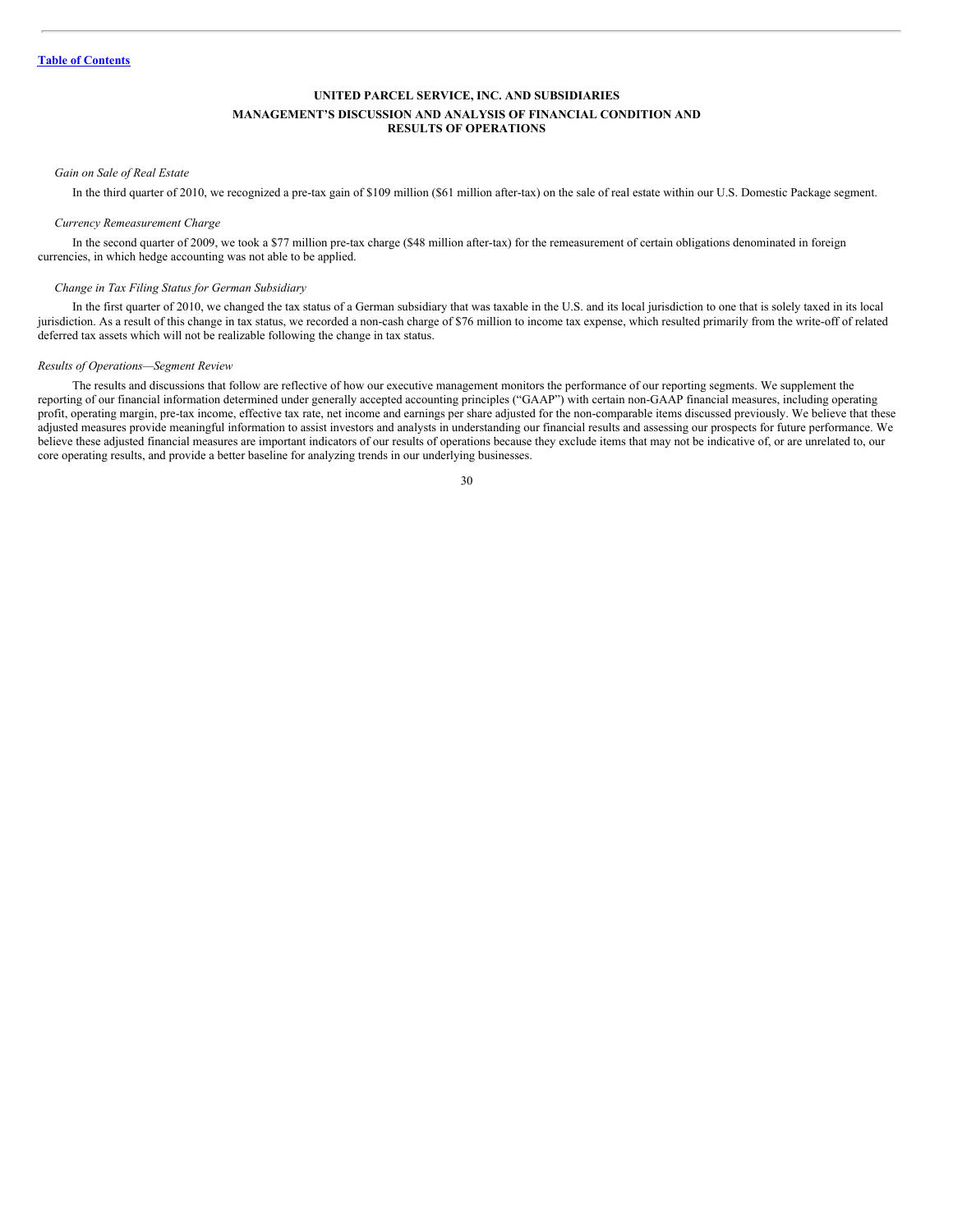### <span id="page-32-0"></span>*U.S. Domestic Package Operations*

|                                              | 2010        | <b>Three Months Ended</b><br>September 30,<br>2009 | Change<br>$\frac{0}{0}$ | <b>Nine Months Ended</b><br>September 30,<br>2010 | 2009                 | Change<br>$\frac{0}{0}$ |
|----------------------------------------------|-------------|----------------------------------------------------|-------------------------|---------------------------------------------------|----------------------|-------------------------|
| Revenue (in millions):                       |             |                                                    |                         |                                                   |                      |                         |
| Next Day Air                                 | \$1,466     | \$1,348                                            | 8.8%                    | \$4,311                                           | \$4,044              | 6.6%                    |
| Deferred                                     | 696         | 664                                                | 4.8%                    | 2,088                                             | 2,009                | 3.9%                    |
| Ground                                       | 5,129       | 4,856                                              | 5.6%                    | 15,263                                            | 14,553               | 4.9%                    |
| <b>Total Revenue</b>                         | \$7,291     | \$6,868                                            | $6.2\%$                 | \$21,662                                          | \$20,606             | $5.1\%$                 |
| Average Daily Package Volume (in thousands): |             |                                                    |                         |                                                   |                      |                         |
| Next Day Air                                 | 1,181       | 1,144                                              | $3.2\%$                 | 1,169                                             | 1,171                | $(0.2)\%$               |
| Deferred                                     | 856         | 856                                                | $0.0\%$                 | 866                                               | 878                  | $(1.4)\%$               |
| Ground                                       | 10,693      | 10,287                                             | 3.9%                    | 10,656                                            | 10,424               | $2.2\%$                 |
| Total Avg. Daily Package Volume              | 12,730      | 12,287                                             | 3.6%                    | 12,691                                            | 12,473               | 1.7%                    |
| Average Revenue Per Piece:                   |             |                                                    |                         |                                                   |                      |                         |
| Next Day Air                                 | \$19.40     | \$18.13                                            | $7.0\%$                 | \$19.31                                           | \$17.99              | 7.3%                    |
| Deferred                                     | 12.70       | 11.93                                              | 6.5%                    | 12.62                                             | 11.92                | $5.9\%$                 |
| Ground                                       | 7.49        | 7.26                                               | $3.2\%$                 | 7.50                                              | 7.27                 | $3.2\%$                 |
| Total Avg. Revenue Per Piece                 | 8.95<br>\$. | 8.60<br>$\mathcal{S}$                              | 4.1%                    | 8.94<br>$\mathbf{s}$                              | $\mathbb{S}$<br>8.60 | $4.0\%$                 |
| Operating Profit (in millions):              |             |                                                    |                         |                                                   |                      |                         |
| <b>Operating Profit</b>                      | \$1,020     | \$.<br>514                                         | 98.4%                   | \$2,330                                           | \$1,374              | 69.6%                   |
| Impact of Restructuring Charge               |             |                                                    |                         | 98                                                |                      |                         |
| Gain on Sale of Real Estate                  | (109)       |                                                    |                         | (109)                                             |                      |                         |
| Impact of Aircraft Impairment Charge         |             | -                                                  |                         |                                                   | 181                  |                         |
| <b>Adjusted Operating Profit</b>             | 911<br>\$.  | \$<br>514                                          | 77.2%                   | \$2,319                                           | \$1,555              | 49.1%                   |
| <b>Operating Margin</b>                      | 14.0%       | 7.5%                                               |                         | 10.8%                                             | 6.7%                 |                         |
| <b>Adjusted Operating Margin</b>             | 12.5%       | 7.5%                                               |                         | 10.7%                                             | 7.5%                 |                         |
| Operating Days in Period                     | 64          | 65                                                 |                         | 191                                               | 192                  |                         |

### *Volume*

In the third quarter of 2010, our overall volume increased as improvements in industrial production and retail sales increased overall demand in the U.S. small package market. Among our air products, package volume increased as inventory rebuilding in the manufacturing and retailing sectors contributed to growth. However, our letter volume declined largely due to weakness in the financial and other service industries. The increased volume for our ground products was driven by higher commercial ground volume and growth in our basic product, reflecting the impact of the strengthening economy. The growth in average daily volume was positively impacted by differences in the timing of the July fourth holiday between the third quarter of 2010 and 2009.

### *Revenue Per Piece*

Overall revenue per piece increased for our ground and air products in the third quarter of 2010, due to a combination of base price increases, fuel surcharge rate changes, and a shift in product mix. The revenue per piece for our air products improved due to increased fuel surcharge rates, higher average package weights, and relatively higher growth in our premium products such as Next Day Air Early AM package. The improvement in revenue per piece for our ground products was due to increased fuel surcharge rates, but was partially offset by a mix shift towards lower yielding products.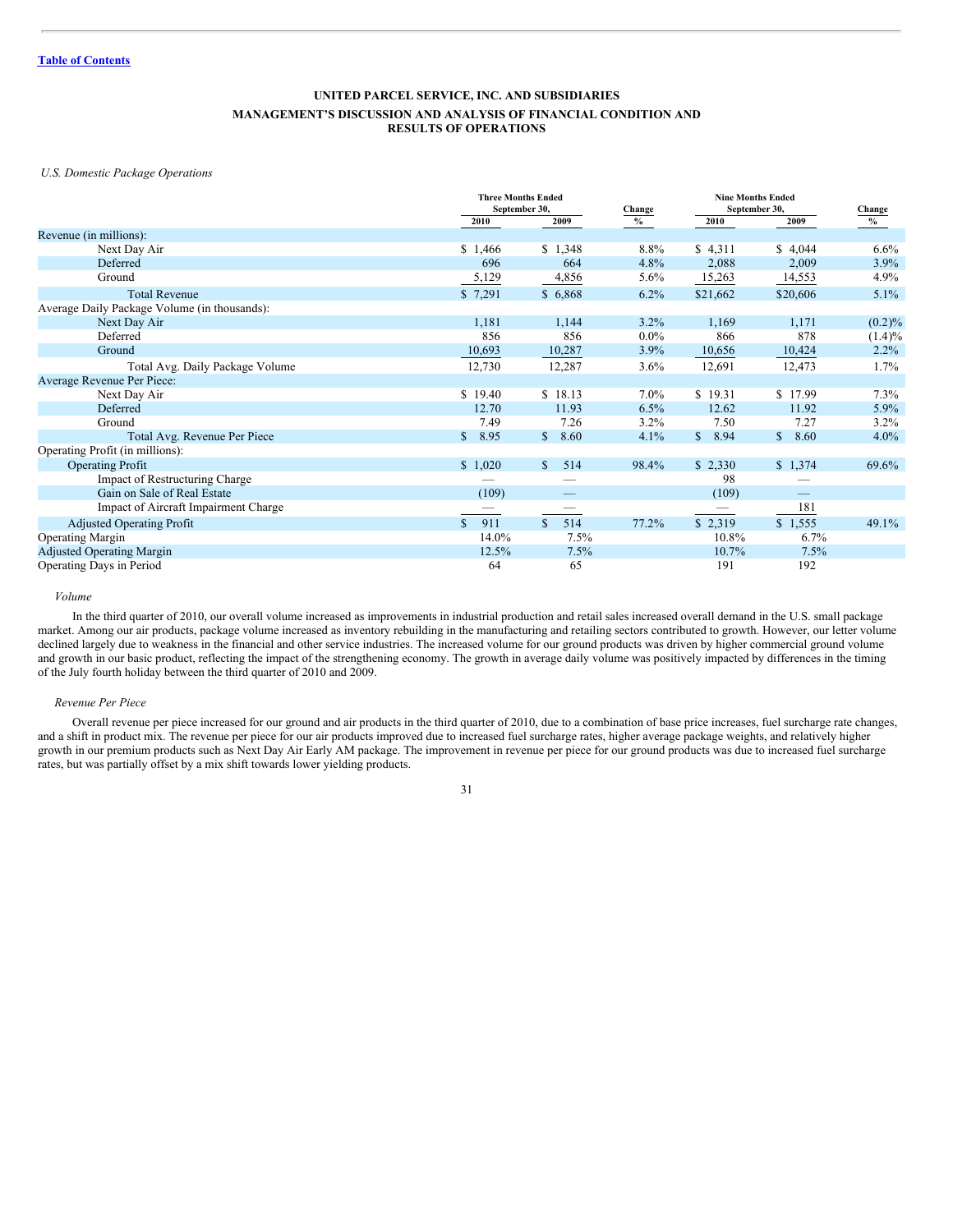Revenue per piece for our ground and air products was also impacted by an increase in base rates that took effect on January 4, 2010. We increased the base rates 6.9% on UPS Next Day Air, UPS 2nd Day Air, and UPS 3 Day Select, and 4.9% on UPS Ground. Other pricing changes included an increase in the residential surcharge, and an increase in the delivery area surcharge on both residential and commercial services to certain ZIP codes. These rate changes are customary and occur on an annual basis.

#### *Fuel Surcharges*

UPS applies a fuel surcharge on our domestic air and ground services. The air fuel surcharge is based on the U.S. Department of Energy's Gulf Coast spot price for a gallon of kerosene-type jet fuel, while the ground fuel surcharge is based on the U.S. Department of Energy's On-Highway Diesel Fuel Price. Based on published rates, the average fuel surcharge for domestic air and ground products was as follows:

|                            | <b>Three Months Ended</b> |      |         | <b>Nine Months Ended</b> |      |         |  |
|----------------------------|---------------------------|------|---------|--------------------------|------|---------|--|
|                            | September 30.             |      | Change  | September 30.            |      | Change  |  |
|                            | 2010                      | 2009 | % Point | 2010                     | 2009 | % Point |  |
| Next Day Air /<br>Deferred | 7.5%                      | 4.8% | 2.7%    | 7.7%                     | 2.9% | 4.8%    |  |
| Ground                     | $5.7\%$                   | 3.3% | $2.4\%$ | 5.5%                     | 3.1% | 2.4%    |  |

On January 4, 2010, we modified the fuel surcharge on air services by reducing the index used to determine the fuel surcharge by 2%. Additionally, we adjusted the fuel surcharge tables to better align the surcharges between our air and ground products, and to reduce the volatility of air surcharges when fuel prices fluctuate. The increase in the air and ground fuel surcharges in the third quarter of 2010 was due to the significant increase in jet and diesel fuel prices, but was partially offset by the reduction in the index on the air surcharge. Total domestic fuel surcharge revenue, net of the impact of hedging, increased by \$149 million in third quarter of 2010 (\$459 million year-to-date), primarily due to the higher fuel surcharge rates discussed above, as well as the increase in volume for our ground products.

#### *Operating Profit and Margin*

Operating profit in 2010 was positively impacted by the overall economic growth in the U.S., which drove increased volume and yields. Combined with increased network efficiencies and cost containment initiatives, this resulted in strong operating leverage. Network efficiencies have been gained over the last several quarters, as we adjusted our air and ground networks to better match volume levels, and utilized our expanded Worldport facility to utilize larger aircraft as well as increase package sorting efficiency. These changes have resulted in cost savings through fewer aircraft block hours, labor hours in our operations, and vehicle miles driven. The combination of these factors led to an increase in the operating margin in 2010 compared with the corresponding period in 2009.

Operating profit also benefited from the approximate two month time lag between fuel price changes and when the monthly surcharge rates are applied to package shipments. Rapid declines in fuel prices in the first half of 2009 reduced the air fuel surcharge rate significantly for a portion of the third quarter of 2009. Subsequent increases in fuel prices, and the impact on the fuel surcharge, resulted in fuel positively impacting the change in operating profit in 2010 compared with 2009.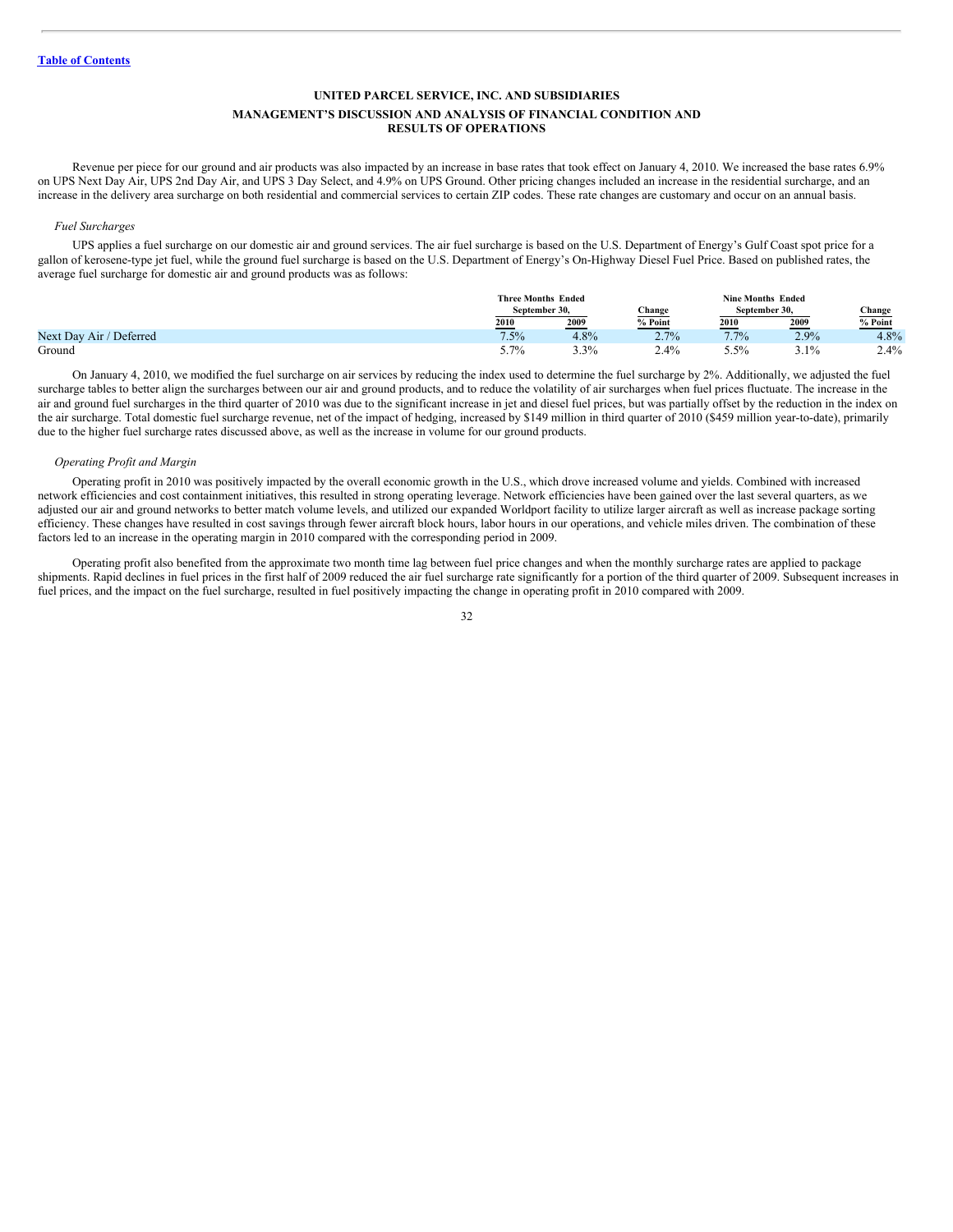### <span id="page-34-0"></span>*International Package Operations*

|                                                         | 2010       | <b>Three Months Ended</b><br>September 30,<br>2009 | Change<br>$\frac{0}{0}$ | <b>Nine Months Ended</b><br>September 30,<br>2010 | 2009    | Change<br>$\frac{0}{0}$ |
|---------------------------------------------------------|------------|----------------------------------------------------|-------------------------|---------------------------------------------------|---------|-------------------------|
| Revenue (in millions):                                  |            |                                                    |                         |                                                   |         |                         |
| Domestic                                                | S.<br>569  | \$536                                              | $6.2\%$                 | \$1,714                                           | \$1,478 | 16.0%                   |
| Export                                                  | 1,975      | 1,770                                              | 11.6%                   | 5,992                                             | 5,133   | 16.7%                   |
| Cargo                                                   | 132        | 116                                                | 13.8%                   | 380                                               | 297     | 27.9%                   |
| <b>Total Revenue</b>                                    | \$2,676    | \$2,422                                            | 10.5%                   | \$8,086                                           | \$6,908 | $17.1\%$                |
| Average Daily Package Volume (in thousands):            |            |                                                    |                         |                                                   |         |                         |
| Domestic                                                | 1,376      | 1,207                                              | 14.0%                   | 1,359                                             | 1,128   | 20.5%                   |
| Export                                                  | 863        | 767                                                | 12.5%                   | 848                                               | 757     | 12.0%                   |
| Total Avg. Daily Package Volume                         | 2,239      | 1,974                                              | 13.4%                   | 2,207                                             | 1,885   | 17.1%                   |
| Average Revenue Per Piece:                              |            |                                                    |                         |                                                   |         |                         |
| Domestic                                                | \$6.46     | \$6.83                                             | $(5.4)\%$               | \$6.60                                            | \$6.82  | $(3.2)\%$               |
| Export                                                  | 35.76      | 35.50                                              | 0.7%                    | 36.99                                             | 35.32   | 4.7%                    |
| Total Avg. Revenue Per Piece                            | \$17.75    | \$17.97                                            | $(1.2)\%$               | \$18.28                                           | \$18.27 | $0.1\%$                 |
| Average Revenue Per Piece (Currency-Adjusted)*          |            |                                                    |                         |                                                   |         |                         |
| Domestic                                                | \$6.46     | \$6.59                                             | $(2.0)\%$               | \$6.60                                            | \$6.91  | $(4.5)\%$               |
| Export                                                  | 35.76      | 34.68                                              | 3.1%                    | 36.99                                             | 35.34   | 4.7%                    |
| Total Avg. Revenue Per Piece                            | \$17.75    | \$17.51                                            | 1.4%                    | \$18.28                                           | \$18.33 | $(0.3)\%$               |
| *2009 revenue adjusted to 2010 currency exchange rates. |            |                                                    |                         |                                                   |         |                         |
| Operating Profit (in millions)                          | \$419      | \$313                                              | 33.9%                   | \$1,367                                           | \$900   | 51.9%                   |
| <b>Operating Margin</b>                                 | 15.7%      | 12.9%                                              |                         | 16.9%                                             | 13.0%   |                         |
| Operating Days in Period                                | 64         | 65                                                 |                         | 191                                               | 192     |                         |
| Currency Translation Benefit / (Cost)—(in millions)*:   |            |                                                    |                         |                                                   |         |                         |
| Revenue                                                 | (62)<br>\$ |                                                    |                         | \$<br>21                                          |         |                         |
| <b>Operating Profit</b>                                 | \$<br>(3)  |                                                    |                         | \$<br>5                                           |         |                         |

\* Net of currency hedging; amount represents the change compared to the prior year.

### *Volume*

Export volume increased for the quarter, primarily due to strong growth in Asia, where volume grew 34%. Europe export also had strong volume growth for the quarter, increasing 13% compared with the prior year, as the worldwide economy and world trade continued to improve. In 2010, we experienced an overall lengthening of trade lanes, as inter-regional trade increased (especially in our Asia-to-Europe and Asia-to-U.S. export lanes), leading to relatively stronger growth for our higher yielding products. Our premium Worldwide Express and Expedited products grew at a relatively faster rate than our standard transborder and trade direct products.

Non-U.S. domestic volume increased 14% for the quarter, due in part to the acquisition of Unsped Paket Servisi San ve Ticaret A.S. ("Unsped") in Turkey in the third quarter of 2009. Excluding the acquisition of Unsped, non-U.S. domestic volume growth increased 11%, led by the strength in core European markets, Canada and Mexico.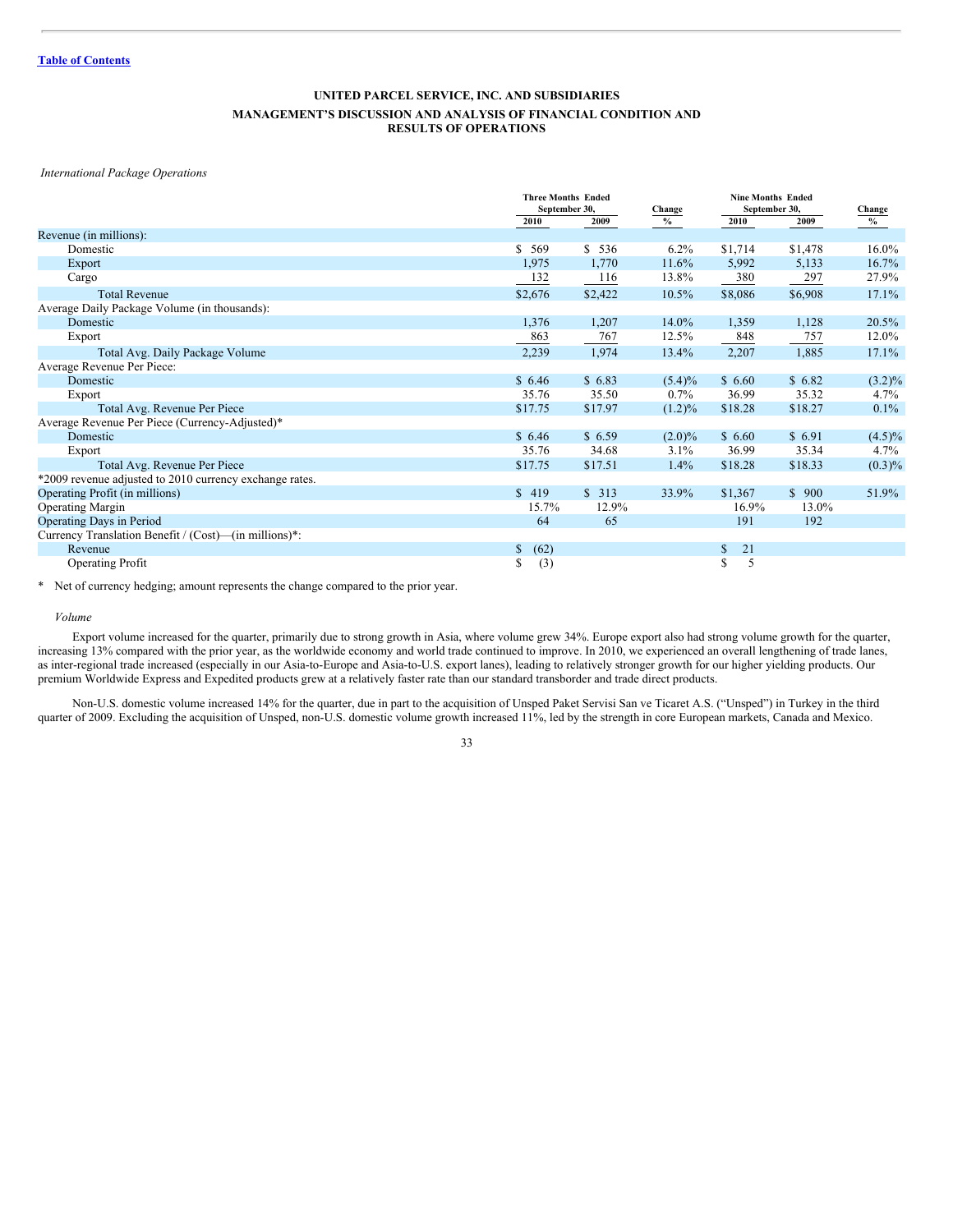### *Revenue Per Piece*

Export revenue per piece increased slightly for the third quarter of 2010, largely due to higher fuel surcharge rates and base rate increases, as well as the impact of product mix as higher-yielding products (such as Worldwide Express and Worldwide Expedited) grew at a relatively faster pace. The impact of currency, net of hedging, resulted in a decrease to revenue growth during the quarter. Domestic revenue per piece decreased, primarily due to the impact of lower-yielding domestic packages from the Unsped acquisition. Total average revenue per piece increased 1.4% for the quarter on a currency-adjusted basis.

On January 4, 2010, we increased the base rates 6.9% for international shipments originating in the United States (Worldwide Express, Worldwide Express Plus, UPS Worldwide Expedited and UPS International Standard service). Rate changes for shipments originating outside the U.S. were made throughout the year and varied by geographic market.

### *Fuel Surcharges*

On January 4, 2010, we modified the fuel surcharge on certain U.S.-related international air services by reducing the index used to determine the fuel surcharge by 2%. Additionally, we adjusted the fuel surcharge tables to reduce the volatility of air surcharges when fuel prices fluctuate. The fuel surcharges for products originating outside the United States continue to be indexed to fuel prices in the international region where the shipment takes place. Total international fuel surcharge revenue increased by \$61 million for the third quarter in 2010 (\$246 million year-to-date), due to higher fuel surcharge rates caused by increased fuel prices as well as an increase in international air volume.

### *Operating Profit and Margin*

The increase in operating profit for the third quarter of 2010 was primarily driven by volume increases in all major regions and trade lanes worldwide. Additionally, network efficiencies and cost containment initiatives created operating leverage which contributed to the increase in operating profits. During the quarter, our in-country cost per piece declined 2.5%. These factors led to an increase in the operating margin in 2010 compared with the corresponding period in 2009.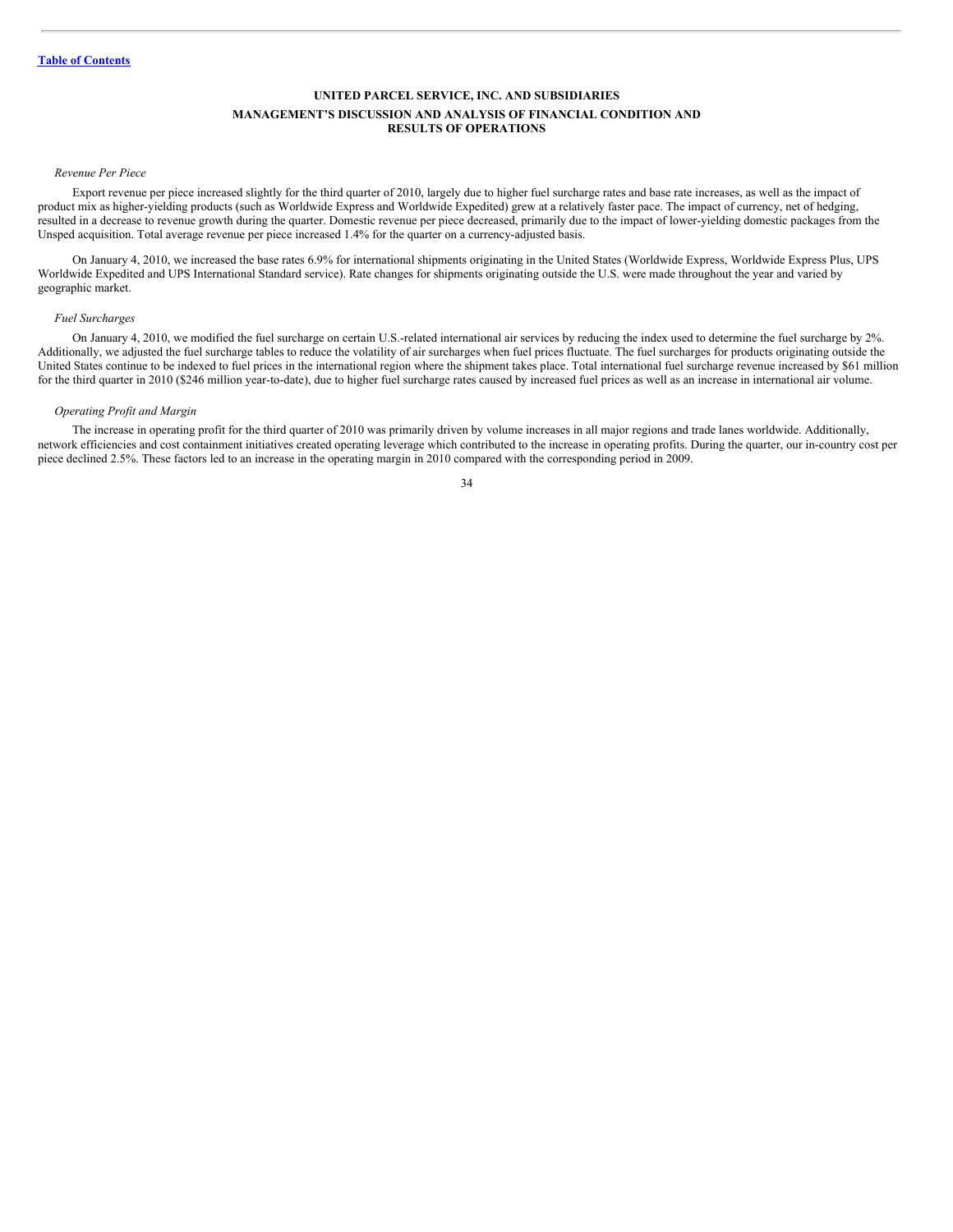<span id="page-36-0"></span>*Supply Chain & Freight Operations*

|                                                           |                     | <b>Three Months Ended</b><br>September 30, |               | <b>Nine Months Ended</b><br>September 30,<br>Change |         | Change        |
|-----------------------------------------------------------|---------------------|--------------------------------------------|---------------|-----------------------------------------------------|---------|---------------|
|                                                           | 2010                | 2009                                       | $\frac{6}{6}$ | 2010                                                | 2009    | $\frac{0}{0}$ |
| Revenue (in millions):                                    |                     |                                            |               |                                                     |         |               |
| Forwarding and Logistics                                  | \$1,536             | \$1,250                                    | 22.9%         | \$4,425                                             | \$3,630 | 21.9%         |
| Freight                                                   | 581                 | 509                                        | 14.1%         | 1,628                                               | 1,470   | 10.7%         |
| Other                                                     | 108                 | 104                                        | $3.8\%$       | 323                                                 | 306     | 5.6%          |
| <b>Total Revenue</b>                                      | \$2,225             | \$1,863                                    | 19.4%         | \$6,376                                             | \$5,406 | 17.9%         |
| Freight LTL Statistics:                                   |                     |                                            |               |                                                     |         |               |
| Revenue (in millions)                                     | \$527               | S.<br>474                                  | $11.2\%$      | \$1,476                                             | \$1,369 | 7.8%          |
| Revenue Per Hundredweight                                 | \$18.99             | \$17.91                                    | $6.0\%$       | \$18.91                                             | \$17.49 | 8.1%          |
| Shipments (in thousands)                                  | 2,647               | 2,599                                      | $1.9\%$       | 7,447                                               | 7,553   | $(1.4)\%$     |
| Shipments Per Day (in thousands)                          | 41.4                | 40.6                                       | $1.9\%$       | 39.0                                                | 39.5    | $(1.4)\%$     |
| Gross Weight Hauled (in millions of lbs)                  | 2,776               | 2,647                                      | $4.9\%$       | 7,805                                               | 7,824   | $(0.2)\%$     |
| Weight Per Shipment (in lbs)                              | 1,049               | 1,019                                      | 2.9%          | 1,048                                               | 1,036   | $1.2\%$       |
| Operating Days in Period                                  | 64                  | 64                                         |               | 191                                                 | 191     |               |
| Operating Profit (in millions):                           |                     |                                            |               |                                                     |         |               |
| <b>Operating Profit</b>                                   | $\mathbf{s}$<br>177 | $\mathbb{S}$<br>102                        | 73.5%         | \$363                                               | \$268   | 35.4%         |
| Impact of Loss on Sale of Business                        |                     |                                            |               | 38                                                  |         |               |
| <b>Adjusted Operating Profit</b>                          | 177                 | \$102                                      | 73.5%         | \$401                                               | \$268   | 49.6%         |
| <b>Operating Margin</b>                                   | 8.0%                | 5.5%                                       |               | 5.7%                                                | 5.0%    |               |
| <b>Adjusted Operating Margin</b>                          | $8.0\%$             | 5.5%                                       |               | 6.3%                                                | $5.0\%$ |               |
| Currency Translation Benefit / $(Cost) - (in$ millions)*: |                     |                                            |               |                                                     |         |               |
| Revenue                                                   | \$<br>(9)           |                                            |               | \$139                                               |         |               |
| <b>Operating Profit</b>                                   | $\overline{2}$      |                                            |               | 6                                                   |         |               |

\* Net of currency hedging; amount represents the change compared to the prior year.

#### *Revenue*

Forwarding and logistics revenue increased in the third quarter of 2010, primarily due to growth in the demand for forwarding as a result of the continued expansion of the global economy, inventory rebuilding and international trade. Both air freight and ocean freight experienced solid revenue growth, and were impacted by higher volumes, fuel surcharges, and other accessorial charges. Overall tonnage in our international air freight, North American air freight and ocean freight businesses increased 18%, 10% and 8%, respectively, for the third quarter of 2010 compared with the prior year. In our logistics products, we experienced growth in mail services and distribution revenue, with solid increases being achieved in the healthcare and technology sectors.

Freight revenue increased, primarily due to higher fuel surcharge rates and a base rate increase that took effect in January 2010. Average LTL shipments per day, weight per shipment and LTL revenue per hundredweight all increased during the quarter, largely due to our strategy of maintaining our focus on yields and targeting certain customer segments. The increase in LTL revenue per hundredweight was primarily due to an increase in base prices that took effect in January 2010, as UPS Freight increased minimum charge, LTL and TL rates an average of 5.7%, covering non-contractual shipments in the United States, Canada and Mexico. Additionally, LTL revenue per hundredweight increased as a result of higher fuel surcharge rates, as total fuel surcharge revenue increased \$22 million for the quarter (\$77 million year-to-date) primarily resulting from higher diesel fuel prices.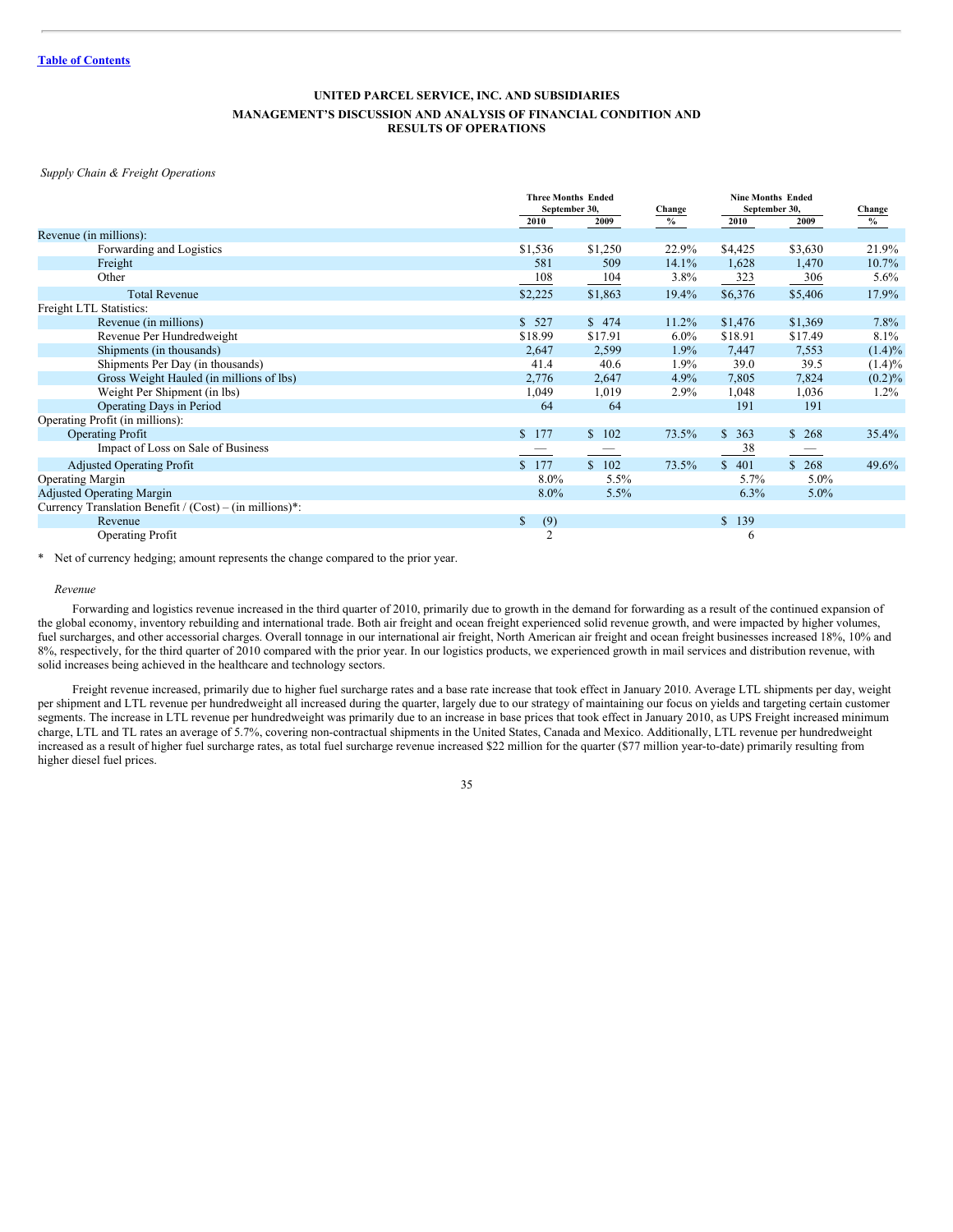The other businesses within Supply Chain & Freight experienced an increase in revenue. A primary driver of this increase was our UPS Customer Solutions business, which provides a range of services (e.g. project management, industrial engineering, transportation fleet services, distribution network analysis, package engineering and package visibility).

### *Operating Profit and Margin*

Operating profit in the forwarding unit increased during third quarter of 2010, largely due to a strong increase in tonnage in our air and ocean forwarding businesses. On a year-to-date basis, operating profit increased, but was partially offset by capacity constraints from outside carriers in the first half of 2010. Capacity constraints led to rapidly escalating rates on air freight which could not be passed on to customers in a timely manner, resulting in a negative impact to our operating profit and margin. This situation has improved throughout 2010, as capacity constraints have lessened and we were able to implement revenue management plans which better matched customer pricing with market conditions. Our logistics unit had a solid increase in profitability for the quarter, which was driven primarily by an expansion of operating margins due to operating efficiencies and a focus on higher margin industry sectors.

Operating profit for our UPS Freight unit decreased during the third quarter of 2010 compared with the prior year, due to a prior year reduction in vacation accruals resulting from modifications in vacation policies and changes in the workforce coverage of our individual plans. Excluding the impact of the reduction in vacation accruals, this unit achieved an increase in operating profit largely due to better productivity, increases in base pricing and volume. Productivity metrics increased, including increases in pickup and delivery stops per hour and linehaul utilization.

All of the remaining businesses within this segment had an operating profit during the quarter and year-to-date periods. Third quarter operating profit increased over the third quarter 2009 largely due to improved results in our financial unit. However, year-to-date combined profit for these businesses was lower than the comparable period of 2009, primarily due to the gain on sale of substantially all our international Mail Boxes Etc. operations during the second quarter of 2009.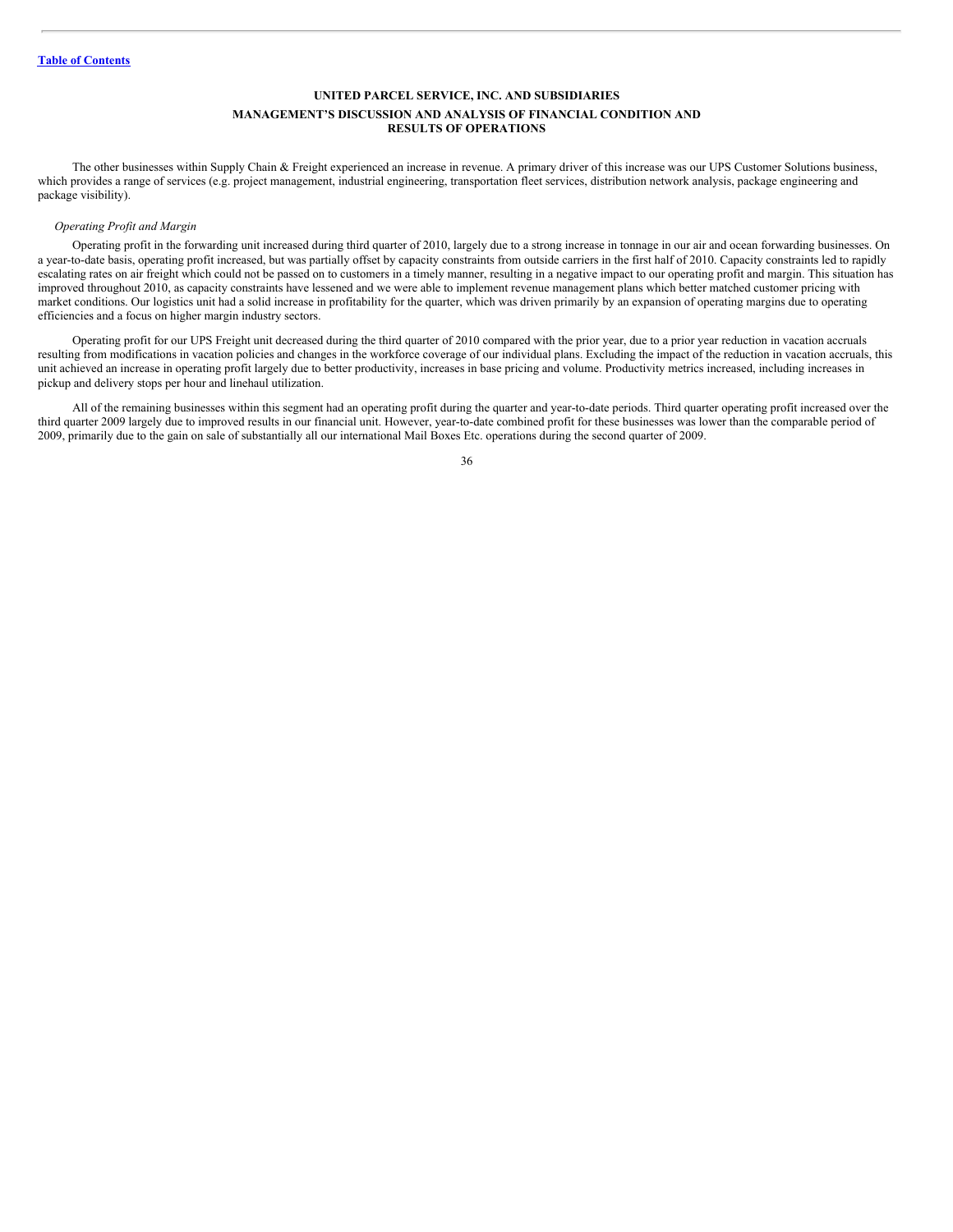### <span id="page-38-0"></span>*Operating Expenses*

|                                          |           | <b>Three Months Ended</b><br>September 30, | Change        |          | <b>Nine Months Ended</b><br>September 30, | $rac{\text{Change}}{\frac{0}{6}}$ |
|------------------------------------------|-----------|--------------------------------------------|---------------|----------|-------------------------------------------|-----------------------------------|
|                                          | 2010      | 2009                                       | $\frac{0}{0}$ | 2010     | 2009                                      |                                   |
| Operating Expenses (in millions):        |           |                                            |               |          |                                           |                                   |
| Compensation and Benefits                | \$6,411   | \$6,341                                    | $1.1\%$       | \$19,465 | \$19,003                                  | 2.4%                              |
| Impact of Restructuring Charge           |           |                                            |               | (98)     |                                           |                                   |
| Adjusted Compensation and Benefits       | 6.411     | 6,341                                      | 1.1%          | 19,367   | 19,003                                    | 1.9%                              |
| <b>Repairs and Maintenance</b>           | 282       | 265                                        | 6.4%          | 837      | 814                                       | 2.8%                              |
| Depreciation and Amortization            | 448       | 441                                        | $1.6\%$       | 1,348    | 1,297                                     | 3.9%                              |
| <b>Purchased Transportation</b>          | 1,656     | 1,298                                      | 27.6%         | 4,770    | 3,698                                     | 29.0%                             |
| Fuel                                     | 724       | 635                                        | 14.0%         | 2,119    | 1,670                                     | 26.9%                             |
| <b>Other Occupancy</b>                   | 222       | 241                                        | $(7.9)\%$     | 700      | 738                                       | $(5.1)\%$                         |
| Other Expenses                           | 833       | 1,003                                      | $(16.9)\%$    | 2,825    | 3,158                                     | $(10.5)\%$                        |
| Impact of Aircraft Impairment Charge     |           | _                                          |               |          | (181)                                     |                                   |
| Impact of Loss on Sale of Business       | _         | --                                         |               | (38)     |                                           |                                   |
| Impact of Gain on Sale of Real Estate    | 109       |                                            |               | 109      |                                           |                                   |
| <b>Adjusted Other Expenses</b>           | 942       | 1,003                                      | $(6.1)\%$     | 2,896    | 2,977                                     | (2.7)%                            |
| <b>Total Operating Expenses</b>          | \$10,576  | \$10,224                                   | $3.4\%$       | \$32,064 | \$30,378                                  | $5.6\%$                           |
| <b>Adjusted Total Operating Expenses</b> | 10,685    | 10,224                                     | 4.5%          | 32,037   | 30,197                                    | 6.1%                              |
| Currency Translation (Benefit) Cost      | (70)<br>ъ |                                            |               | 149<br>S |                                           |                                   |

#### *Compensation and Benefits*

The increases in compensation and benefits expense during the third quarter and year-to-date periods of 2010 compared with 2009 were impacted by several items. Third quarter and year-to-date payroll costs increased, largely due to higher accruals for management incentive compensation plans resulting from improved company financial results. Union payroll costs also increased due to contractual wage increases. These factors were partially offset by a decline in union labor hours, as well as, a reduction in management salary costs resulting from a decrease in the total number of management employees through attrition combined with voluntary and involuntary workforce reductions.

Benefits expense decreased for the third quarter of 2010, largely due to reductions in employee health and welfare costs. The third quarter reduction in health and welfare costs was primarily driven by reductions in the total number of management employees, and union employees covered by UPS-sponsored health and welfare benefit plans. Benefits expense increased in the year-to-date period of 2010, due largely to increases in pension expense, and relocation-related benefit costs for management employees. Pension expense increases resulted primarily from higher union contribution rates for multi-employer pension plans. The relocation benefit costs relate to the restructuring of our domestic package operations that occurred in the first quarter of 2010.

#### *Repairs and Maintenance*

Repairs and maintenance expense increased during the third quarter and year-to-date periods of 2010, largely due to higher costs for maintenance on our vehicle fleet.

#### *Depreciation and Amortization*

Depreciation and amortization expense increased in the third quarter and year-to-date periods of 2010, primarily as a result of higher depreciation expense on equipment and facilities, as Worldport assets added in the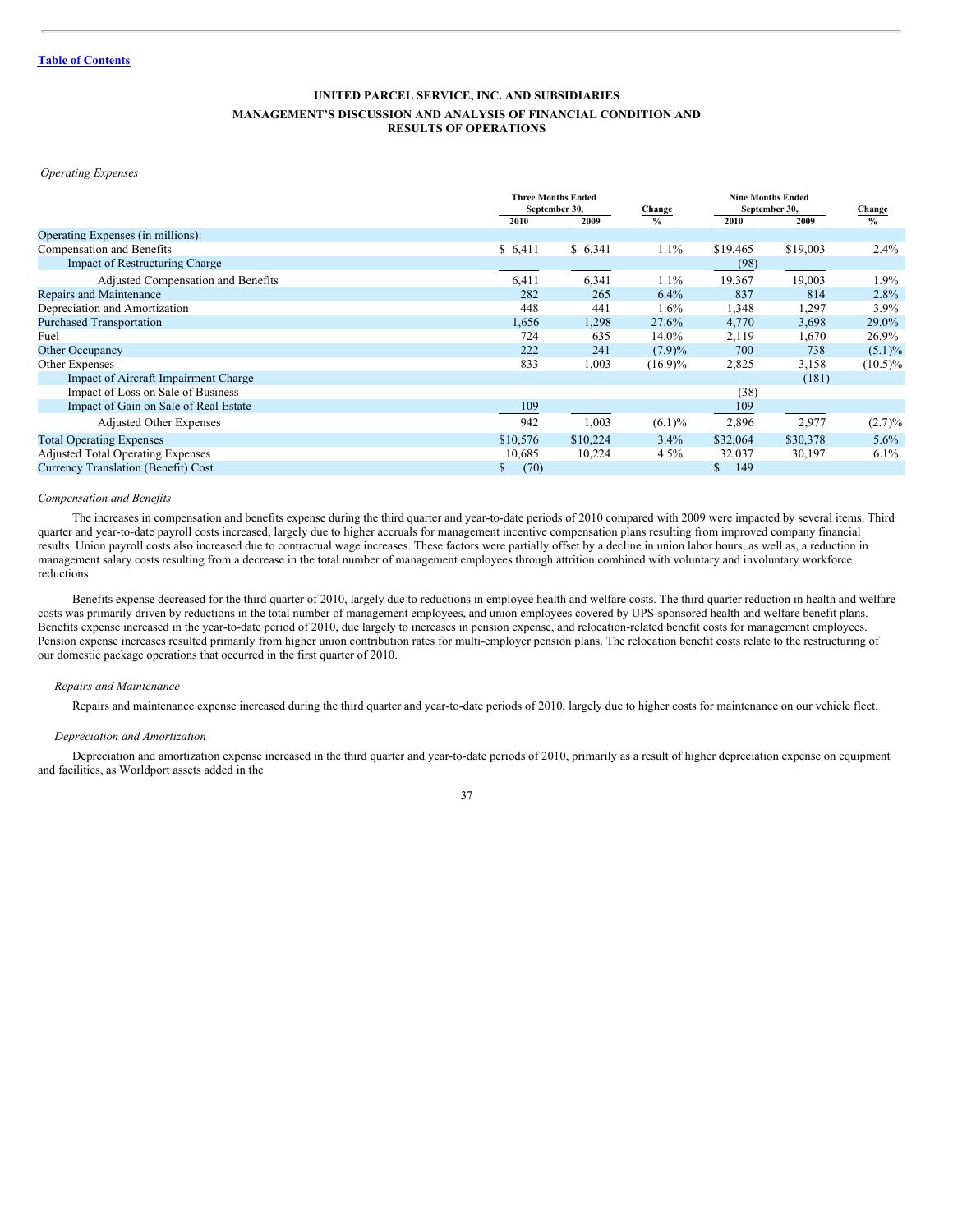# **UNITED PARCEL SERVICE, INC. AND SUBSIDIARIES**

### **MANAGEMENT'S DISCUSSION AND ANALYSIS OF FINANCIAL CONDITION AND RESULTS OF OPERATIONS**

recent expansion began to be depreciated. Amortization of intangible assets also increased as a result of new intangibles recognized related to the Unsped acquisition in Turkey in the third quarter of 2009, as well as corporate sponsorships entered into in 2010.

## *Purchased Transportation*

The increases in purchased transportation in the third quarter and year-to-date periods of 2010 were driven by higher freight forwarding volume in Asia and Europe, as well as increased fuel surcharge rates charged to us by third-party carriers as a result of higher fuel prices.

### *Fuel*

The increases in fuel expense in the third quarter and year-to-date periods of 2010 were caused primarily by higher prices for jet-A fuel, diesel, and unleaded gasoline, as well as a slight increase in usage of these products in our operations.

#### *Other Occupancy*

The decreases in other occupancy expense in the third quarter and year-to-date periods of 2010 were primarily due to decreased labor and overhead expenses and lower rent expense on leased facilities.

#### *Other Expenses*

The decreases in other expenses in the third quarter and year-to-date periods of 2010 were largely due to reductions in bad debt expense and foreign currency transaction expense, which reflected gains during 2010 compared to losses in 2009. Additionally, we incurred a loss on the sale of a French repair business in the third quarter of 2009.

Additional expense reductions for the quarter and year-to-date periods were due to cost containment programs, including reductions in telecom costs, office supplies, and outside professional fees. We also incurred lower expenses associated with auto liability insurance and customer claims for lost or damaged packages.

### <span id="page-39-0"></span>*Investment Income (Loss) and Interest Expense*

|                                                              |         | <b>Three Months Ended</b> |               |                         | <b>Nine Months Ended</b> |               |  |
|--------------------------------------------------------------|---------|---------------------------|---------------|-------------------------|--------------------------|---------------|--|
|                                                              |         | September 30,             |               | September 30,<br>Change |                          | <u>Change</u> |  |
|                                                              | 2010    | 2009                      | $\frac{9}{6}$ | 2010                    | 2009                     | $\%$          |  |
| Investment Income (Loss) and Interest Expense (in millions): |         |                           |               |                         |                          |               |  |
| Investment Income (Loss)                                     |         |                           | 150.0%        | (7)                     | (3)                      | 133.3%        |  |
| <b>Interest Expense</b>                                      | \$ (91) | \$ (93)                   | $(2.2)\%$     | $$^{(260)}$             | $$$ (356)                | $(27.0)\%$    |  |
| Impact of Currency Remeasurement Charge                      | _       |                           |               |                         |                          |               |  |
| <b>Adjusted Interest Expense</b>                             | \$ (76) | \$ (87)                   | $(12.6)\%$    | \$(267)                 | \$(282)                  | $(5.3)\%$     |  |
|                                                              |         |                           |               |                         |                          |               |  |

### *Investment Income*

The increase in investment income for the third quarter in 2010 was largely due to higher realized gains on sales of investments and a higher average balance of funds invested compared with the prior year.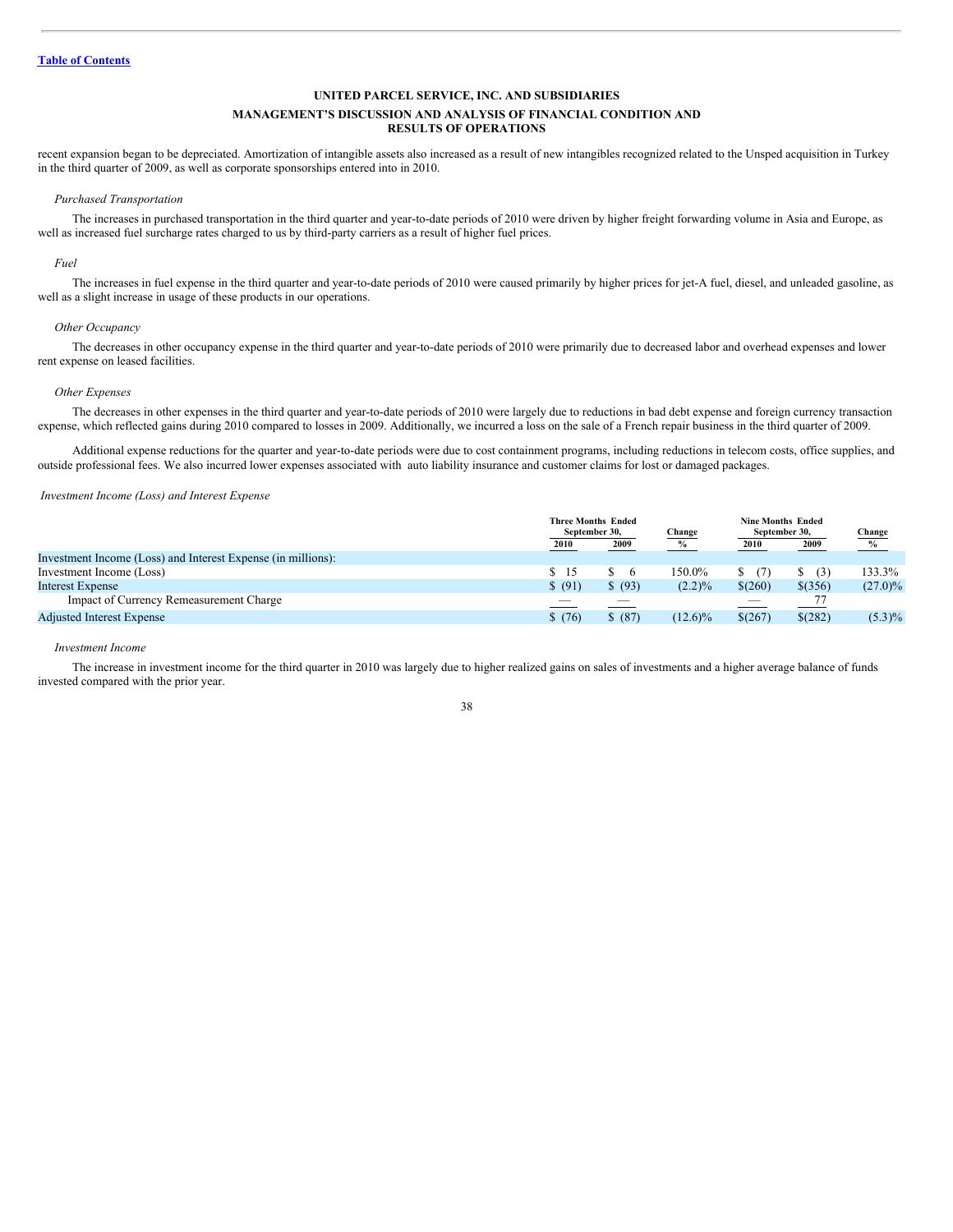On a year-to-date basis, the increase in investment losses in 2010 was primarily due to a lower yield earned on our invested assets as a result of declines in short-term interest rates in the United States, as well as higher impairment losses on our holdings of auction rate and preferred securities.

### *Interest Expense*

The decrease in interest expense for the third quarter and year-to-date periods in 2010 was primarily due to lower average debt balances. This was partially offset by lower capitalized interest, due to the recent completion of several large construction projects, including our Worldport expansion.

### <span id="page-40-0"></span>*Income Tax Expense*

The following table presents an analysis of income tax expense (in millions) and our effective income tax rate:

|                                                             |       | <b>Three Months Ended</b><br>September 30, |       | <b>Nine Months Ended</b><br>September 30, |              | Change        |
|-------------------------------------------------------------|-------|--------------------------------------------|-------|-------------------------------------------|--------------|---------------|
|                                                             | 2010  | 2009                                       | $\%$  | 2010                                      | 2009         | $\frac{9}{6}$ |
| Income Tax Expense                                          | \$549 | \$293                                      | 87.4% | \$1,424                                   | \$788        | 80.7%         |
| Impact of Change in Tax Filing Status for German Subsidiary |       |                                            |       | (76)                                      | _            |               |
| Impact of Loss on Sale of Business                          |       |                                            |       |                                           | _            |               |
| <b>Impact of Restructuring Charge</b>                       |       |                                            |       | 34                                        | ___          |               |
| Impact of Gain on Sale of Real Estate                       | (48)  | _                                          |       | (48)                                      | $-$          |               |
| Impact of Aircraft Impairment Charge                        |       |                                            |       |                                           | 65           |               |
| <b>Impact Currency Remeasurement Charge</b>                 |       |                                            |       |                                           | $\boxed{29}$ |               |
| Adjusted Income Tax Expense                                 | \$501 | \$293                                      | 71.0% | \$1.337                                   | \$882        | 51.6%         |
| <b>Effective Tax Rate</b>                                   | 35.6% | 34.8%                                      |       | 37.5%                                     | 36.1%        |               |
| <b>Adjusted Effective Tax Rate</b>                          | 35.0% | 34.8%                                      |       | 35.0%                                     | 36.1%        |               |

Income tax expense increased primarily due to higher pre-tax income. Our effective tax rate increased in the third quarter of 2010 compared to 2009, primarily due to the tax effect of the gain on the sale of real estate in the third quarter of 2010 occurring at a relatively high marginal tax rate.

On a year-to-date basis, the increase in our effective tax rate in 2010 compared with 2009 was impacted by the higher marginal tax rate applied to the gain on the sale of real estate, as well as, the change in the tax filing status of a German subsidiary that occurred in the first quarter of 2010. Additionally, we are currently unable to recognize the entire potential tax benefit of tax loss carryforwards generated from the sale of a Supply Chain & Freight business in Germany in the first quarter of 2010.

Excluding these items, our adjusted year-to-date effective tax rate decreased in 2010 compared to 2009 primarily due to the effect of having a higher proportion of our taxable income in 2010 being subject to tax outside the United States, where statutory tax rates are generally lower.

In addition to the tax effect of the items described above, we recognized a \$40 million tax benefit in the third quarter of 2010 associated with the release of a valuation allowance against deferred tax assets in our International Package business. However, this item was offset by unfavorable return-to-provision adjustments for our 2009 U.S. federal tax return, which was completed during the third quarter, and changes in our projected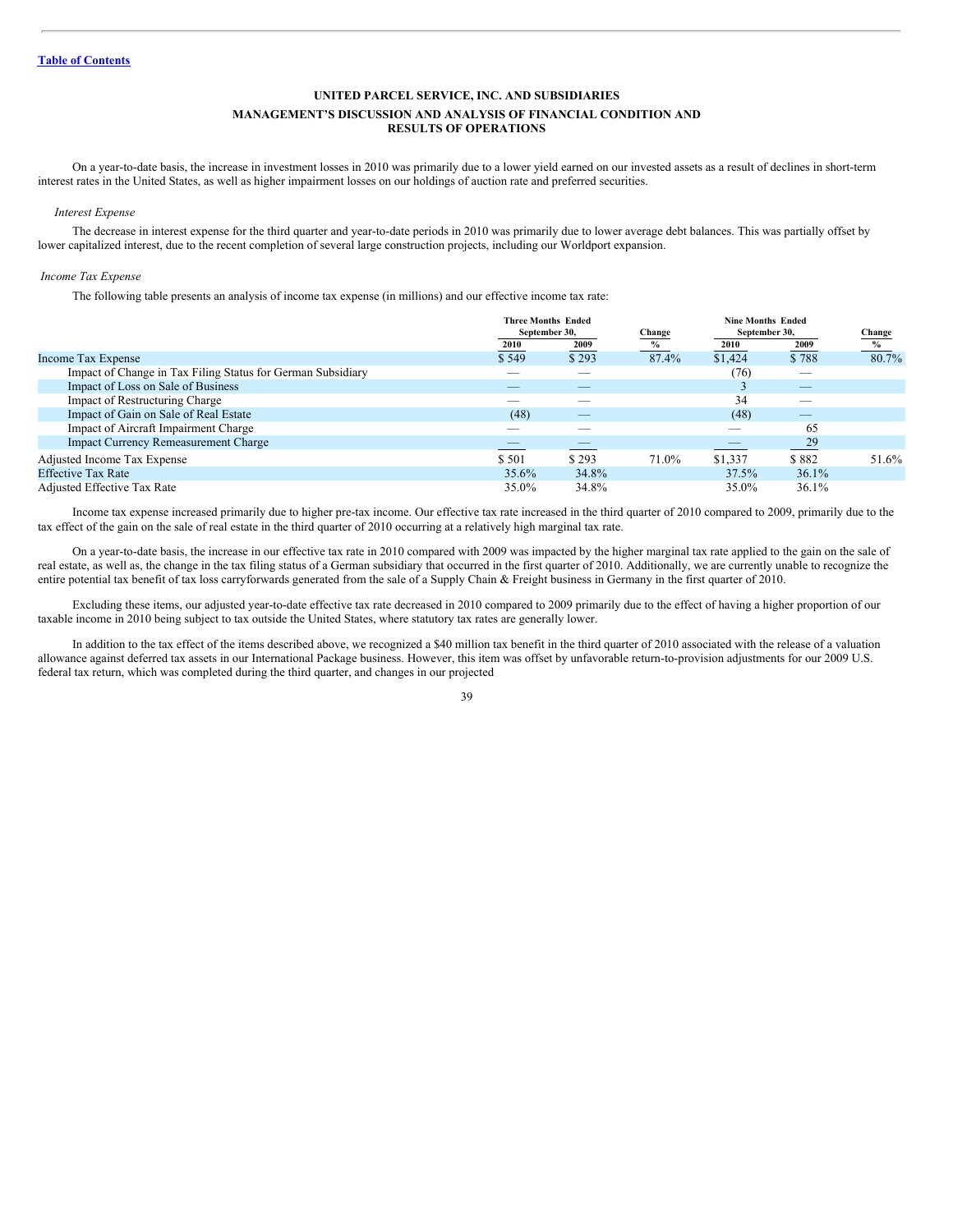### **UNITED PARCEL SERVICE, INC. AND SUBSIDIARIES**

#### **MANAGEMENT'S DISCUSSION AND ANALYSIS OF FINANCIAL CONDITION AND RESULTS OF OPERATIONS**

jurisdictional profit mix. The net impact to our consolidated third quarter and year-to-date 2010 provision for these items was not material.

Our year-to-date 2009 income tax provision was increased as a result of providing a valuation allowance of \$14 million against certain deferred tax assets in our International Package business.

#### <span id="page-41-0"></span>*Liquidity and Capital Resources*

<span id="page-41-1"></span>*Net Cash From Operating Activities*

The following is a summary of the significant sources (uses) of cash from operating activities (in millions):

|                                                                        | Nine months ended |         |
|------------------------------------------------------------------------|-------------------|---------|
|                                                                        | September 30,     |         |
|                                                                        | 2010              | 2009    |
| Net income                                                             | \$2,369           | \$1,395 |
| Non-cash operating activities (a)                                      | 2,347             | 2,835   |
| Pension and postretirement plan contributions (UPS-sponsored plans)    | (1,069)           | (758)   |
| Changes in working capital and other noncurrent assets and liabilities | 269               | 691     |
| Other operating activities                                             |                   | 70      |
| Net cash from operating activities                                     | \$3,923           | \$4,233 |

(a) Represents depreciation and amortization, gains and losses on derivative transactions and foreign exchange, deferred income taxes, provisions for uncollectible accounts, pension and postretirement benefit expense, stock compensation expense, impairment charges, and other non-cash items.

The increase in consolidated net income was more than offset by higher pension contributions and changes in our working capital needs, which resulted in a reduction of operating cash flow in 2010 compared with the same period of 2009. Contributions to our company-sponsored pension plans have varied based primarily on whether any minimum funding requirements are present for individual pension plans. The increase in contributions in 2010 was largely due to minimum funding requirements related to the UPS IBT Pension Plan. As discussed in Note 6 to the unaudited consolidated financial statements, we expect to contribute \$165 million to our company-sponsored pension and postretirement medical benefit plans over the remainder of 2010. We are currently evaluating whether to accelerate a portion of our required future contributions for our primary domestic pension plans into the fourth quarter of 2010.

Our working capital needs normally decline after our peak shipping season in the fourth quarter of each year. In 2009, we experienced a historically large reduction of our working capital position as a result of the economic recession. In 2010, our working capital position has declined by a relatively smaller amount, as economic conditions and our overall business have improved.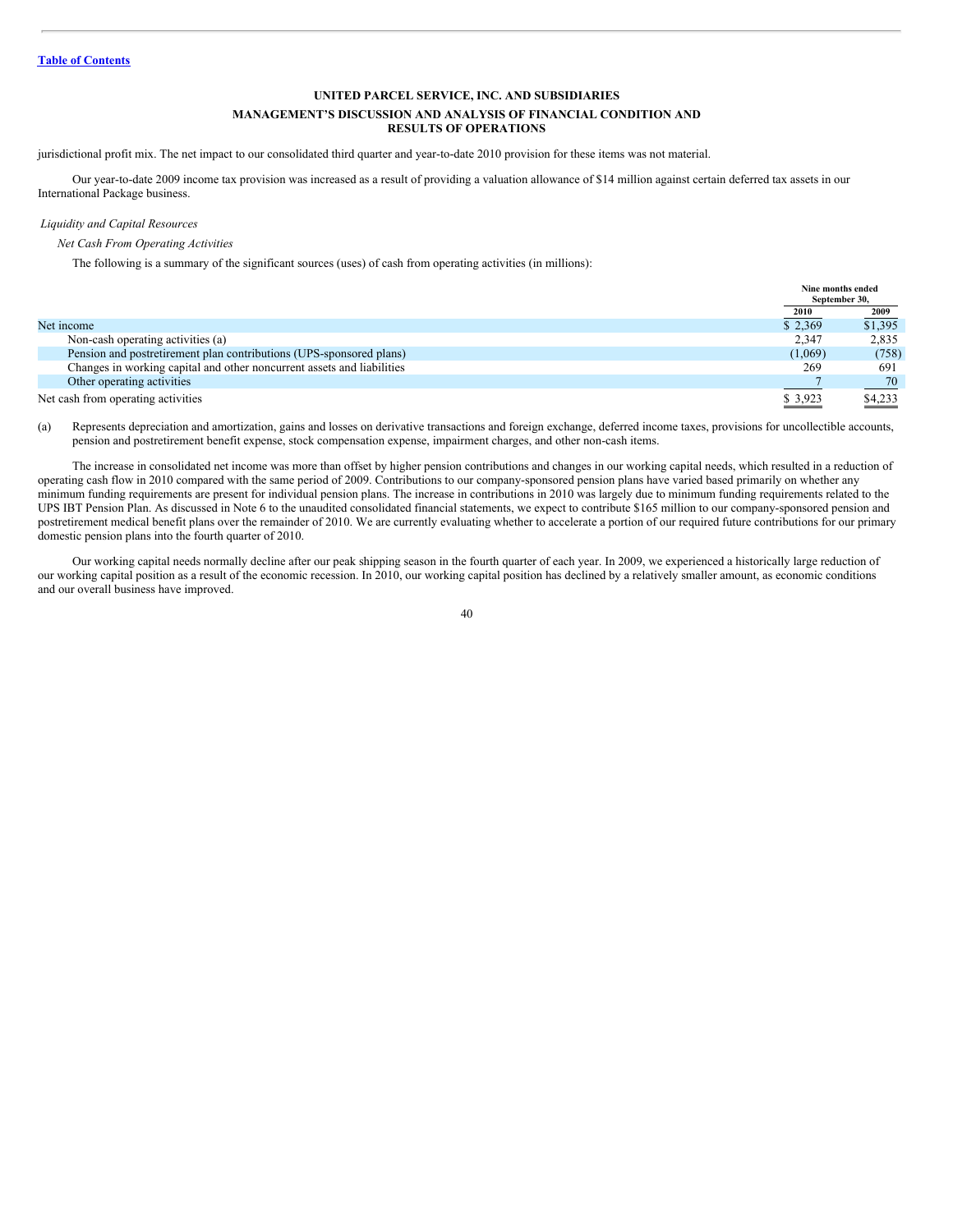### <span id="page-42-0"></span>*Net Cash Used In Investing Activities*

Our primary sources (uses) of cash for investing activities were as follows (amounts in millions):

|                                                          | Nine months ended |           |
|----------------------------------------------------------|-------------------|-----------|
|                                                          | September 30,     |           |
|                                                          | 2010              | 2009      |
| Net cash used in investing activities                    | \$ (493)          | \$ (879)  |
| <b>Capital Expenditures:</b>                             |                   |           |
| <b>Buildings and facilities</b>                          | \$ (254)          | \$ (475)  |
| Aircraft and parts                                       | (345)             | (413)     |
| Vehicles                                                 | (204)             | (132)     |
| Information technology                                   | (208)             | (165)     |
|                                                          | \$(1,011)         | \$(1,185) |
| Capital Expenditures as a % of Revenue                   | 2.8%              | $3.6\%$   |
| <b>Other Investing Activities:</b>                       |                   |           |
| Proceeds from disposals of property, plant and equipment | 294               | 40        |
| Net (increase) decrease in finance receivables           | 76                | 206       |
| Net (purchases) sales of marketable securities           | (33)<br>ъ         | (12)<br>ъ |
| Other sources (uses) of cash from investing activities   | 181               | 72        |

We have commitments for the purchase of aircraft, vehicles, equipment and real estate to provide for the replacement of existing capacity and anticipated future growth. We generally fund our capital expenditures with our cash from operations. In 2010, capital spending on buildings and facilities declined, as a result of the completion of the most recent expansion of our Worldport facility in Louisville, KY and our intra-Asia hub in Shenzhen, China. Future capital spending for anticipated growth and replacement assets will depend on a variety of factors, including economic and industry conditions.

The increase in proceeds from the disposal of property, plant and equipment is largely due to real estate sales and the proceeds from insurance recoveries in 2010. The net change in finance receivables is primarily due to customer paydowns and new loan origination activity, primarily in our commercial lending, asset-based lending and leasing portfolios. The purchases and sales of marketable securities are largely determined by liquidity needs, and will therefore fluctuate from period to period. Other investing activities include the cash settlement of derivative contracts used in our energy and currency hedging programs, the timing of aircraft purchase contract deposits on our Boeing 767-300 and Boeing 747-400 aircraft orders, and changes in restricted cash balances.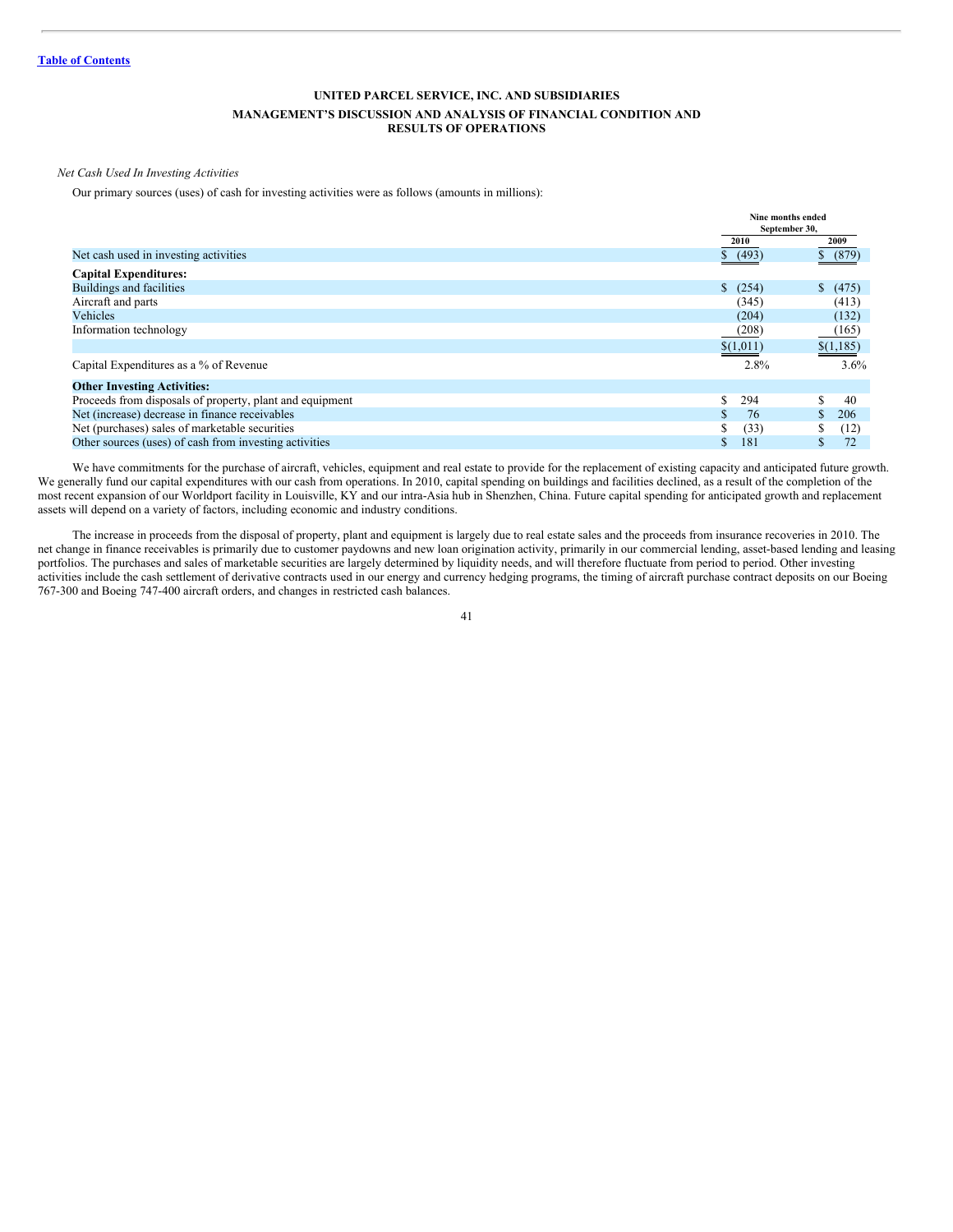### <span id="page-43-0"></span>*Net Cash Used In Financing Activities*

Our primary uses of cash flows for financing activities are to repurchase shares, pay cash dividends, and repay debt principal, as follows (amounts in millions, except per share data):

|                                                        | Nine months ended |                     |
|--------------------------------------------------------|-------------------|---------------------|
|                                                        | September 30,     |                     |
|                                                        | 2010              | 2009                |
| Net cash provided by (used in) financing activities    | \$(1,939)         | \$(1,661)           |
| <b>Share Repurchases:</b>                              |                   |                     |
| Cash expended for shares repurchased                   | \$<br>(599)       | \$<br>(395)         |
| Number of shares repurchased                           | (9.3)             | (7.8)               |
| Shares outstanding at period end                       | 989               | 993                 |
| Percent reduction in shares outstanding                | $(0.5)\%$         | $(0.3)\%$           |
| <b>Dividends:</b>                                      |                   |                     |
| Dividends declared per share                           | \$.<br>1.41       | \$.<br>1.35         |
| Cash expended for dividend payments                    | \$(1,363)         | \$(1,313)           |
| <b>Borrowings:</b>                                     |                   |                     |
| Net borrowings (repayments) of debt principal          | \$<br>(68)        | $\mathbf{s}$<br>226 |
| <b>Other Financing Activities:</b>                     |                   |                     |
| Cash received for common stock issuances               | \$<br>151         | \$<br>104           |
| Other sources (uses) of cash from financing activities | \$<br>(60)        | \$<br>(283)         |
| Capitalization (as of September 30 each year):         |                   |                     |
| Total debt outstanding at period end                   | \$9,642           | \$10,305            |
| Total shareowners' equity at period end                | 8,526             | 7,046               |
| Total capitalization                                   | \$18,168          | \$17,351            |
| Debt to Total Capitalization %                         | 53.1%             | 59.4%               |

As a result of the uncertain economic environment, we have slowed our share repurchase activity during the 2009 and 2010 periods. We currently intend to repurchase shares in 2010 at a rate that will more than offset the dilution from our stock compensation programs. As of September 30, 2010, we had \$5.414 billion of our existing share repurchase authorization remaining.

The declaration of dividends is subject to the discretion of the Board of Directors and will depend on various factors, including our net income, financial condition, cash requirements, future prospects, and other relevant factors. We maintained our quarterly cash dividend payment at \$0.47 per share in the third quarter of 2010, compared with the previous \$0.45 quarterly dividend rate in 2009. We expect to continue the practice of paying regular cash dividends.

Issuances of debt in 2010 consisted primarily of commercial paper, while in 2009 issuances consisted primarily of commercial paper and an offering of fixed rate senior notes (discussed further below). Repayments of debt consisted primarily of paydowns of commercial paper, scheduled principal payments on our capitalized lease obligations and early redemptions of our retail UPS Notes program. We consider the overall fixed and floating interest rate mix of our portfolio and the related overall cost of borrowing when planning for future issuances and non-scheduled repayments of debt.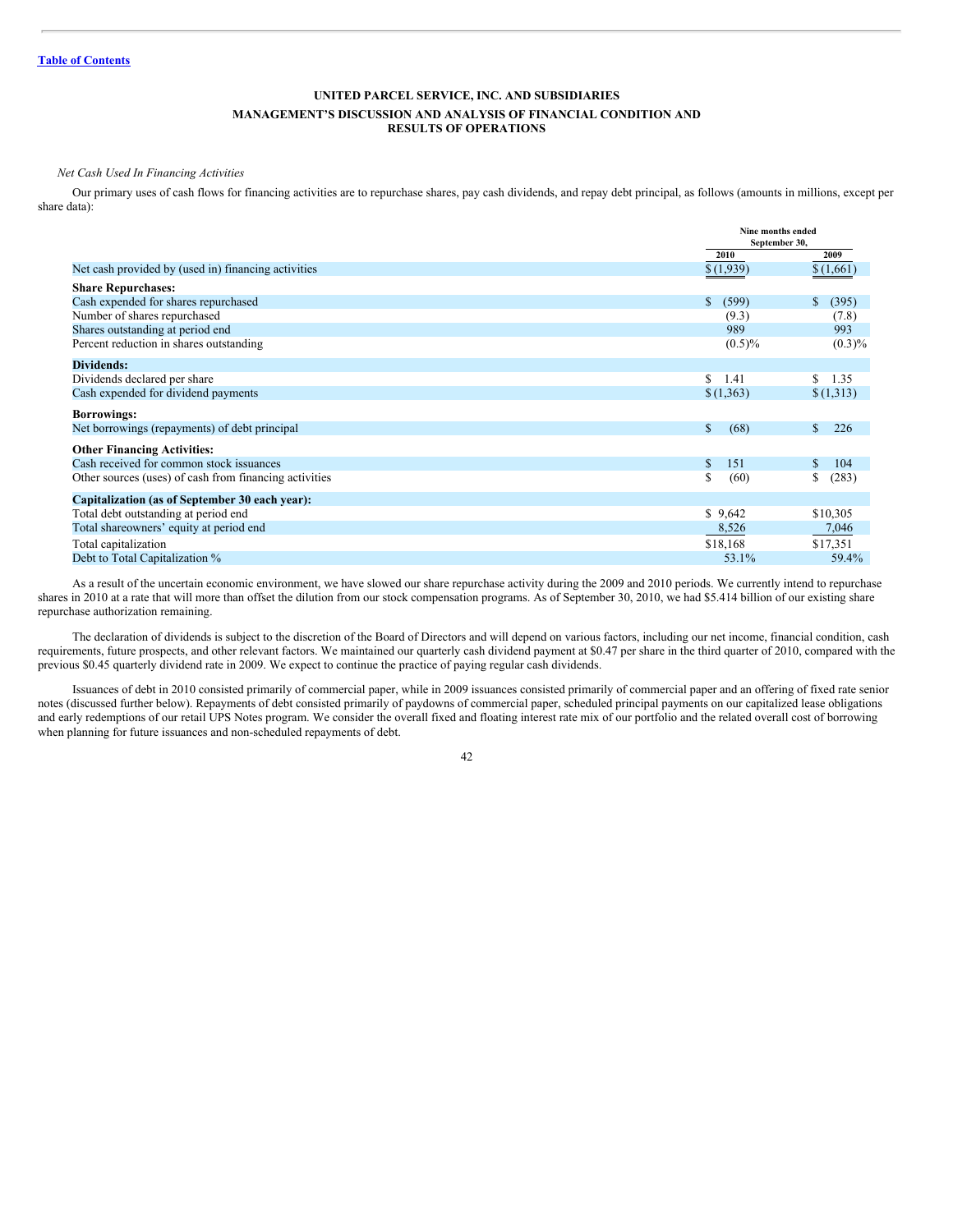### **UNITED PARCEL SERVICE, INC. AND SUBSIDIARIES**

### **MANAGEMENT'S DISCUSSION AND ANALYSIS OF FINANCIAL CONDITION AND RESULTS OF OPERATIONS**

In March 2009, we completed an offering of \$1.0 billion of 3.875% senior notes due April 2014, and \$1.0 billion of 5.125% senior notes due April 2019. These notes pay interest semiannually, and we may redeem the notes at any time by paying the greater of the principal amount or a "make-whole" amount, plus accrued interest. After pricing and underwriting discounts, we received a total of \$1.989 billion in cash proceeds from the offering. The proceeds from the offering were used for general corporate purposes, including the reduction of our outstanding commercial paper balance.

The cash outflows in other financing activities primarily relate to hedging activities. In conjunction with the senior fixed rate debt offering in the first quarter of 2009, we settled several interest rate derivatives that were designated as hedges of these debt offerings, which resulted in a cash outflow of \$243 million.

### <span id="page-44-0"></span>*Sources of Credit*

We are authorized to borrow up to \$10.0 billion under our U.S. commercial paper program. We had \$894 million outstanding under this program as of September 30, 2010, with an average interest rate of 0.16%. All of this commercial paper was classified as a current liability as of September 30, 2010. We also maintain a European commercial paper program under which we are authorized to borrow up to €1.0 billion in a variety of currencies, however no amounts were outstanding under this program as of September 30, 2010.

We maintain two credit agreements with a consortium of banks. One of these agreements provides revolving credit facilities of \$1.5 billion, and expires on April 14, 2011. Interest on any amounts we borrow under this facility would be charged at 90-day LIBOR plus a percentage determined by quotations from Markit Group Ltd. for our 1year credit default swap spread, subject to certain minimum rates and maximum rates based on our public debt ratings from Standard & Poor's and Moody's. If our public debt ratings are A / A2 or above, the minimum applicable margin is 0.50% and the maximum applicable margin is 1.50%; if our public debt ratings are lower than A / A2, the minimum applicable margin is 1.00% and the maximum applicable margin is 2.50%.

The second agreement provides revolving credit facilities of \$1.0 billion, and expires on April 19, 2012. Interest on any amounts we borrow under this facility would be charged at 90-day LIBOR plus 15 basis points. At September 30, 2010, there were no outstanding borrowings under either of these facilities.

Our Moody's and Standard & Poor's short-term credit ratings are P-1 and A-1+, respectively. Our Moody's and Standard & Poor's long-term credit ratings are Aa3 and AA-, respectively. During the third quarter, Standard & Poor's reaffirmed our credit ratings, and revised their outlook for UPS from negative to stable. We continue to have a stable outlook from Moody's as well.

Our existing debt instruments and credit facilities do not have cross-default or ratings triggers, however these debt instruments and credit facilities do subject us to certain financial covenants. As of September 30, 2010 and for all prior periods, we have satisfied these financial covenants. These covenants limit the amount of secured indebtedness that we may incur, and limit the amount of attributable debt in sale-leaseback transactions, to 10% of net tangible assets. As of September 30, 2010, 10% of net tangible assets is equivalent to \$2.341 billion, however we have no covered sale-leaseback transactions or secured indebtedness outstanding. Additionally, we are required to maintain a minimum net worth, as defined, of \$5.0 billion on a quarterly basis. As of September 30, 2010, our net worth, as defined, was equivalent to \$13.613 billion. We do not expect these covenants to have a material impact on our financial condition or liquidity.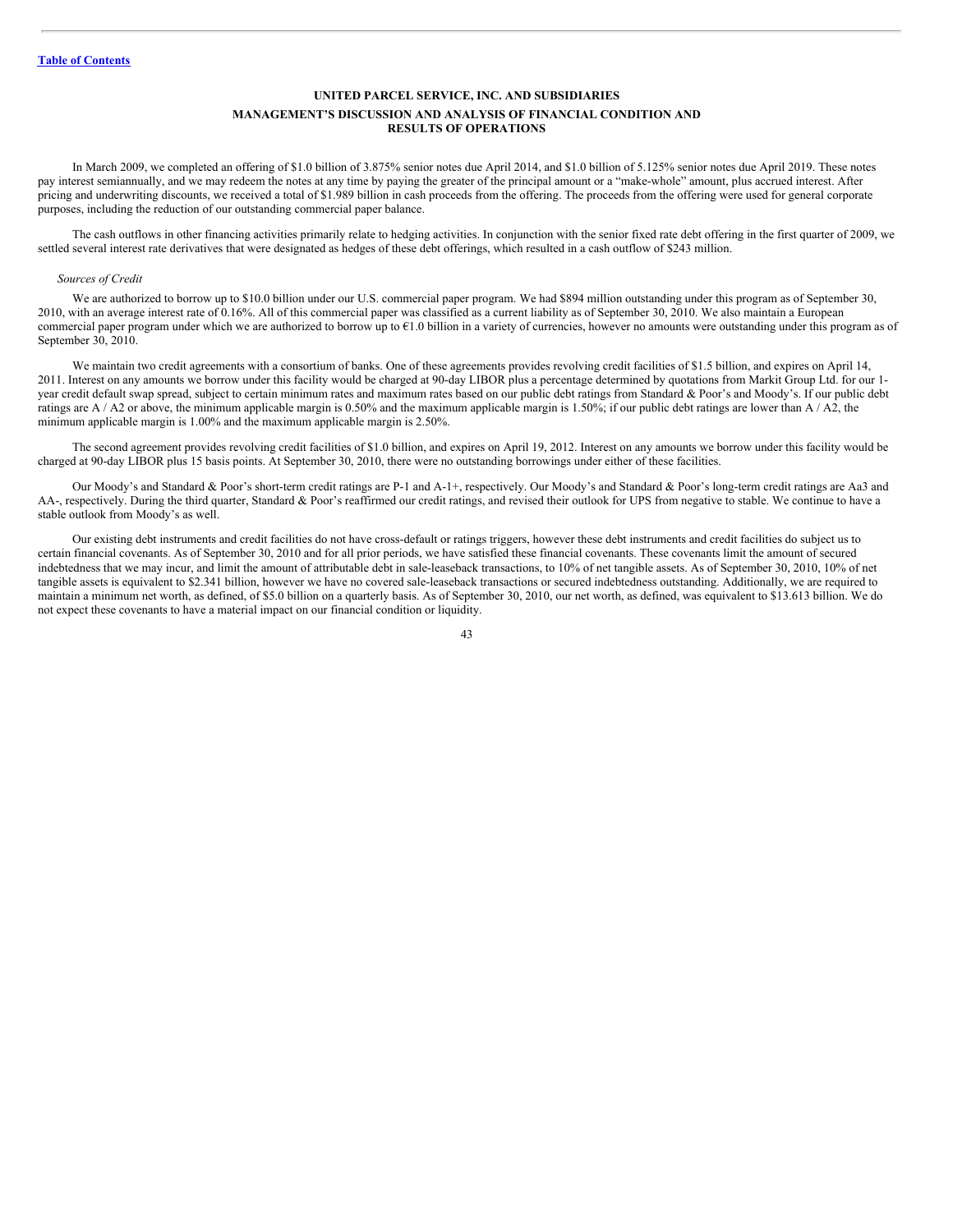### **UNITED PARCEL SERVICE, INC. AND SUBSIDIARIES**

### **MANAGEMENT'S DISCUSSION AND ANALYSIS OF FINANCIAL CONDITION AND RESULTS OF OPERATIONS**

Except as described in this quarterly report, the nature and amounts of our payment obligations under our debt, capital and operating lease agreements, purchase commitments, and other liabilities as of September 30, 2010 have not materially changed from those at December 31, 2009, as described in our Annual Report on Form 10-K for the year ended December 31, 2009.

We believe that funds from operations and borrowing programs will provide adequate sources of liquidity and capital resources to meet our expected long-term needs for the operation of our business, including anticipated capital expenditures, such as commitments for aircraft purchases, for the foreseeable future.

#### *Guarantees and Other Of -Balance Sheet Arrangements*

We do not have guarantees or other off-balance sheet financing arrangements, including variable interest entities, which we believe could have a material impact on our financial condition or liquidity.

#### <span id="page-45-0"></span>*Contingencies*

We are a defendant in a number of lawsuits filed in state and federal courts containing various class action allegations under state wage-and-hour laws. In one of these cases, Marlo v. UPS, which was certified as a class action in a California federal court in September 2004, plaintiffs allege that they improperly were denied overtime, and seek penalties for missed meal and rest periods, and interest and attorneys' fees. Plaintiffs purport to represent a class of 1,300 full-time supervisors. In August 2005, the court granted summary judgment in favor of UPS on all claims, and plaintiffs appealed the ruling. In October 2007, the appeals court reversed the lower court's ruling. In April 2008, the Court decertified the class and vacated the trial scheduled for that month. After decertification, some plaintiffs filed individual lawsuits raising the same allegations as in the underlying class action. These individual lawsuits are in various stages. We have denied any liability with respect to these claims and intend to vigorously defend ourselves in these cases. At this time, we have not determined the amount of any liability that may result from these matters or whether such liability, if any, would have a material adverse effect on our financial condition, results of operations, or liquidity.

In another case, Hohider v. UPS, which in July 2007 was certified as a class action in a Pennsylvania federal court, plaintiffs have challenged certain aspects of the Company's interactive process for assessing requests for reasonable accommodation under the Americans with Disabilities Act. Plaintiffs purport to represent a class of over 35,000 current and former employees, and seek back-pay, and compensatory and punitive damages, as well as attorneys' fees. In August 2007, the Third Circuit Court of Appeals granted our petition to hear the appeal of the trial court's certification order. In July 2009, the Third Circuit issued its decision decertifying the class and remanding the case to the trial court for further proceedings. In August 2010, we reached a settlement with the plaintiffs and the case was dismissed. The settlement had no material adverse effect on our financial condition, results of operations, or liquidity.

UPS and our subsidiary Mail Boxes Etc., Inc. are defendants in various lawsuits brought by franchisees who operate Mail Boxes Etc. centers and The UPS Store locations. These lawsuits relate to the rebranding of Mail Boxes Etc. centers to The UPS Store, The UPS Store business model, the representations made in connection with the rebranding and the sale of The UPS Store franchises, and UPS's sale of services in the franchisees' territories. In one of the actions, which is pending in California state court, the court certified a class consisting of all Mail Boxes Etc. branded stores that rebranded to The UPS Store in March 2003. We have denied any liability with respect to these claims and intend to defend ourselves vigorously. At this time, we have not determined the amount of any liability that may result from these matters or whether such liability, if any, would have a material adverse effect on our financial condition, results of operations, or liquidity.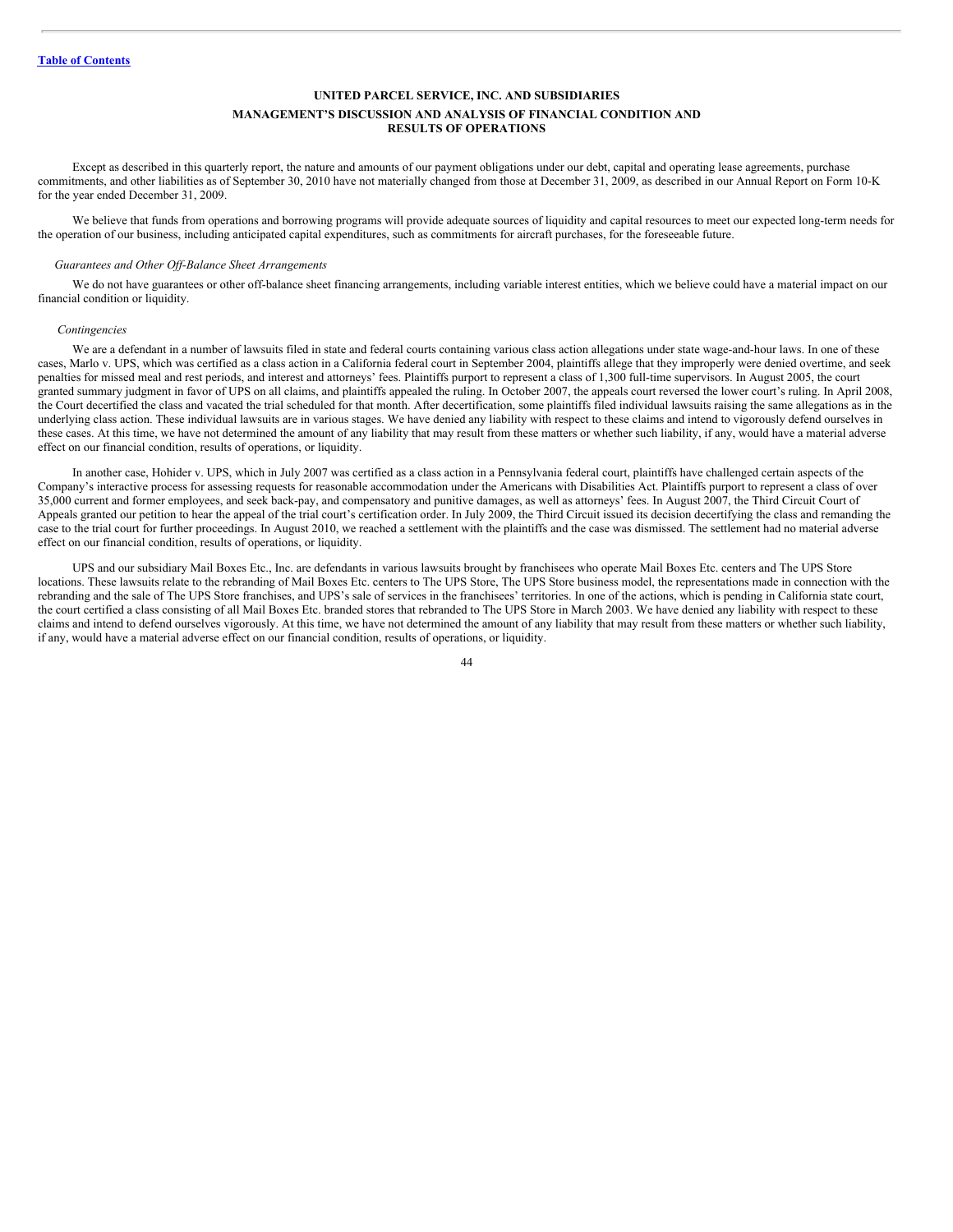In Barber Auto Sales v. UPS, which a federal court in Alabama certified as a class action in September 2009, the plaintiff asserts a breach of contract claim arising from UPS's assessment of shipping charge corrections when UPS determines that the "dimensional weight" of packages is greater than reported by the shipper. We have denied any liability with respect to these claims and intend to vigorously defend ourselves in this case. At this time, we have not determined the amount of any liability that may result from this matter or whether such liability, if any, would have a material adverse effect on our financial condition, results of operations, or liquidity.

We are a defendant in various other lawsuits that arose in the normal course of business. We believe that the eventual resolution of these cases will not have a material adverse effect on our financial condition, results of operations, or liquidity.

As of December 31, 2009, we had approximately 254,000 employees employed under a national master agreement and various supplemental agreements with local unions affiliated with the International Brotherhood of Teamsters ("Teamsters"). These agreements run through July 31, 2013. We have approximately 2,800 pilots who are employed under a collective bargaining agreement with the Independent Pilots Association ("IPA"), which becomes amendable at the end of 2011. In May 2010, we began the process of furloughing 170 of our airline pilots. Any additional furloughs will be phased in based on prevailing economic conditions. Our airline mechanics are covered by a collective bargaining agreement with Teamsters Local 2727, which became amendable in November 2006. We began formal negotiations with Teamsters Local 2727 in October 2006, and have been under the guidance of the National Mediation Board since January 2008. In addition, the majority (approximately 3,400) of our ground mechanics who are not employed under agreements with the Teamsters are employed under collective bargaining agreements with the International Association of Machinists and Aerospace Workers ("IAM"). Our agreement with the IAM runs through July 31, 2014.

We participate in a number of trustee-managed multi-employer pension and health and welfare plans for employees covered under collective bargaining agreements. Several factors could cause us to make significantly higher future contributions to these plans, including unfavorable investment performance, changes in demographics, and increased benefits to participants. At this time, we are unable to determine the amount of additional future contributions, if any, or whether any material adverse effect on our financial condition, results of operations, or liquidity would result from our participation in these plans.

In January 2008, a class action complaint was filed in the United States District Court for the Eastern District of New York alleging price-fixing activities relating to the provision of freight forwarding services. UPS was not named in this case. On July 21, 2009, the plaintiffs filed a first amended complaint naming numerous global freight forwarders as defendants. UPS and UPS Supply Chain Solutions are among the 60 defendants named in the amended complaint. We intend to vigorously defend ourselves in this case. At this time, we have not determined the amount of any liability that may result from these matters or whether such liability, if any, would have a material adverse effect on our financial condition, results of operations, or liquidity.

#### *Other Matters*

We received a grand jury subpoena from the Antitrust Division of the U.S. Department of Justice ("DOJ") regarding the DOJ's investigation into certain pricing practices in the freight forwarding industry in December 2007.

In October 2007, June 2008, and February 2009, we received information requests from the European Commission ("Commission") relating to its investigation of certain pricing practices in the freight forwarding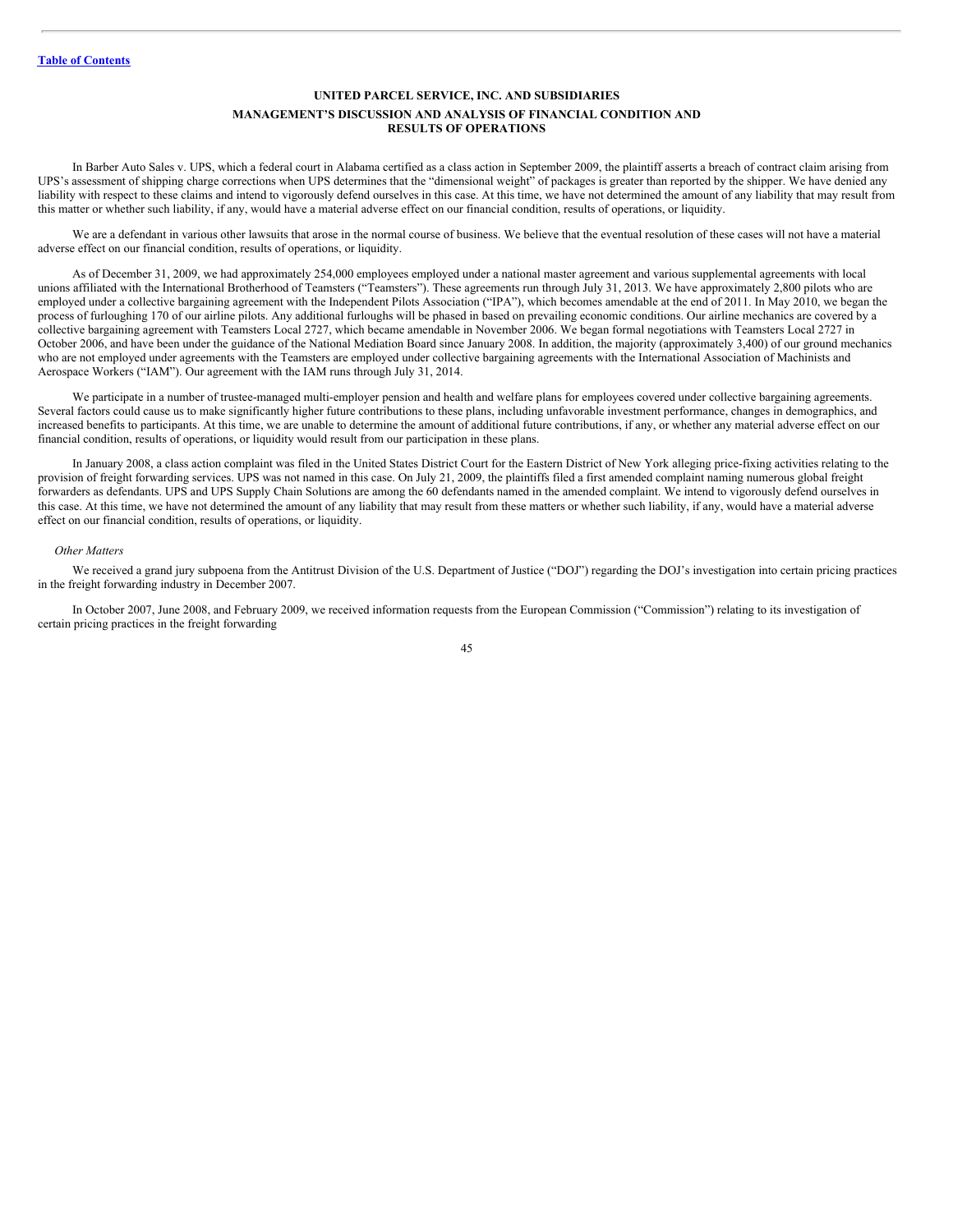### **UNITED PARCEL SERVICE, INC. AND SUBSIDIARIES**

### **MANAGEMENT'S DISCUSSION AND ANALYSIS OF FINANCIAL CONDITION AND RESULTS OF OPERATIONS**

industry, and subsequently responded to each request. On February 9, 2010, UPS received a Statement of Objections by the Commission. This document contains the Commission's preliminary view with respect to alleged anticompetitive behavior in the freight forwarding industry by 18 freight forwarders, including UPS. Although it alleges anticompetitive behavior, it does not prejudge the Commission's final decision, as to facts or law (which is subject to appeal to the European courts). The options available to the Commission include taking no action or imposing a monetary fine; the range of any potential action by the Commission is not reasonably estimable. Any decision imposing a fine would be subject to appeal. UPS has responded to the Statement of Objections, including at a July 2010 Commission hearing, and we intend to continue to vigorously defend ourselves in this proceeding.

In August 2010, competition authorities in Brazil opened an administrative proceeding to investigate alleged anticompetitive behavior in the freight forwarding industry. Approximately 45 freight forwarding companies and individuals are named in the proceeding, including UPS, UPS SCS Transportes (Brasil) S.A., and a former employee in Brazil. UPS will have an opportunity to respond to these allegations.

We also received and responded to related information requests from competition authorities in other jurisdictions.

We are cooperating with each of these investigations, and intend to continue to vigorously defend ourselves. At this time, we are unable to determine the amount of any liability that may result from these matters or whether any such liability would have a material adverse effect on our financial condition, results of operations, or liquidity.

#### *Health Care Legislation*

The enactment of the "Patient Protection and Affordable Care Act" and "The Health Care and Education Reconciliation Act of 2010" in 2010 will bring significant changes to the U.S. health care system. The legislation eliminated the tax deductibility of Medicare Part D subsidies for retiree prescription drug coverage; however, this impact has not been material to our financial results. We are evaluating the long-term impacts of this legislation on us. It is difficult to estimate the impact due to the nature of our workforce, the various years in which certain provisions become applicable, and the fact that additional regulatory and rulemaking actions will be occurring. Our current estimate is that we will incur an additional \$50 to \$65 million of annual expense beginning in 2011, which is primarily due to the multiple coverage provisions of the legislation which require the expansion of dependent coverage to age 26, among other requirements.

#### *Rate Adjustments*

In October 2010, we announced that an increase in base rates and changes in our fuel surcharge for package shipments that will take effect January 3, 2011. UPS Ground service rates will increase a net 4.9% through a combination of a 5.9% increase in rates and a 1% reduction in the index used to determine the ground fuel surcharge. UPS Next Day Air, UPS 2nd Day Air, UPS 3 Day Select, and international air shipments originating in the United States (including Worldwide Express, Worldwide Express Plus, UPS Worldwide Expedited and UPS International Standard Service) will increase a net 4.9%, through a combination of a 6.9% increase in base rates and a 2% reduction in the index used to determine the air fuel surcharge. These rate changes are customary and occur on an annual basis. Rate changes for shipments originating outside the U.S. are made throughout the year and vary by geographic market.

Also in October 2010, we announced a 5.9% general rate increase for our UPS Freight LTL unit, which took effect October 18, 2010. The increase covers noncontractual shipments in the U.S., Canada and Mexico, and applies to minimum charge, LTL rates and accessorial charges.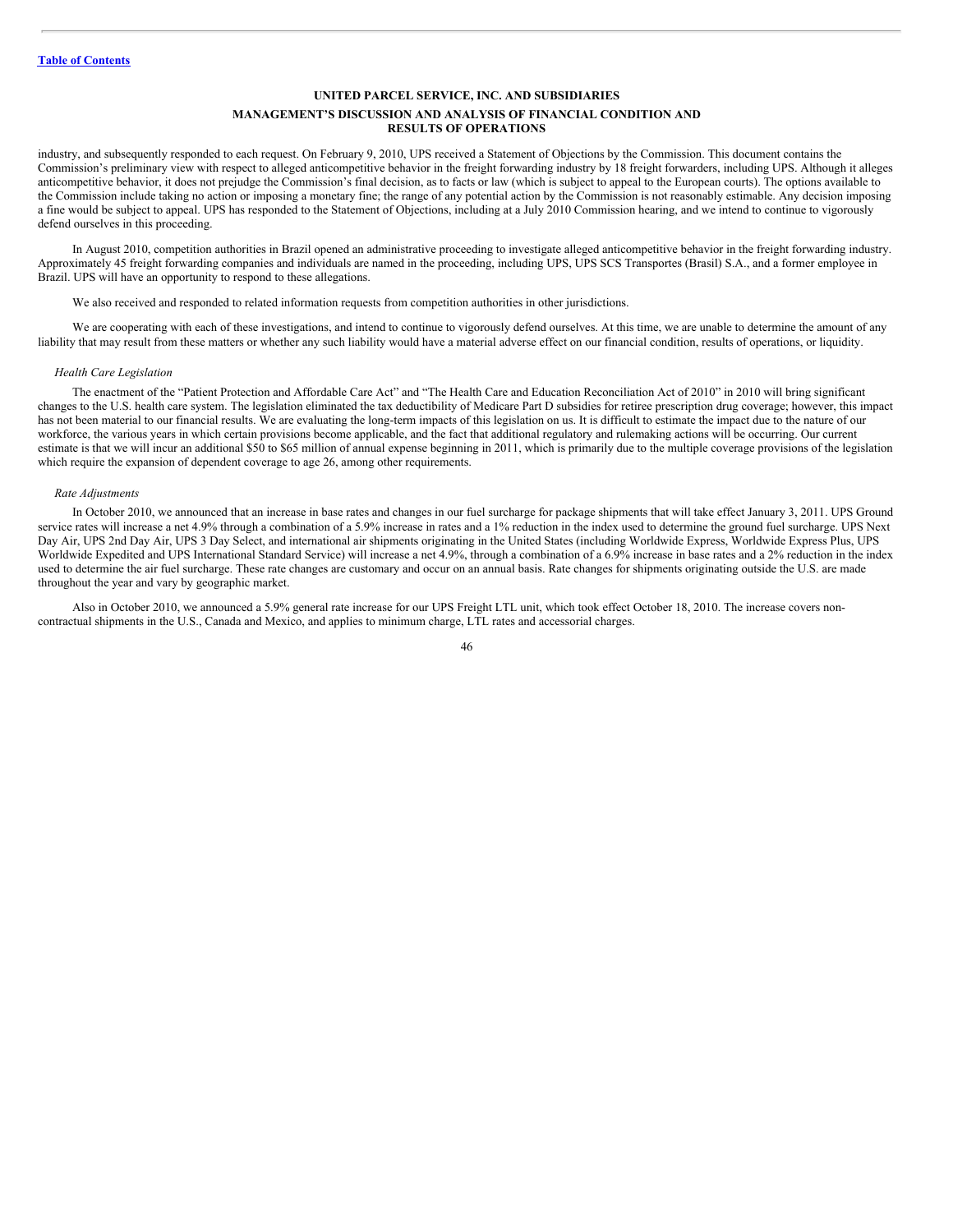<span id="page-48-0"></span>*Recent Accounting Pronouncements*

*Adoption of New Accounting Standards*

There were no accounting standards adopted during the nine months ended September 30, 2010 that had a material impact on our consolidated financial statements.

# *Standards Issued But Not Yet Ef ective*

Other new pronouncements issued but not effective until after September 30, 2010 are not expected to have a significant effect on our consolidated financial position or results of operations.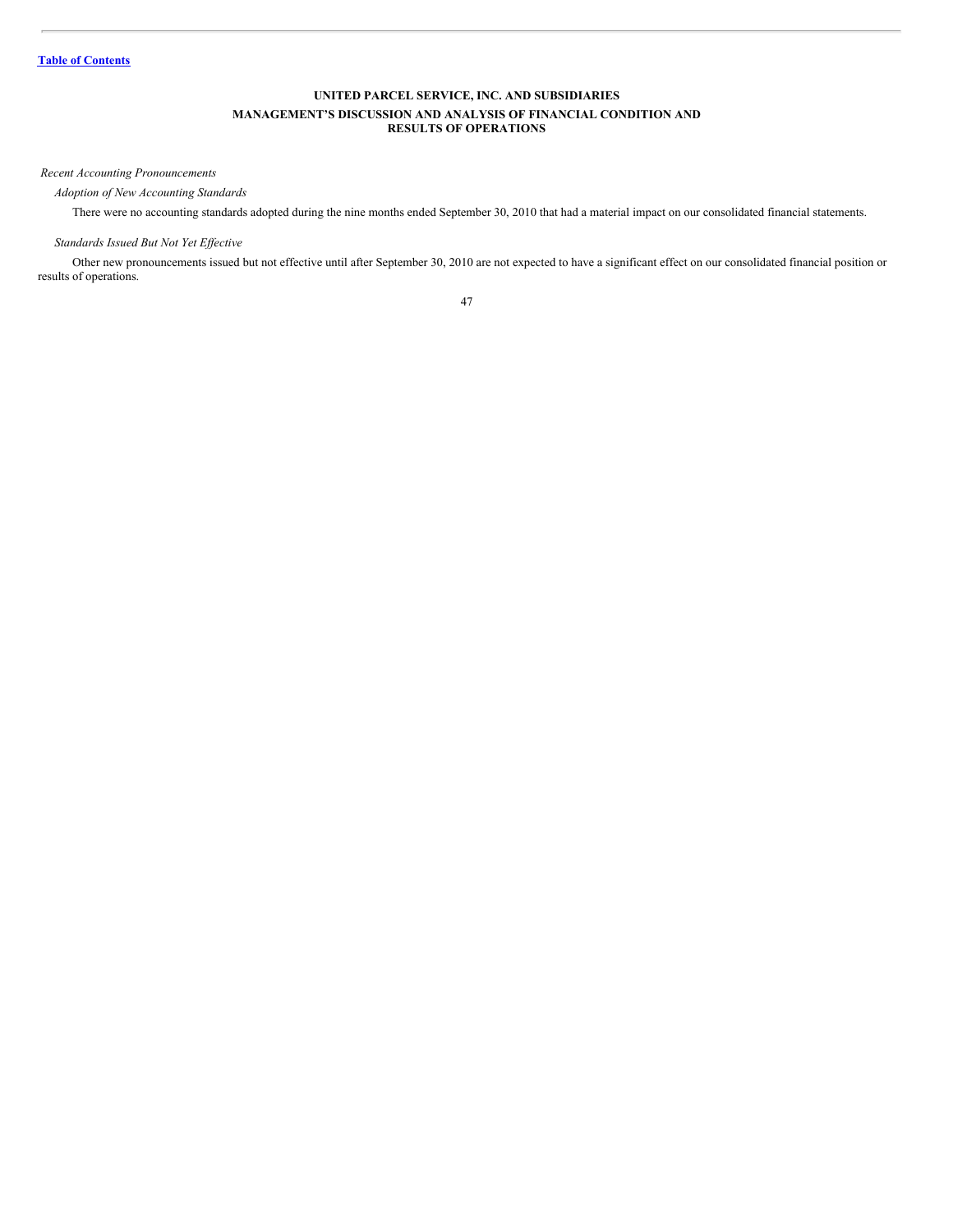#### <span id="page-49-0"></span>**Item 3.** *Quantitative and Qualitative Disclosures About Market Risk*

We are exposed to market risk from changes in foreign currency exchange rates, interest rates, equity prices, and certain commodity prices. This market risk arises in the normal course of business, as we do not engage in speculative trading activities. In order to manage the risks arising from these exposures, we utilize a variety of foreign exchange, interest rate, equity and commodity forward contracts, options, and swaps.

The total fair value asset (liability) of our derivative financial instruments is summarized in the following table (in millions):

|                                  | September 30,<br>2010 | December 31,<br>2009     |
|----------------------------------|-----------------------|--------------------------|
| <b>Energy Derivatives</b>        |                       |                          |
| <b>Currency Derivatives</b>      | (136)                 | 12                       |
| <b>Interest Rate Derivatives</b> | 239                   | 59                       |
|                                  | 103                   | $\overline{\phantom{a}}$ |

Our market risks, hedging strategies, and financial instrument positions at September 30, 2010 have not materially changed from those disclosed in our Annual Report on Form 10-K for the year ended December 31, 2009. The fair value changes between December 31, 2009 and September 30, 2010 in the table above are primarily due to interest rate and foreign currency exchange rate changes between those dates, as well as normal settlements of derivative positions.

The forward contracts, swaps, and options previously discussed contain an element of risk that the counterparties may be unable to meet the terms of the agreements. However, we minimize such risk exposures for these instruments by limiting the counterparties to banks and financial institutions that meet established credit guidelines. We do not expect to incur any losses as a result of counterparty default.

The information concerning market risk under the caption "Quantitative and Qualitative Disclosures about Market Risk" on pages 49-50 of our consolidated financial statements contained in our Annual Report on Form 10-K for the year ended December 31, 2009, is hereby incorporated by reference in this Quarterly Report on Form 10-Q.

#### <span id="page-49-1"></span>**Item 4.** *Controls and Procedures*

### *Evaluation of Disclosure Controls and Procedures:*

As of the end of the period covered by this report, management, including our chief executive officer and chief financial officer, evaluated the effectiveness of the design and operation of our disclosure controls and procedures (as defined in Rules 13a-15(e) and 15d-15(e) of the Securities Exchange Act of 1934 ("Exchange Act")). Based upon that evaluation, our chief executive officer and chief financial officer concluded that the disclosure controls and procedures were effective to ensure that information required to be disclosed in reports we file or submit under the Exchange Act is (1) recorded, processed, summarized and reported within the time periods specified in Securities and Exchange Commission rules and forms, and (2) accumulated and communicated to our management to allow their timely decisions regarding required disclosure.

#### *Changes in Internal Control over Financial Reporting:*

There were no changes in the Company's internal controls over financial reporting during the quarter ended September 30, 2010 that have materially affected, or are reasonably likely to materially affect, the Company's internal control over financial reporting.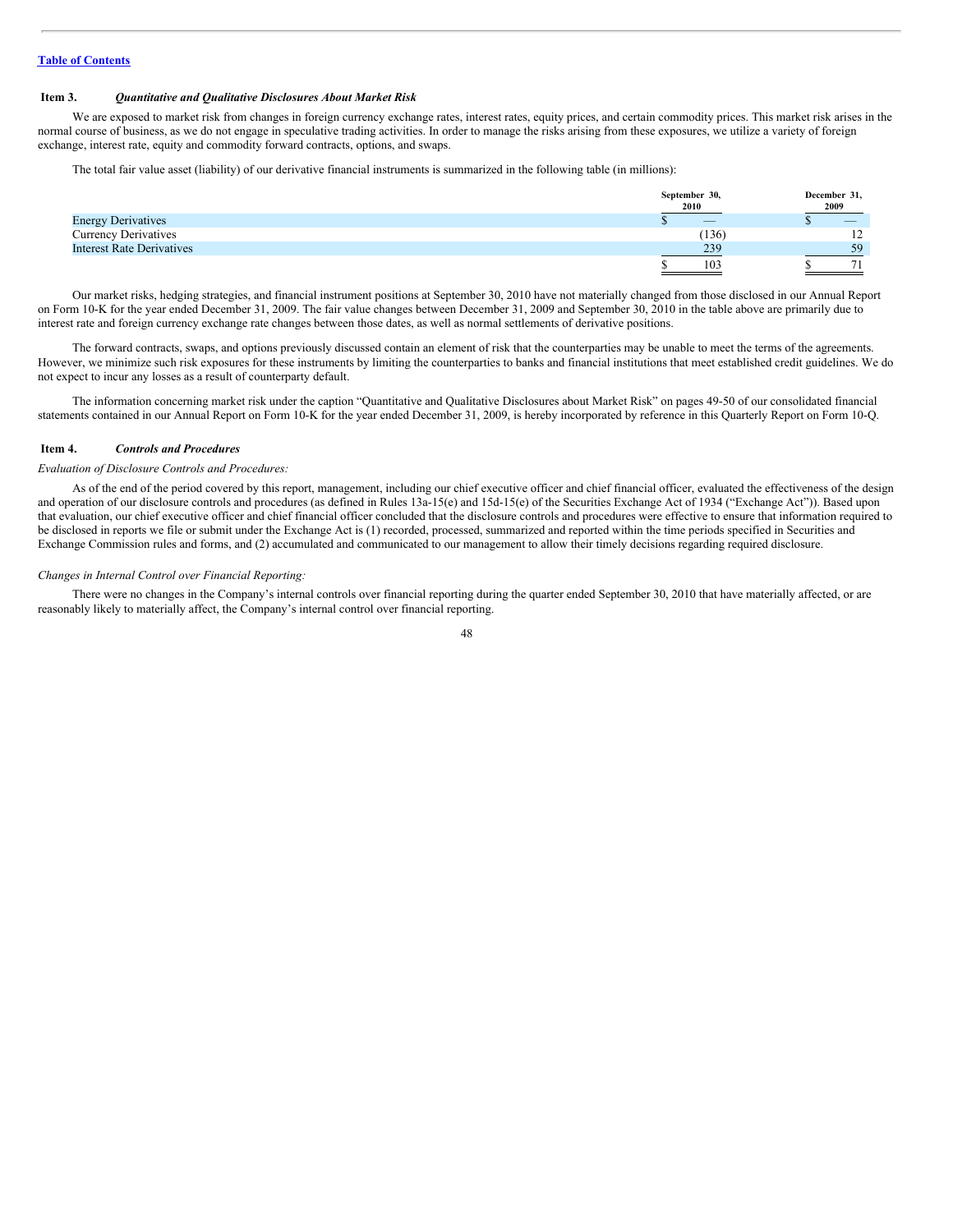## **PART II. OTHER INFORMATION**

# <span id="page-50-0"></span>**Item 1.** *Legal Proceedings*

For a discussion of legal proceedings affecting us and our subsidiaries, please see the information under the sub-caption "Contingencies" of the caption "Management's Discussion and Analysis of Financial Condition and Results of Operations" included in this report.

### <span id="page-50-1"></span>**Item 1A.** *Risk Factors*

There have been no material changes to the risk factors described in Part 1, Item 1A in our Annual Report on Form 10-K for the year ended December 31, 2009.

### <span id="page-50-2"></span>**Item 2.** *Unregistered Sales of Equity Securities and Use of Proceeds*

(c) A summary of our repurchases of our Class A and Class B common stock during the third quarter of 2010 is as follows (in millions, except per share amounts):

|                                     |                                  |                              | <b>Total Number</b>                        | <b>Approximate Dollar</b>                    |                          |  |
|-------------------------------------|----------------------------------|------------------------------|--------------------------------------------|----------------------------------------------|--------------------------|--|
|                                     | <b>Total Number</b><br>of Shares | Average<br><b>Price Paid</b> | of Shares Purchased<br>as Part of Publicly | Value of Shares that<br>May Yet be Purchased |                          |  |
|                                     | Purchased(a)                     | Per Share                    | <b>Announced Program</b>                   |                                              | <b>Under the Program</b> |  |
| July 1 – July 31, 2010              | 0.4                              | \$60.00                      | 0.4                                        |                                              | 5,555                    |  |
| August $1 -$ August 31, 2010        | 1.5                              | 64.95                        | 1.4                                        |                                              | 5,465                    |  |
| September $1 -$ September 30, 2010  | 0.8                              | 67.72                        | 0.7                                        |                                              | 5,414                    |  |
| Total July $1 -$ September 30, 2010 |                                  | \$64.22                      |                                            |                                              |                          |  |

(a) Includes shares repurchased through our publicly announced share repurchase program and shares tendered to pay the exercise price and tax withholding on employee stock options.

In January 2008, the Board of Directors authorized an increase in our share repurchase authorization to \$10.0 billion. Share repurchases may take the form of accelerated share repurchases, open market purchases, or other such methods as we deem appropriate. The timing of our share repurchases will depend upon market conditions. Unless terminated earlier by the resolution of our Board, the program will expire when we have purchased all shares authorized for repurchase under the program.

### <span id="page-50-3"></span>**Item 3.** *Defaults Upon Senior Securities*

None.

# <span id="page-50-4"></span>**Item 5.** *Other Information*

None.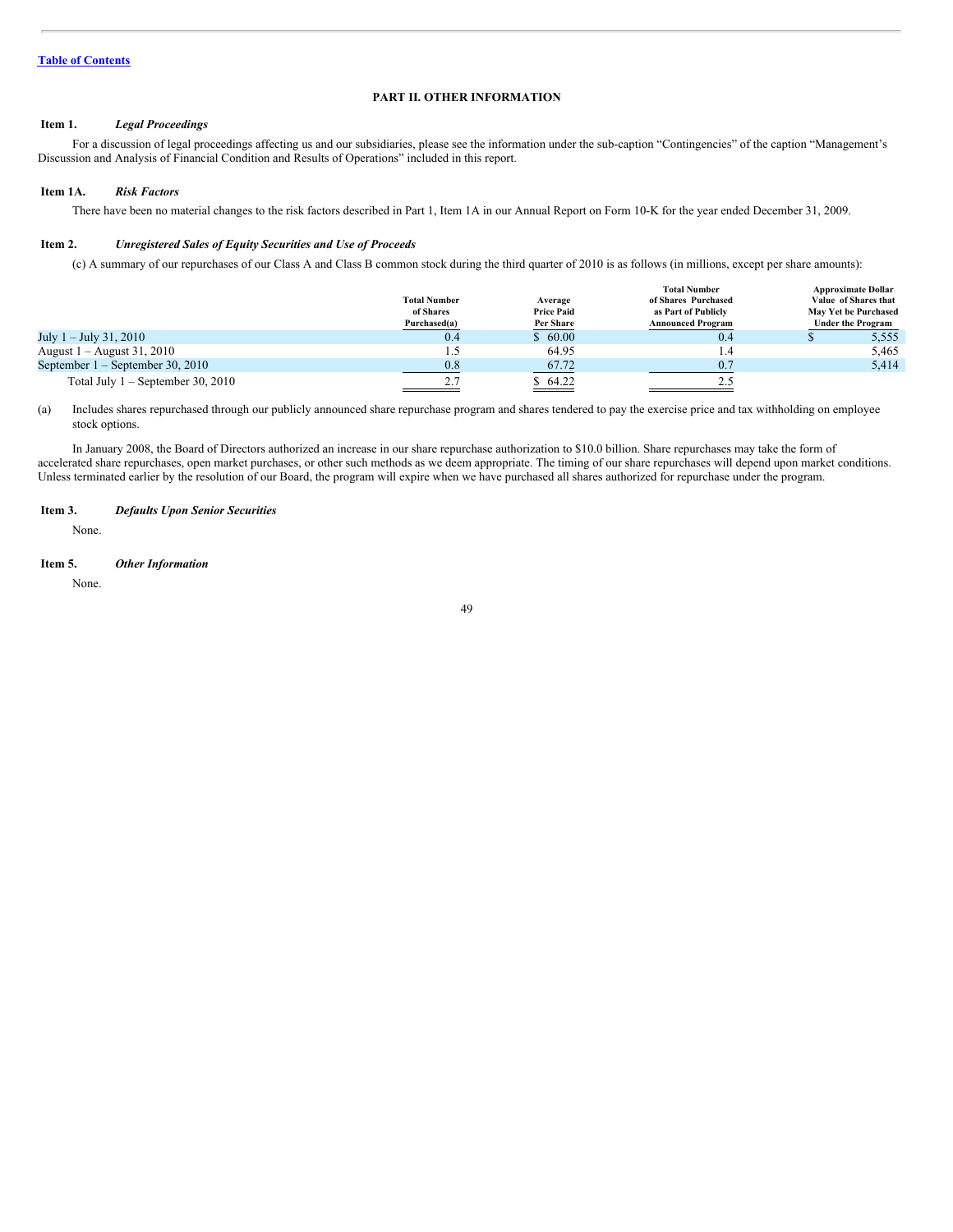### <span id="page-51-0"></span>**Item 6.** *Exhibits*

These exhibits are either incorporated by reference into this report or filed with this report as indicated below.

Index to Exhibits:

| 3.1 | - Restated Certificate of Incorporation of United Parcel Service, Inc. dated May 6, 2010 (incorporated by reference to Exhibit 3.3 to Form 8-K, filed on<br>May 12, 2010). |
|-----|----------------------------------------------------------------------------------------------------------------------------------------------------------------------------|
| 3.2 | - Amended and Restated Bylaws of United Parcel Service, Inc. dated May 6, 2010 (incorporated by reference to Exhibit 3.1 to Form 8-K, filed on May 12,                     |

- 2010).
- 11 Statement regarding Computation of per Share Earnings (incorporated by reference to Note 12 to "Item 1. Financial Statements" of this quarterly report on Form 10-Q).
- †12 Computation of Ratio of Earnings to Fixed Charges.
- †31.1 Certification of the Chief Executive Officer Pursuant to Rule 13a-14(a), as adopted pursuant to Section 302 of the Sarbanes-Oxley Act of 2002.
- †31.2 Certification of the Chief Financial Officer Pursuant to Rule 13a-14(a), as adopted pursuant to Section 302 of the Sarbanes-Oxley Act of 2002.
- †32.1 Certification of the Chief Executive Officer Pursuant to 18 U.S.C. Section 1350, as Adopted Pursuant to Section 906 of the Sarbanes-Oxley Act of 2002.
- †32.2 Certification of the Chief Financial Officer Pursuant to 18 U.S.C. Section 1350, as Adopted Pursuant to Section 906 of the Sarbanes-Oxley Act of 2002.
- ††101 The following financial information from the Quarterly Report on Form 10-Q for the quarter ended September 30, 2010, formatted in XBRL (Extensible Business Reporting Language): (i) the Consolidated Balance Sheets, (ii) the Consolidated Statements of Income, (iii) the Consolidated Statements of Comprehensive Income, (iv) the Consolidated Statements of Cash Flows, and (v) the Notes to the Consolidated Financial Statements.

† Filed herewith.

†† Furnished electronically herewith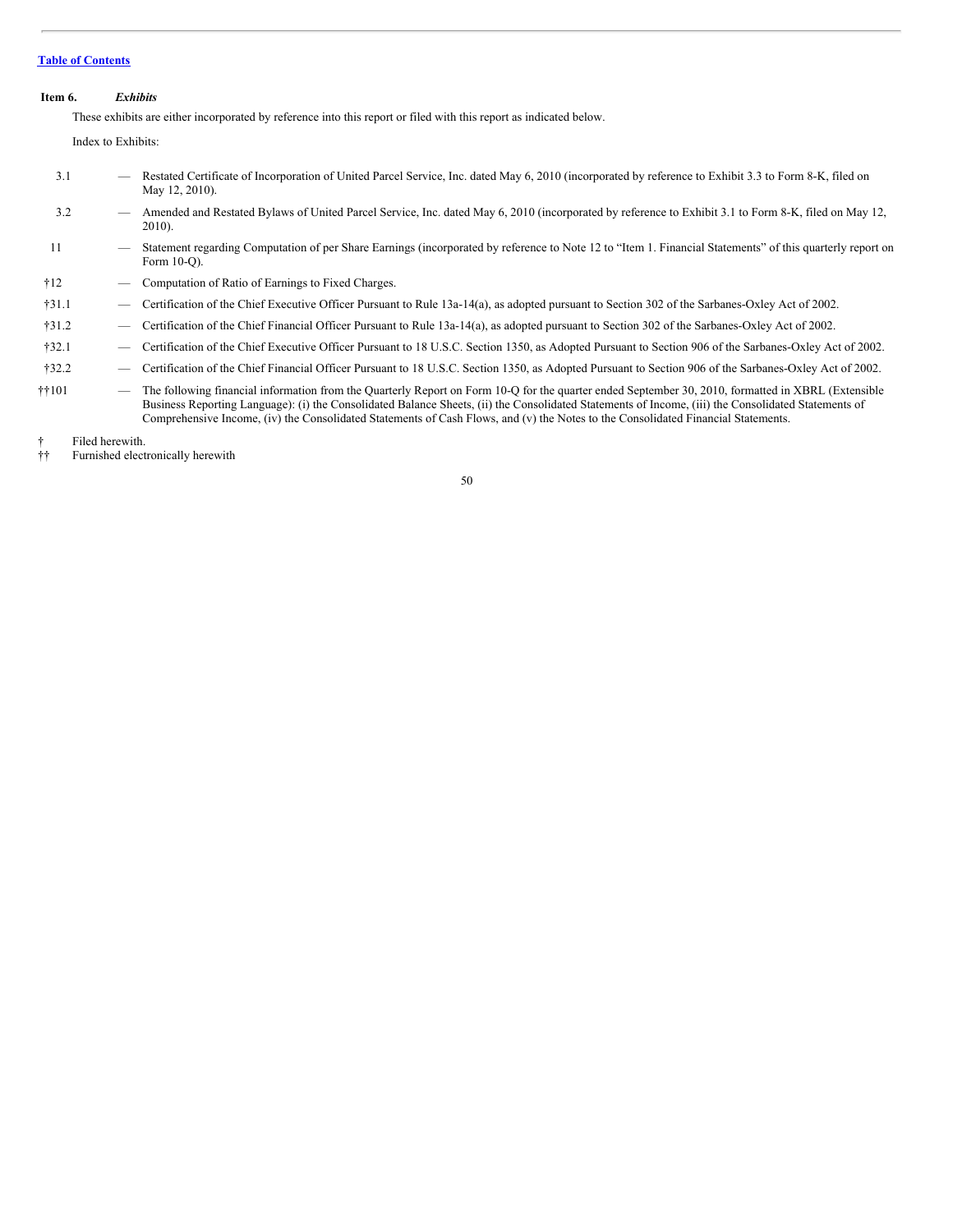## **SIGNATURES**

Pursuant to the requirements of the Securities Exchange Act of 1934, the registrant has duly caused this report to be signed on its behalf by the undersigned thereunto duly authorized.

> UNITED PARCEL SERVICE, INC. (Registrant)

Date: November 5, 2010 By:

/s/ KURT P. KUEHN

**Kurt P. Kuehn** Senior Vice President and<br>Chief Financial Officer<br>(Duly Authorized Officer and<br>Principal Accounting Officer)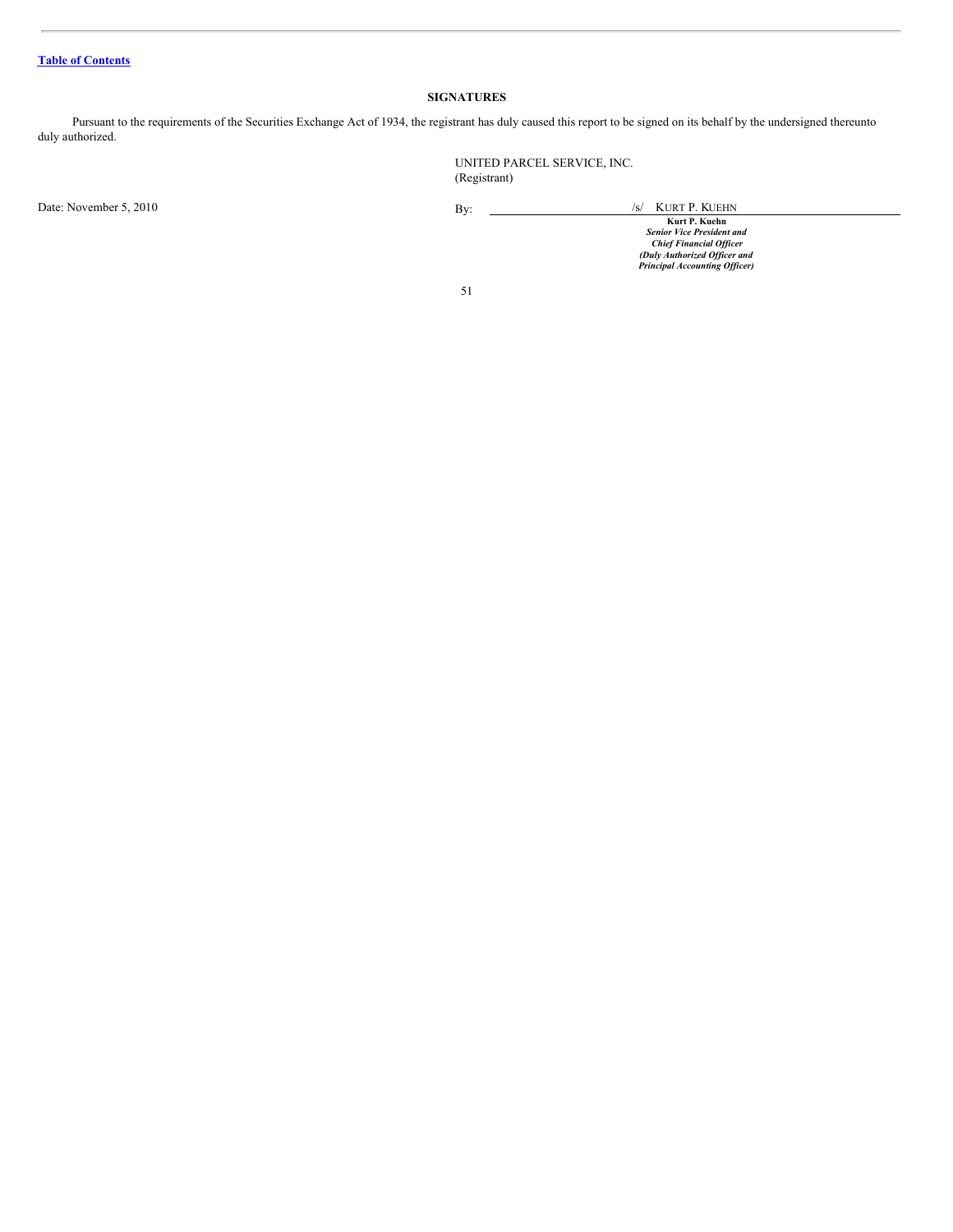## **United Parcel Service, Inc. and Subsidiaries Ratio of Earnings to Fixed Charges**

|             | 2009                                          | 2008       | 2007    | 2006                                       | 2005                               |
|-------------|-----------------------------------------------|------------|---------|--------------------------------------------|------------------------------------|
|             |                                               |            |         |                                            |                                    |
| \$<br>3,793 | \$3,366                                       | \$5,015    | \$431   | \$6,510                                    | \$6,075                            |
| 260         | 445                                           | 442        | 246     | 211                                        | 172                                |
| 146         | 207                                           | 278        |         | 304                                        | 281                                |
| 4,199       |                                               |            |         |                                            | \$6,528                            |
|             |                                               |            |         |                                            |                                    |
| \$<br>260   | \$445                                         | \$.<br>442 | \$246   | \$211                                      | \$172                              |
| 14          | 37                                            | 48         | 67      | 48                                         | 32                                 |
| 146         | 207                                           | 278        |         | 304                                        | 281                                |
| 420         | \$689                                         | 768<br>D.  |         | \$563                                      | \$485                              |
| 10.0        | 5.8                                           | 7.5        | 1.6     | 12.5                                       | 13.5                               |
|             | Nine months<br>Ended<br>September 30,<br>2010 | \$4,018    | \$5,735 | <u>296</u><br>\$973<br><u>296</u><br>\$609 | Year Ended December 31,<br>\$7,025 |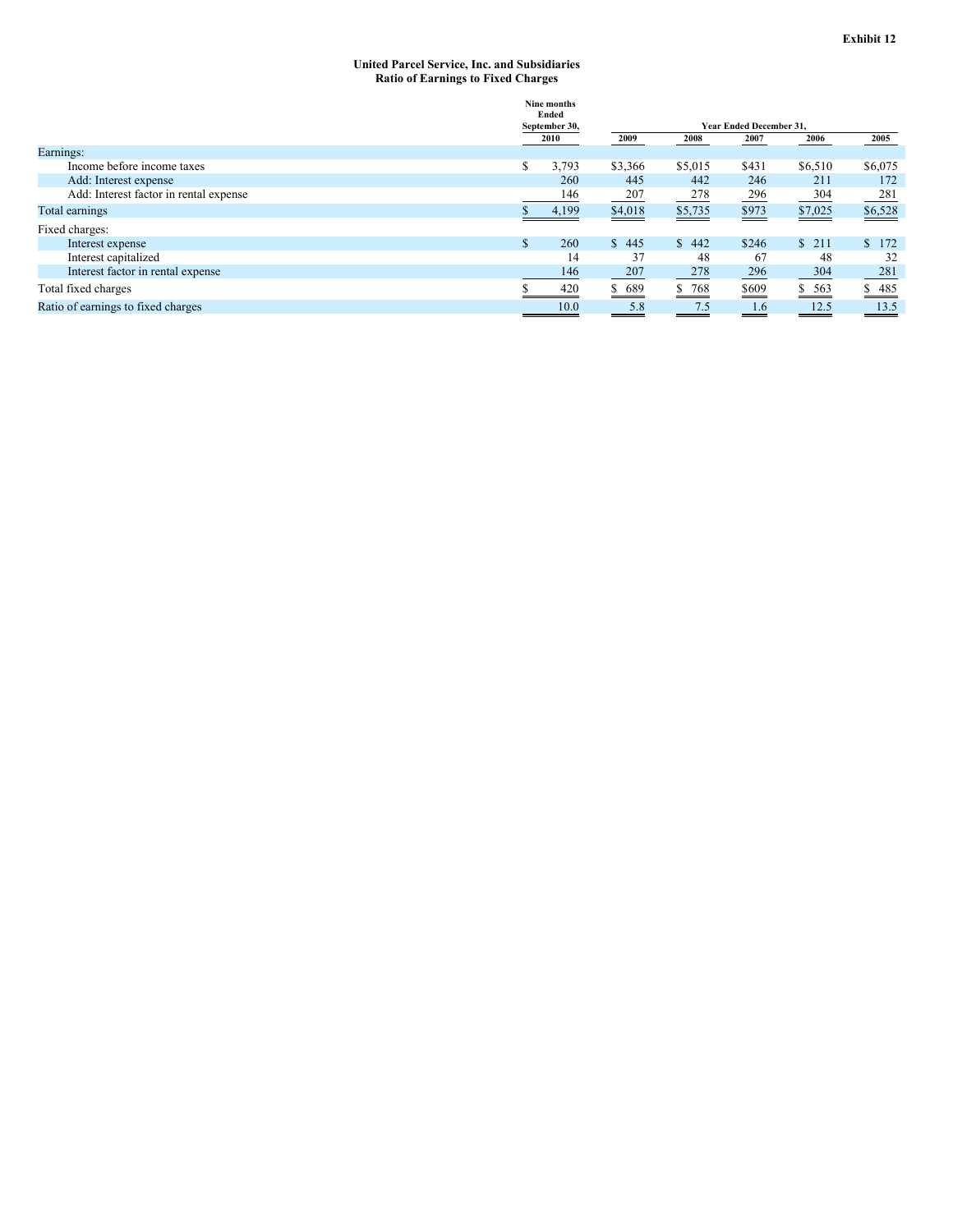### **CERTIFICATE OF CHIEF EXECUTIVE OFFICER**

I, D. Scott Davis, certify that:

- 1. I have reviewed this quarterly report on Form 10-Q of United Parcel Service, Inc.;
- 2. Based on my knowledge, this report does not contain any untrue statement of a material fact or omit to state a material fact necessary to make the statements made, in light of the circumstances under which such statements were made, not misleading with respect to the period covered by this report;
- 3. Based on my knowledge, the financial statements, and other financial information included in this report, fairly present in all material respects the financial condition, results of operations and cash flows of the registrant as of, and for, the periods presented in this report;
- 4. The registrant's other certifying officer and I are responsible for establishing and maintaining disclosure controls and procedures (as defined in Exchange Act Rules 13a- $15(e)$  and  $15d-15(e)$  and internal control over financial reporting (as defined in Exchange Act Rules  $13a-15(f)$  and  $15d-15(f)$ ) for the registrant and have:
	- a. designed such disclosure controls and procedures, or caused such disclosure controls and procedures to be designed under our supervision, to ensure that material information relating to the registrant, including its consolidated subsidiaries, is made known to us by others within those entities, particularly during the period in which this report is being prepared;
	- b. designed such internal control over financial reporting, or caused such internal control over financial reporting to be designed under our supervision, to provide reasonable assurance regarding the reliability of financial reporting and the preparation of financial statements for external purposes in accordance with generally accepted accounting principles;
	- c. evaluated the effectiveness of the registrant's disclosure controls and procedures and presented in this report our conclusions about the effectiveness of disclosure controls and procedures, as of the end of the period covered by this report based on such evaluation; and
	- d. disclosed in this report any change in the registrant's internal control over financial reporting that occurred during the registrant's most recent fiscal quarter that has materially affected, or is reasonably likely to materially affect, the registrant's internal control over financial reporting; and
- 5. The registrant's other certifying officer and I have disclosed, based on our most recent evaluation of internal control over financial reporting, to the registrant's auditors and the audit committee of the registrant's board of directors (or persons performing the equivalent functions):
	- a. all significant deficiencies and material weaknesses in the design or operation of internal control over financial reporting which are reasonably likely to adversely affect the registrant's ability to record, process, summarize and report financial information; and
	- b. any fraud, whether or not material, that involves management or other employees who have a significant role in the registrant's internal control over financial reporting.

/S/ D. SCOTT DAVIS **D. Scott Davis**

**Chairman and Chief Executive Officer**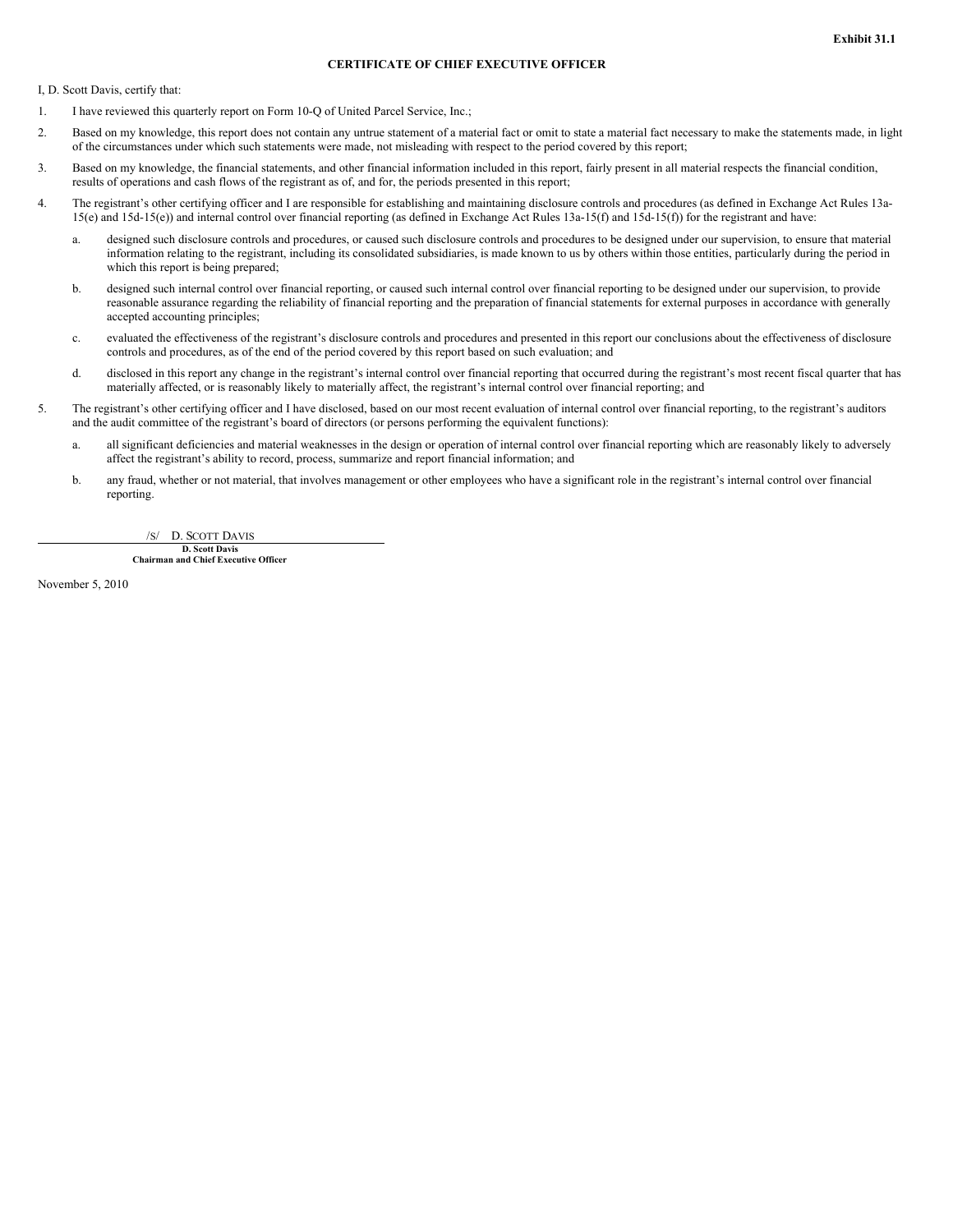#### **CERTIFICATE OF CHIEF FINANCIAL OFFICER**

I, Kurt P. Kuehn, certify that:

- 1. I have reviewed this quarterly report on Form 10-Q of United Parcel Service, Inc.;
- 2. Based on my knowledge, this report does not contain any untrue statement of a material fact or omit to state a material fact necessary to make the statements made, in light of the circumstances under which such statements were made, not misleading with respect to the period covered by this report;
- 3. Based on my knowledge, the financial statements, and other financial information included in this report, fairly present in all material respects the financial condition, results of operations and cash flows of the registrant as of, and for, the periods presented in this report;
- 4. The registrant's other certifying officer and I are responsible for establishing and maintaining disclosure controls and procedures (as defined in Exchange Act Rules 13a- $15(e)$  and  $15d-15(e)$  and internal control over financial reporting (as defined in Exchange Act Rules  $13a-15(f)$  and  $15d-15(f)$ ) for the registrant and have:
	- a. designed such disclosure controls and procedures, or caused such disclosure controls and procedures to be designed under our supervision, to ensure that material information relating to the registrant, including its consolidated subsidiaries, is made known to us by others within those entities, particularly during the period in which this report is being prepared;
	- b. designed such internal control over financial reporting, or caused such internal control over financial reporting to be designed under our supervision, to provide reasonable assurance regarding the reliability of financial reporting and the preparation of financial statements for external purposes in accordance with generally accepted accounting principles;
	- c. evaluated the effectiveness of the registrant's disclosure controls and procedures and presented in this report our conclusions about the effectiveness of disclosure controls and procedures, as of the end of the period covered by this report based on such evaluation; and
	- d. disclosed in this report any change in the registrant's internal control over financial reporting that occurred during the registrant's most recent fiscal quarter that has materially affected, or is reasonably likely to materially affect, the registrant's internal control over financial reporting; and
- 5. The registrant's other certifying officer and I have disclosed, based on our most recent evaluation of internal control over financial reporting, to the registrant's auditors and the audit committee of the registrant's board of directors (or persons performing the equivalent functions):
	- a. all significant deficiencies and material weaknesses in the design or operation of internal control over financial reporting which are reasonably likely to adversely affect the registrant's ability to record, process, summarize and report financial information; and
	- b. any fraud, whether or not material, that involves management or other employees who have a significant role in the registrant's internal control over financial reporting.

/s/ KURT P. KUEHN **Kurt P. Kuehn**

**Senior Vice President and Chief Financial Officer**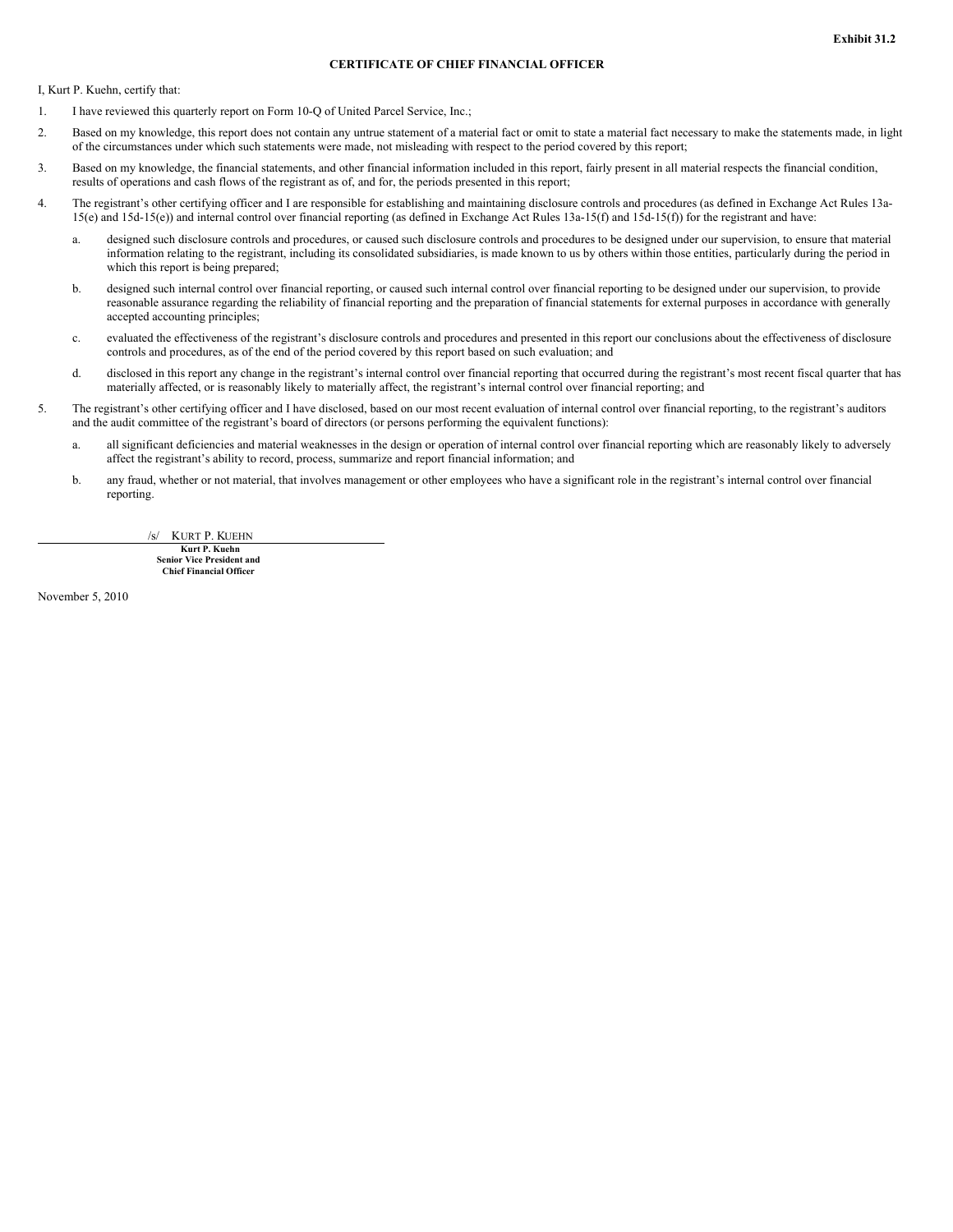### **CERTIFICATION PURSUANT TO 18 U.S.C. SECTION 1350, AS ADOPTED PURSUANT TO SECTION 906 OF THE SARBANES-OXLEY ACT OF 2002**

Pursuant to Section 906 of the Sarbanes-Oxley Act of 2002 and in connection with the Quarterly Report on Form 10-Q of United Parcel Service, Inc. (the "Corporation") for the period ended September 30, 2010, as filed with the Securities and Exchange Commission on the date hereof (the "Report"), the undersigned, the Chairman and Chief Executive Officer of the Corporation, certifies that:

- (1) The Report fully complies with the requirements of Section 13(a) or 15(d) of the Securities Exchange Act of 1934; and
- (2) The information contained in the Report fairly presents, in all material respects, the financial condition and results of operations of the Corporation.

/s/ D. SCOTT DAVIS

**D. Scott Davis Chairman and Chief Executive Officer**